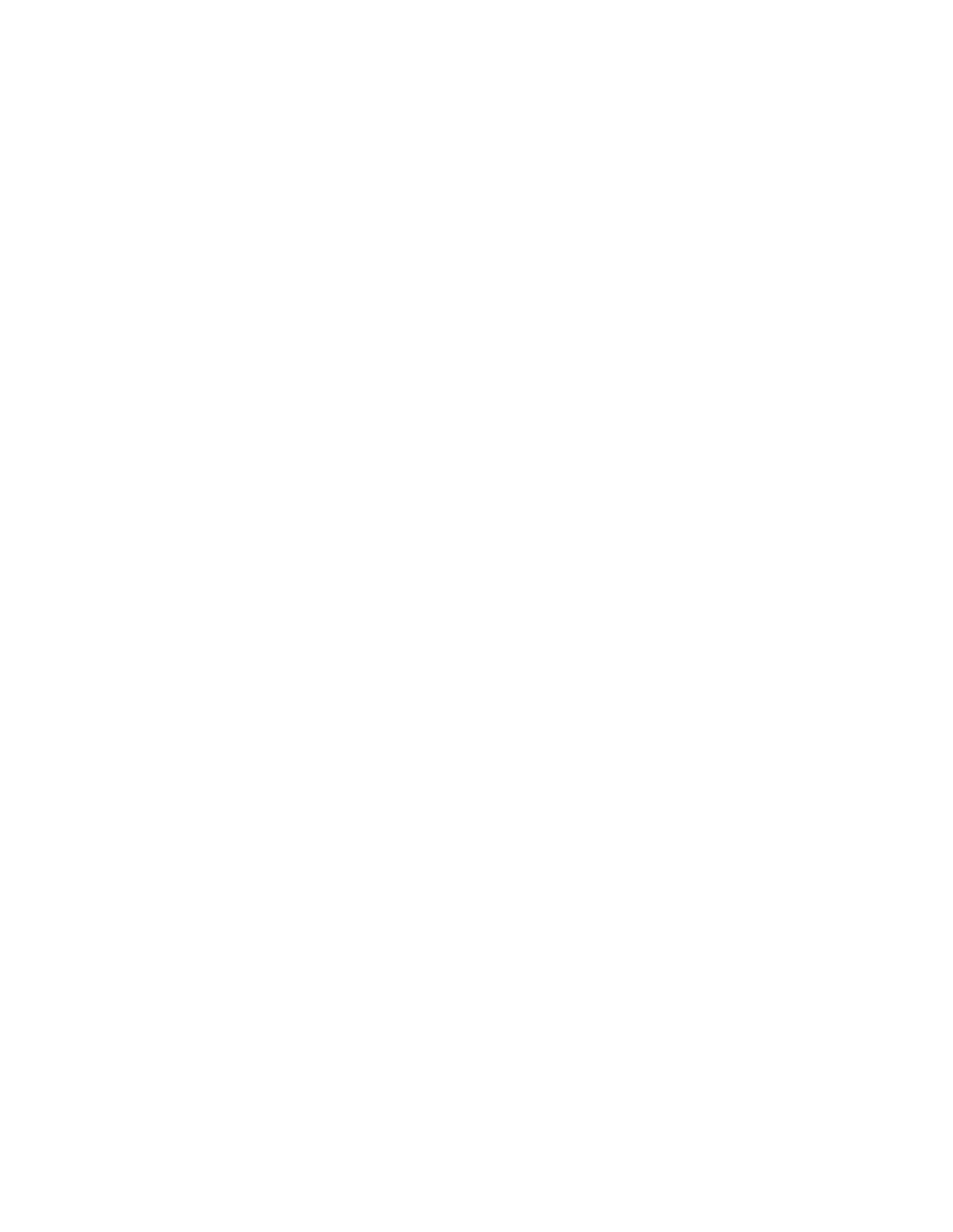

# Net-Zero Skills

# What will Canada need for the coming energy transition?

Cedric Smith and Sarah Winstanley

June 2022

©2022 The Pembina Institute All rights reserved. Permission is granted to reproduce all or part of this publication for noncommercial purposes, as long as you cite the source.

Recommended citation: Smith, Cedric and Sarah Winstanley. *Net-Zero Skills: What will Canada need for the coming energy transition?*. The Pembina Institute, 2022.

ISBN 1-897390-58-0

The Pembina Institute #802, 322–11 Avenue SW Calgary, Alberta! T2R 0C5 Phone: 403-269-3344

Additional copies of this publication may be downloaded from the Pembina Institute website, www.pembina.org.

 $\mathbf{I}$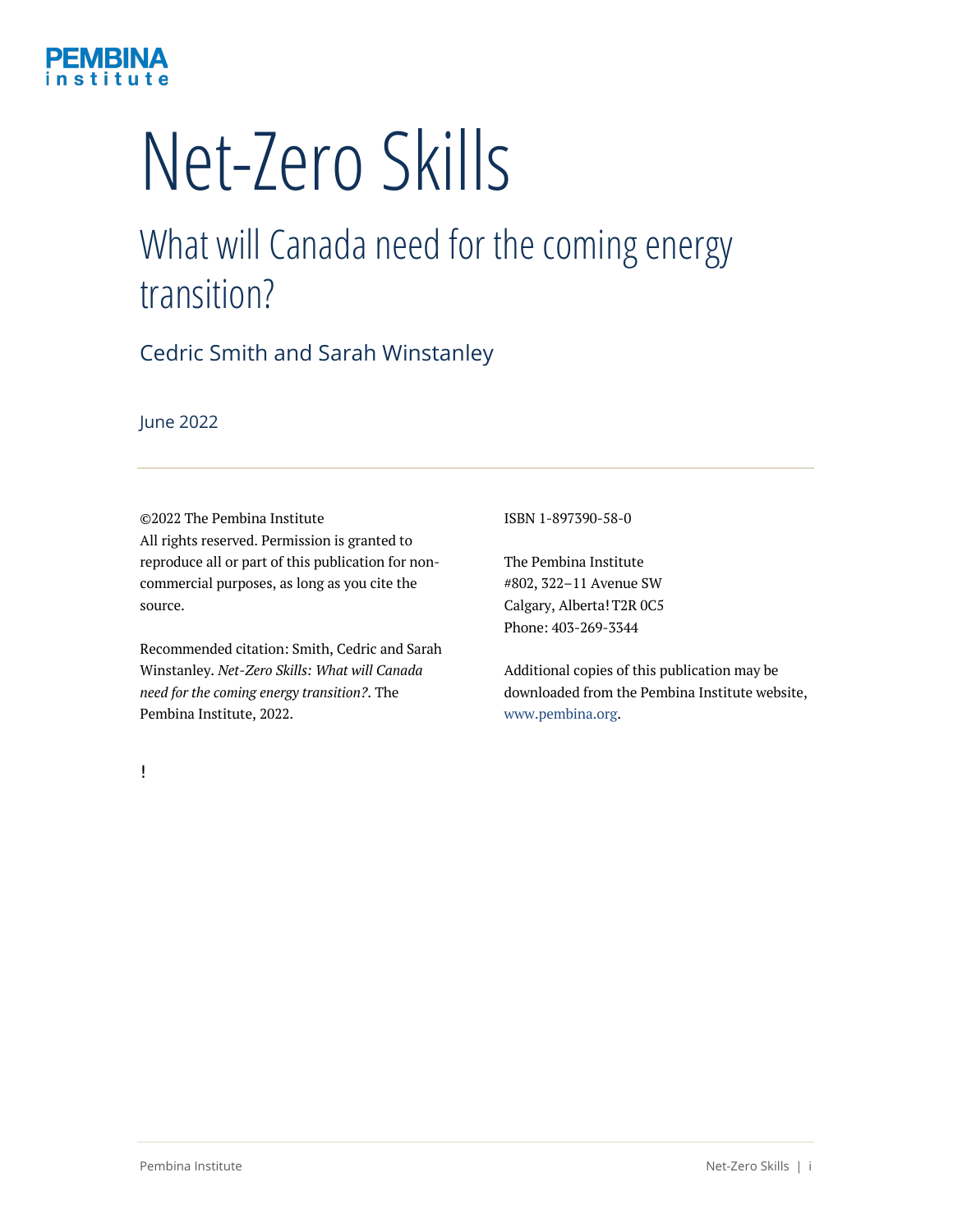# About the Pembina Institute

The Pembina Institute is a national non-partisan think tank that advocates for strong, effective policies to support Canada's clean energy transition. We employ multi-faceted and highly collaborative approaches to change. Producing credible, evidence-based research and analysis, we consult directly with organizations to design and implement clean energy solutions, and convene diverse sets of stakeholders to identify and move toward common solutions.



# Acknowledgements

The Pembina Institute is grateful to Isabelle Turcotte and Morrigan Simpson-Marran for their valuable contributions to this report.

In addition, the Pembina Institute is grateful to the following organizations, which were interviewed for this research:

Blue Green Canada, Canadian Centre for Policy Alternatives, Electricity Human Resources Canada, International Institute for Sustainable Development, Iron & Earth, Municipal Climate Change Action Centre, ECO Canada, Sustainable Transitions, and Toronto Metropolitan University's Diversity Institute, academic research lead for the Future Skills Centre.

Interview participation does not reflect endorsement of the report.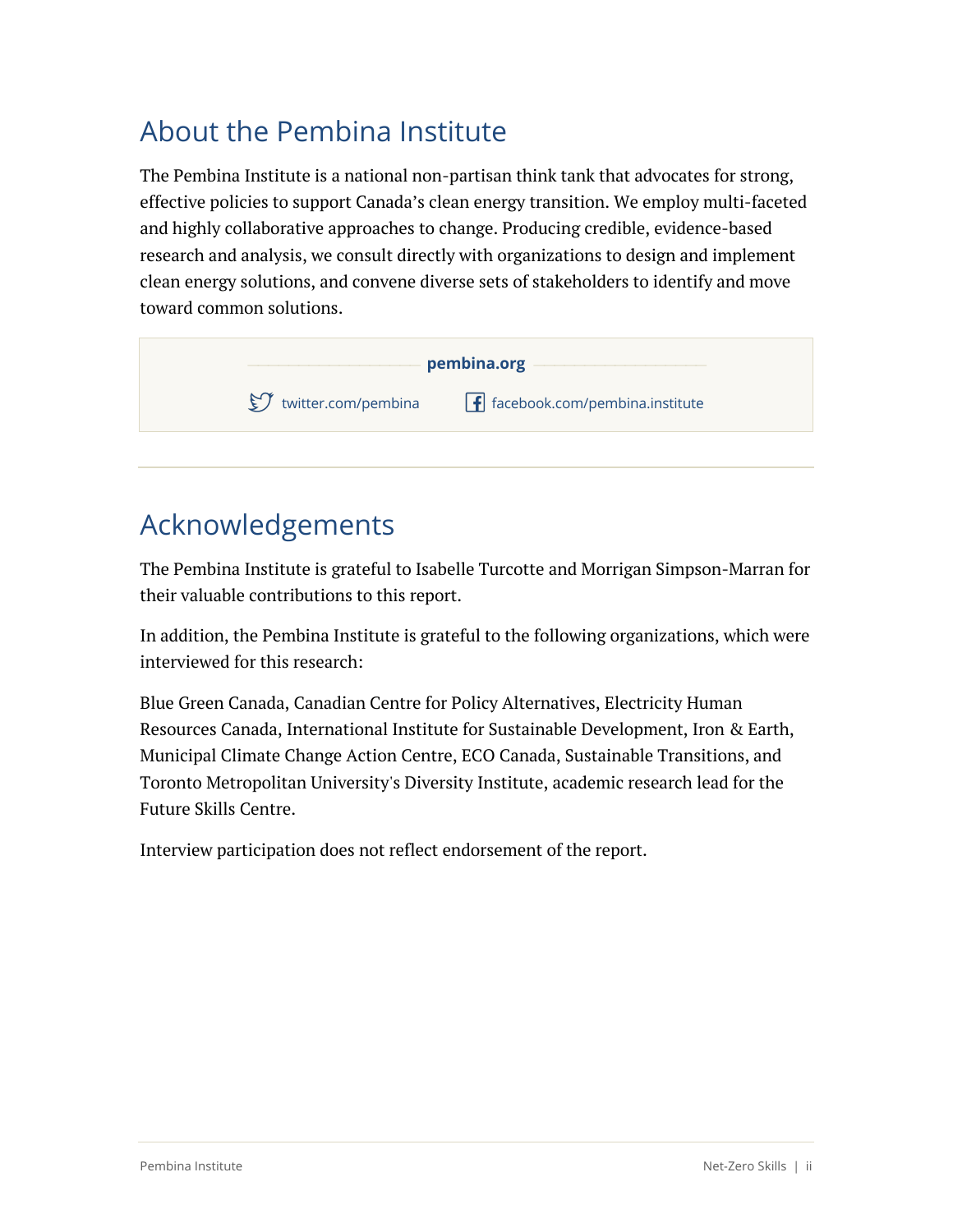# Net-Zero Skills

# What will Canada need for the coming energy transition?

# Contents

| 1. |  |
|----|--|
| 2. |  |
|    |  |
|    |  |
| 3. |  |
|    |  |
|    |  |
|    |  |
| 4. |  |
|    |  |
|    |  |
| 5. |  |
|    |  |
|    |  |
| 6. |  |
|    |  |
|    |  |
|    |  |
|    |  |
| 7. |  |
|    |  |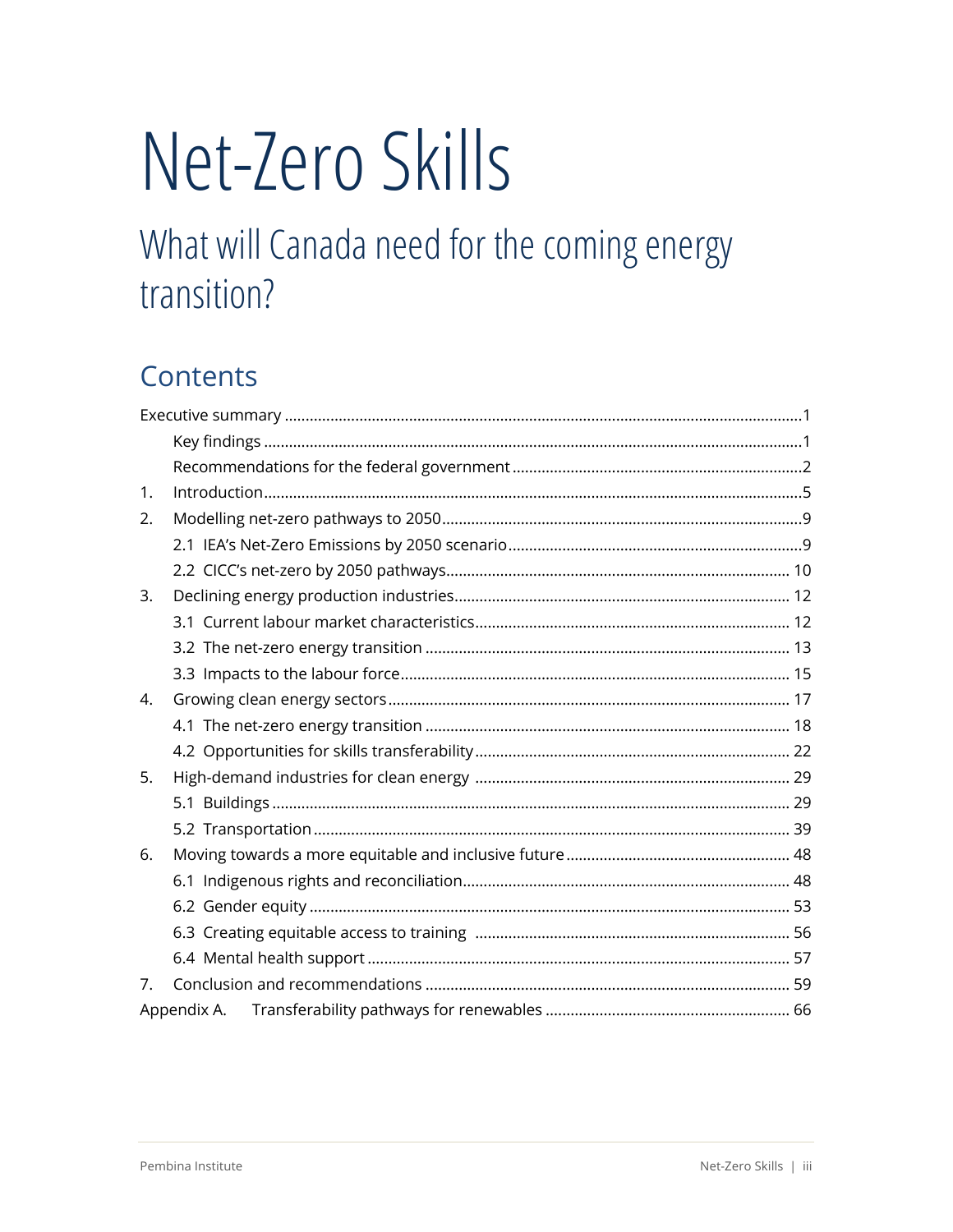# List of tables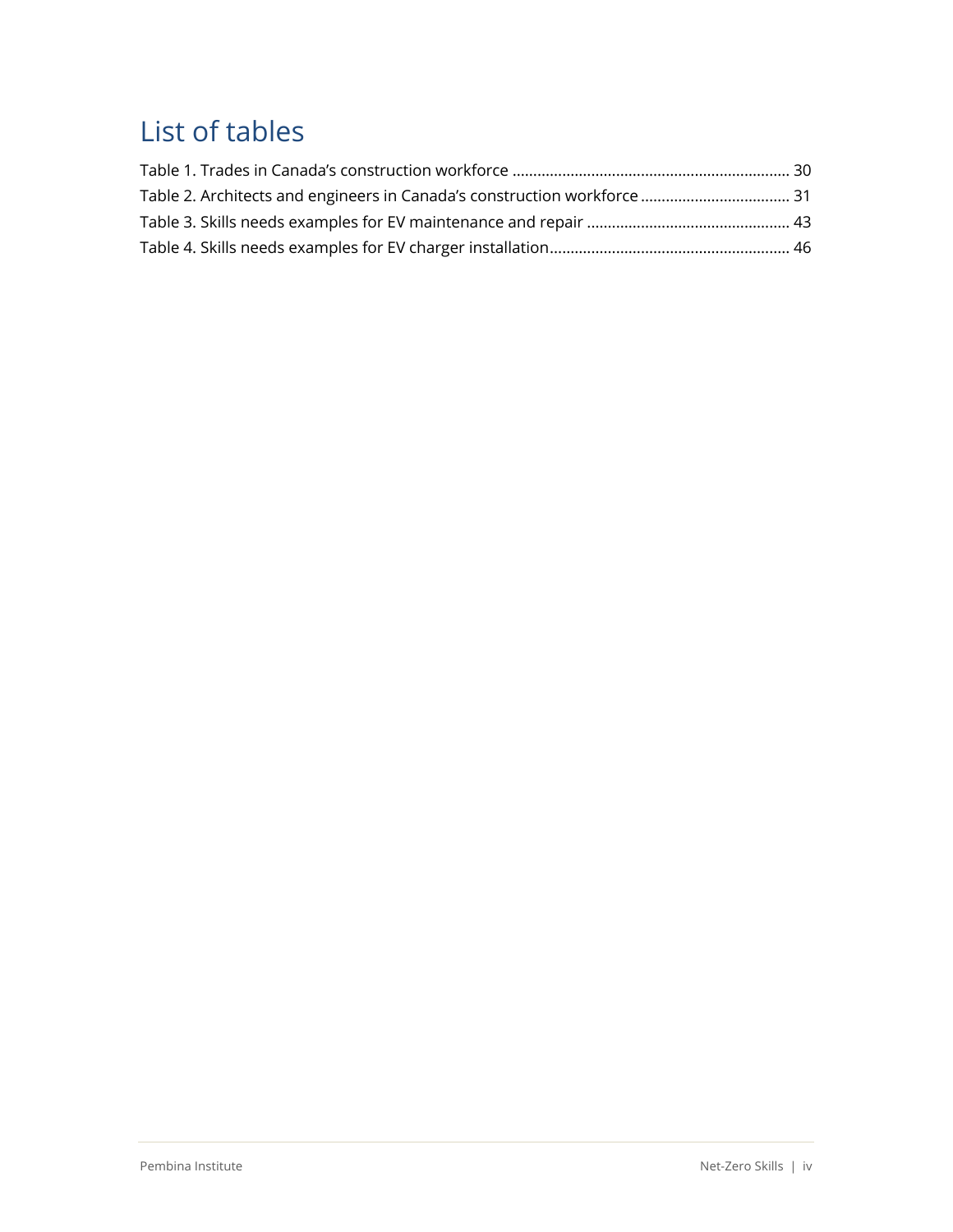# Executive summary

A transition of Canada's energy sector is coming, and governments, businesses, workers' associations, and individuals need to prepare, plan, and reskill so that the country can take advantage of the ensuing opportunities. Countries, sub-regions, and cities have signed on to try to keep the world from overheating by trying to reach "netzero" by 2050. Earlier this year, the Government of Canada released the 2030 Emissions Reduction Plan, which outlined a sector-by-sector path for Canada to reduce emissions to 40% below 2005 levels by 2030. Now governments, including Canada, need to plan for how to reach climate goals without causing undue disruption to workers and the economy.

The energy transition will result in a decline in fossil-fuel based energy industries (oil and gas and coal) and a growth in renewable and other low-carbon energy-producing industries, such as solar, wind and hydrogen. Exactly how this transition will occur, as well as which low-carbon energy producing technologies will be adopted, is unknown and subject to policy levers by Canadian governing bodies as well as international market demands.

Not only are the sources of energy going to change, but the sectors that use that energy, such as buildings and transportation, will also face disruptions as systems need to be retrofitted, rebuilt, and redesigned.

This report reviews literature to analyze the degree to which existing skillsets in Canada's fossil fuel labour force can be transferred to a net-zero–aligned economy and the potential skills gaps that may exist. This report also examines the skills that will be required in Canada's energy end-use sectors including buildings and transportation, and skills gaps that may exist there as well. Finally, this report examines existing equity issues within Canada's energy sector, particularly as they relate to Indigenous rights and reconciliation, as well as gender equity, and how they may be addressed on the path to net-zero.

# Key findings

• **Skillsets will change but some are transferrable:** Both energy production and energy use in the future will require a different worker skillset than Canada currently has. Nevertheless, the valuable skillsets that exist in Canada's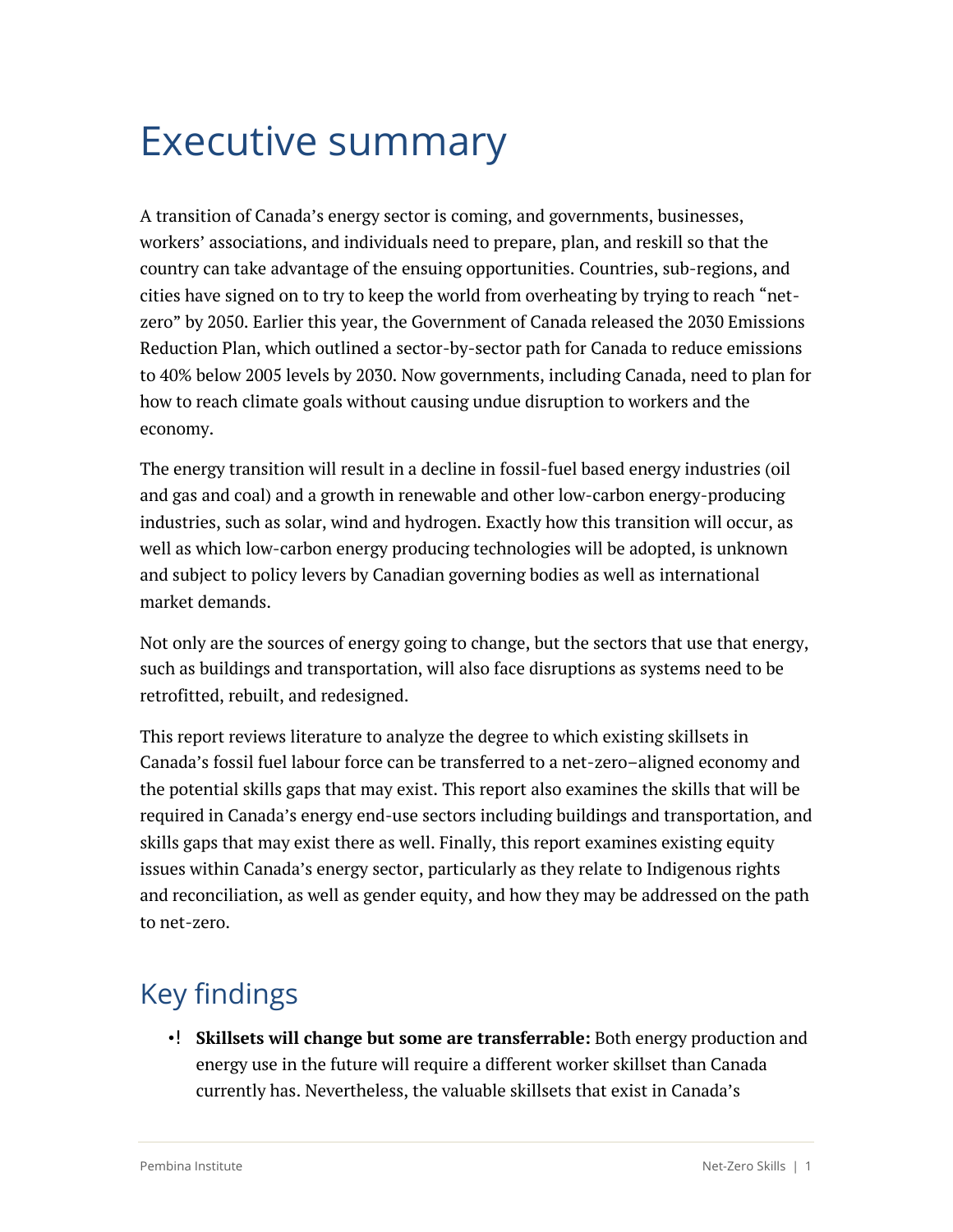workforce in the energy-production sectors are transferrable to emerging clean energy sectors. Alignment may not be perfect, and upskilling may be required.

- •! Inequities persist in the energy labour force: Canada's net-zero transition offers an opportunity to address long-standing social equity issues in the workforce and create a more equitable economy. Women have been historically excluded from the energy sector due to barriers that show up for them all along the energy career pathways. Costs for training and reskilling have been a barrier for many marginalized groups, and newcomers may face difficulties in accessing job opportunities without policy intervention.
- **Significant investments in STEM education, high technical, and soft skills are required:** The low-carbon economy (both energy production and energy end uses) will require more technical expertise, spread across the country. The transition to net-zero will continue to require soft skills to support collaboration and partnership-building, and greater literacy on sustainability and climate principles and standards.
- **Further labour data analysis and research is needed:** Further data collection and research is needed to understand what skills are transferable as well what skills are needed in each sector as Canada transitions to a net-zero economy. Having more certainty about Canada's unique path to net-zero will greatly help the planning for the labour force.

# Recommendations for the federal government

#### 1. Chart a clear course to net-zero for Canada:

Canadians need to know where we are going and how fast we are trying to get there. While the federal 2030 Emissions Reductions Plan is an important signpost for net-zero planning, the federal government should continue work to set an ambitious course to 2050, acknowledging that much depends on the rigorous implementation of necessary policies and regulations, many of which cannot be dictated by the federal government. To achieve the necessary reductions, the federal government must partner with, coordinate between, and support other levels of government, Indigenous peoples and communities, educators, business, and labour groups. In order to ensure Canadians and communities are not left behind, part of that planning needs to identify pathways that will result in well-paying jobs across the country.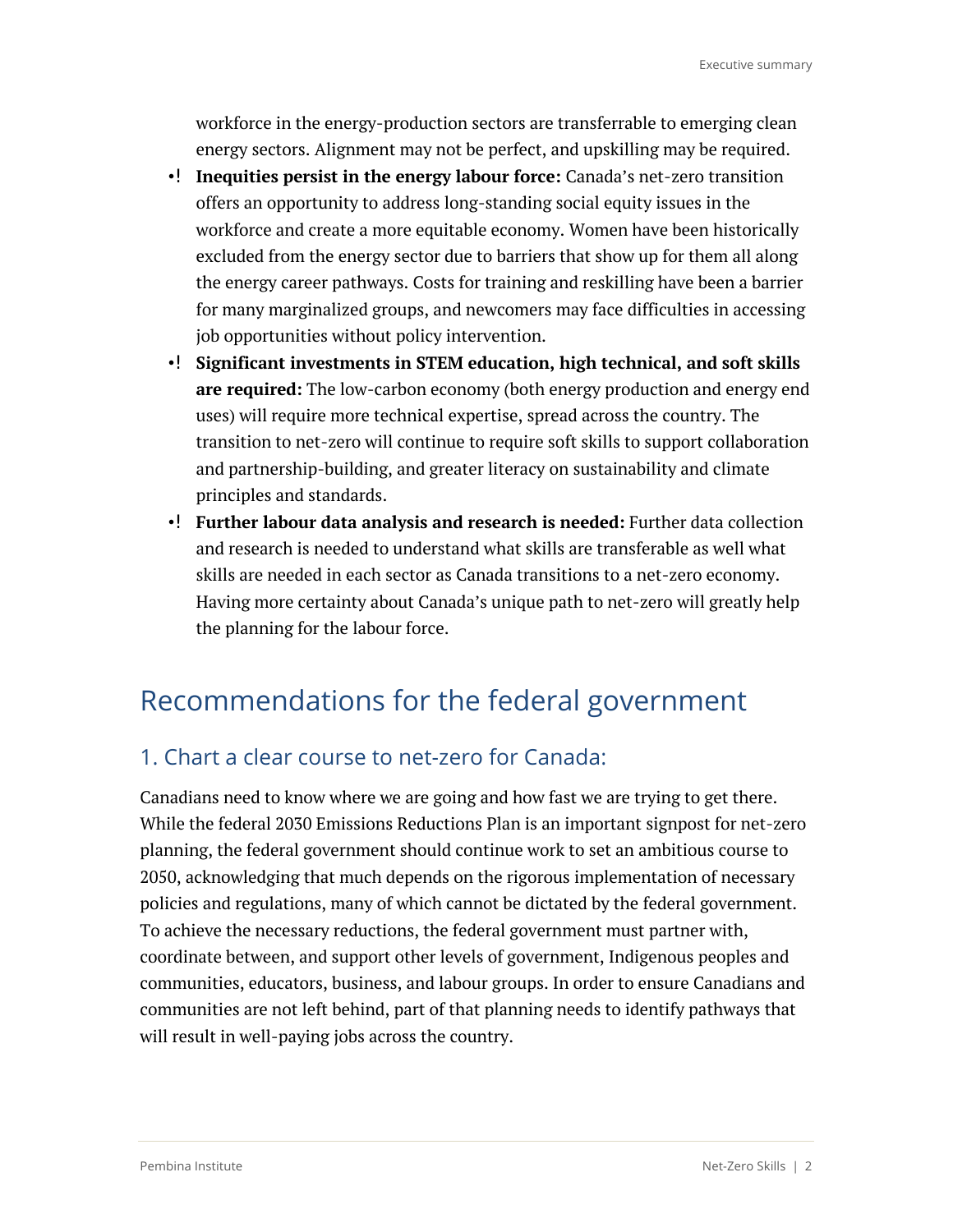Some steps that the federal government can take:

- •! Deliver Canada's commitment to a net-zero transition by implementing supportive policies and plans
- •! Consult with stakeholders and partners to set Canada's net-zero pathway and establish sectoral milestone targets along the way
- Plan and invest in low- and zero-emission technologies and economic development activities that will support a net-zero transition

#### 2. Fund research to understand labour and skills impacts

Support research that will help employers and policymakers understand how the netzero transition will impact the energy sector and labour force. Detailed modelling on future skills in a net-zero economy will help relevant stakeholders better prepare for changes and fill skills gaps.

#### 3. Support fair outcomes for impacted labourers

Support fair outcomes for labourers impacted by the net-zero transition by listening closely to the results of Canada's ongoing Just Transition consultation and providing support for worker upskilling that is commensurate to the needs of a net-zero transition.

- •! Provide financial support for worker upskilling and training
- •! Align ongoing federal skills programming with climate change efforts
- •! Support workers with career pathways including the choice of early retirement

#### 4. Improve outcomes for historically excluded groups

When developing policies and investments to support the net-zero transition, governments should continue to implement practices that strives to create equitable working conditions and work force.

- •! Continue to apply a GBA+ lens to federal transition policies and programs, and publicly report on the impact
- •! Prioritize the collection and transparent, ethical use of disaggregated data
- •! Address mental health as part of skills training as shifts in one's job and skillsets may cause emotional distress, sense of loss or mental health impacts. Policies and practices that prevent harassment and violence should also be prioritized.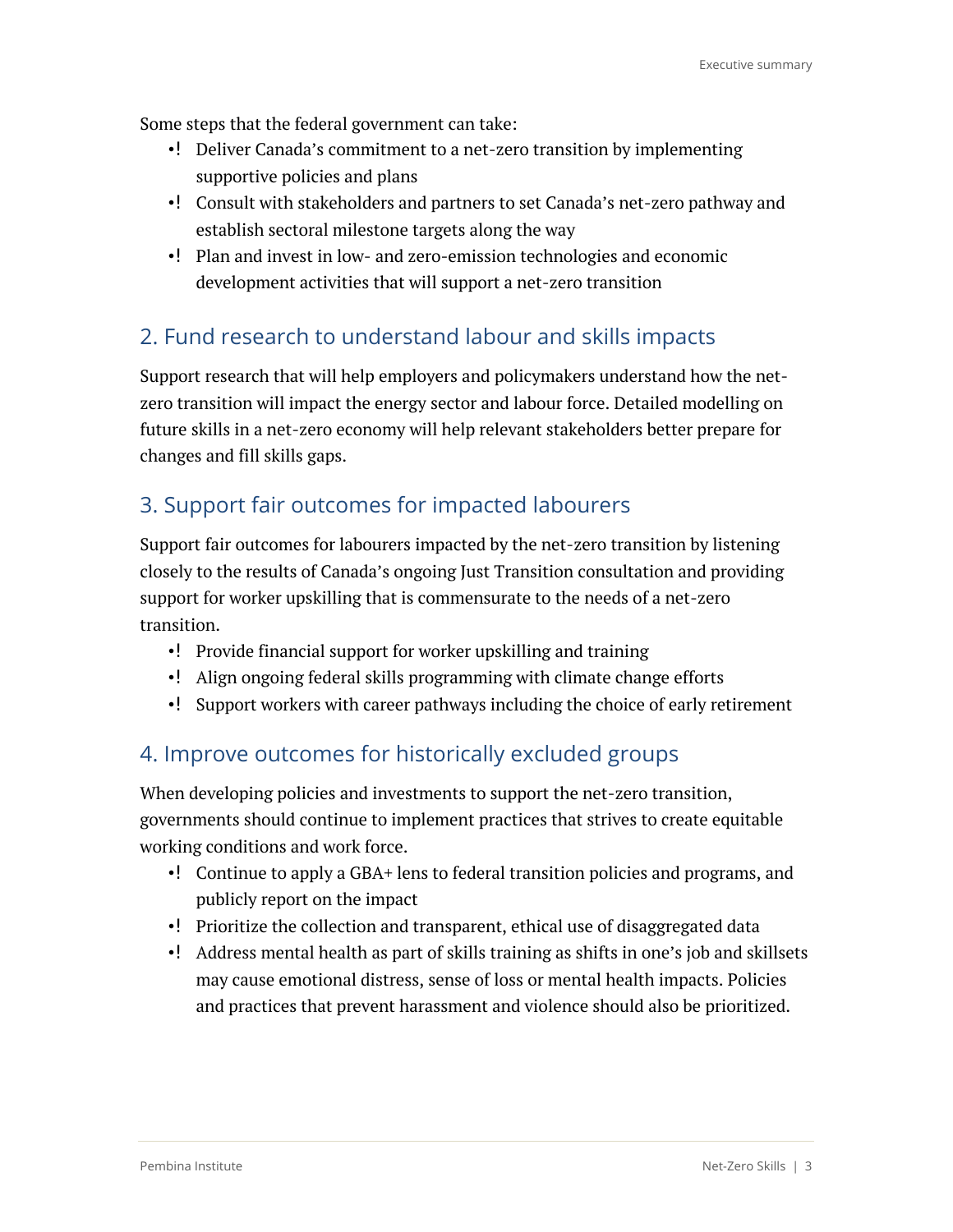# 5. Support Indigenous rights and reconciliation

The energy transition must result in the self-determination, sovereignty, and economic security of Indigenous peoples and communities. The United Nations Declaration on the Rights of Indigenous Peoples (UNDRIP) states that Indigenous peoples have the right, without discrimination, to improve their economic and social conditions, and the right to determine and develop strategies to develop or use their lands, territories and other resources. UNDRIP provides a framework for developing renewable energy projects.

- •! Invest in and scale up Indigenous-led training, employment, and mentorship programs
- •! Invest in Indigenous-led renewable energy and energy efficiency projects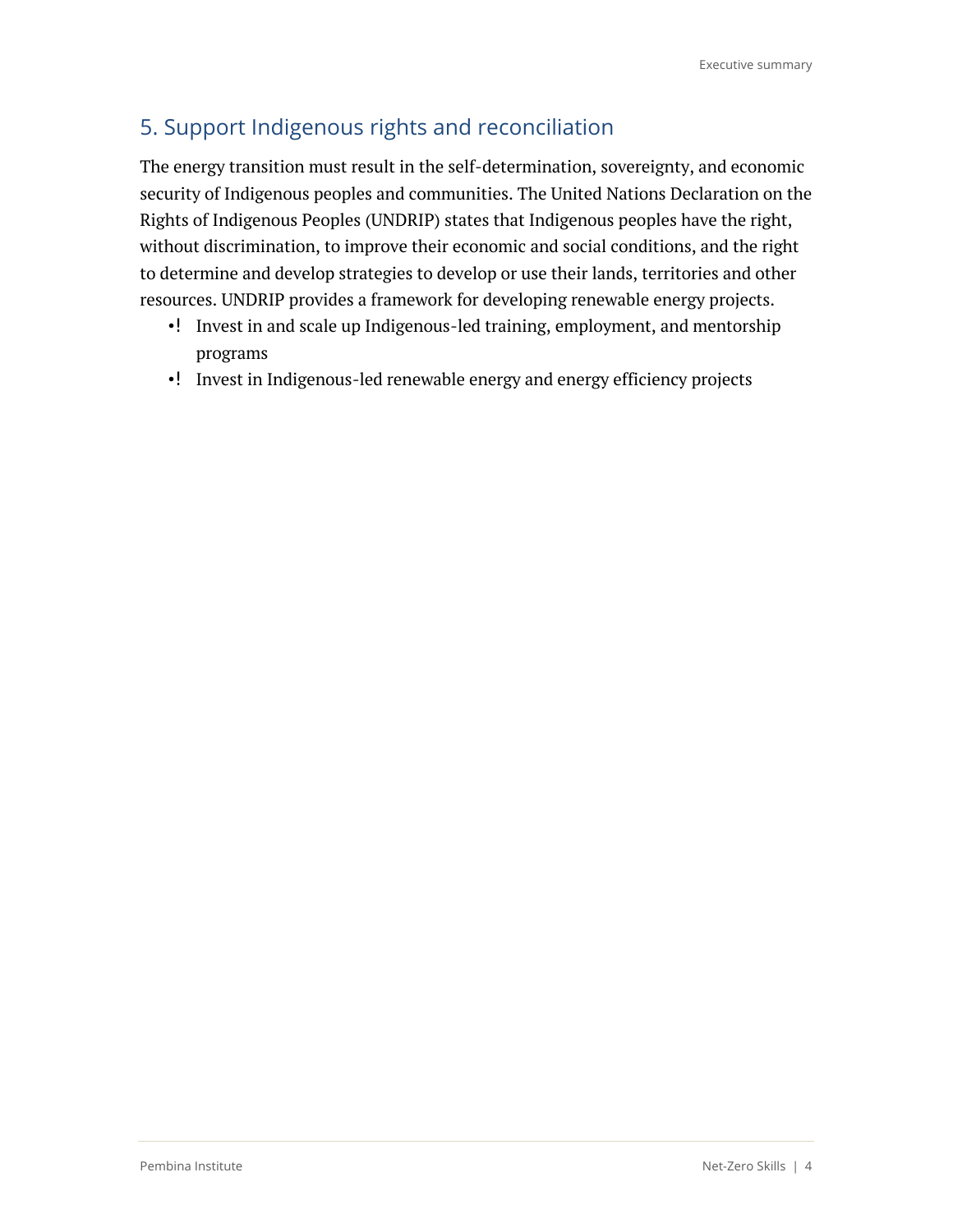# 1. Introduction

Efforts to achieve a net-zero–aligned energy system that limits global warming to below 1.5 degrees are well underway globally, transforming the way nations produce and use energy. The transition to a net-zero economy is expected to significantly change the global economy and labour force, as fossil fuel–based industries sunset and give way to cleaner energy and renewable energy options. According to modelling results by the International Energy Agency, the global net-zero pathway to 2050 would mean a decline in oil, gas, and coal employment by 5 million by 2030 and an increase in clean energy employment by 14 million.<sup>1</sup> The changing jobs landscape will result in a different suite of skills required by workers. As Canada joins over 120 countries committed to achieving net-zero emissions by  $2050<sup>2,3</sup>$  it too must plan for the evolution of the workforce by upskilling and retraining the current labour force as well as preparing future generations to join this growing sector.

Net-zero aligned sectors that are poised for market growth and subsequent employment opportunities include renewables; critical minerals; nature-based solutions; carbon capture, utilization, and storage (CCUS); low-carbon buildings; and low-carbon and zero-emission transportation.

## What is net-zero?

Achieving a net-zero emissions future by 2050 means that Canada's economy either no longer emits greenhouse gas emissions or captures any residual emissions through negative-emissions methods including carbon capture and nature-based solutions. The IPCC special report states that 1.5 degrees is the safe limit to global warming and concludes that staying below this threshold will require global emissions to drop by 45% by 2030 compared to 2010 levels and to reach net-zero by 2050.

<sup>&</sup>lt;sup>1</sup> International Energy Agency, *Net Zero by 2050: A Roadmap for the Global Energy Sector* (2021), 151. https://www.iea.org/reports/net-zero-by-2050

<sup>&</sup>lt;sup>2</sup> Government of Canada, "Net-Zero Emissions by 2050."

https://www.canada.ca/en/services/environment/weather/climatechange/climate-plan/net-zero-emissions-2050.html

<sup>&</sup>lt;sup>3</sup> Environment and Climate Change Canada, "Government of Canada confirms ambitious new greenhouse gas emissions reduction target," media release, July 12, 2021. https://www.canada.ca/en/environmentclimate-change/news/2021/07/government-of-canada-confirms-ambitious-new-greenhouse-gasemissions-reduction-target.html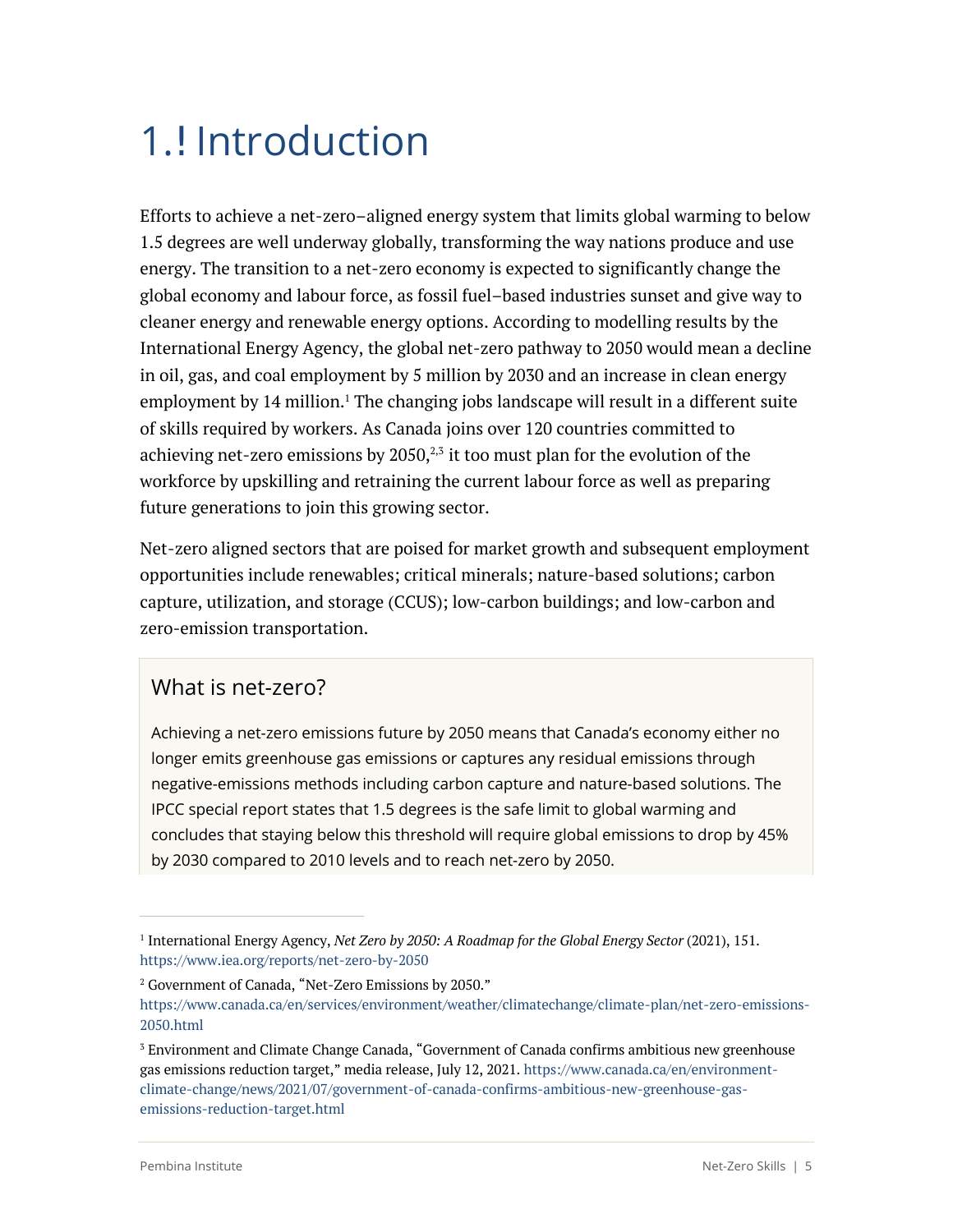Canada has committed to a strengthened 2030 climate target of 40-45% below 2005 levels and formalized its commitment to achieving net-zero emissions by 2050 with the Canadian Net-Zero Emissions Accountability Act*.* 4,5 Sub-national Canadian jurisdictions that have committed to net-zero include Quebec, Newfoundland and Labrador, Toronto and Vancouver.<sup>6</sup>

The transition will affect Canadians in different ways, including labour market changes and potentially financial gains and losses. To ensure a fair transition, Canada's pathway to net-zero must put people first, avoid disproportionate impacts on potentially affected workers, and prioritize economic change that benefits all, including women, Indigenous communities, workers, trade unions, local communities, racialized communities, new Canadians and economically vulnerable populations.7 A just transition to a low-carbon economy in Canada will require that economic, environmental and social policy aim to create decent work, quality jobs, and an equitable and prosperous future for all workers and communities. As a signatory to the Paris Agreement, Canada is committed to consider the imperatives of a just transition in the workforce and to prioritize the creation of decent work and quality jobs. $^8$ 

Building a strong net-zero labour force includes supporting existing workers in the fossil fuel sector, as well as equipping young Canadians, newcomers, and other working individuals with the necessary skillsets to drive growth in low- and zero- carbon sectors. The transferability of existing skills and roles from the fossil fuel sector into net-zero aligned sectors is anticipated to offer opportunities for workers.

Understanding the labour market impacts associated with a net-zero transition and examining the magnitude of workers and skills needed to support the growth in sunrising clean energy sectors is a substantive undertaking. Predicting changes in energy demand and use between now and 2050 is complex; layering on the associated changes to the labour force, including location of workers and skills needed, makes this question even more challenging.

<sup>4</sup> "Net-Zero Emissions by 2050."

<sup>5</sup> "Government of Canada confirms ambitious new greenhouse gas emissions reduction target."

<sup>6</sup> "Net-Zero Emissions by 2050."

<sup>7</sup> Isabelle Turcotte and Nichole Dusyk, *How to Get Net-Zero Right: Principles, tools and steps for safe, inclusive net-zero pathways* (2021), 2-3. https://www.pembina.org/pub/how-get-net-zero-right

<sup>8</sup> Government of Canada, "Just Transition." https://www.rncanengagenrcan.ca/en/collections/justtransition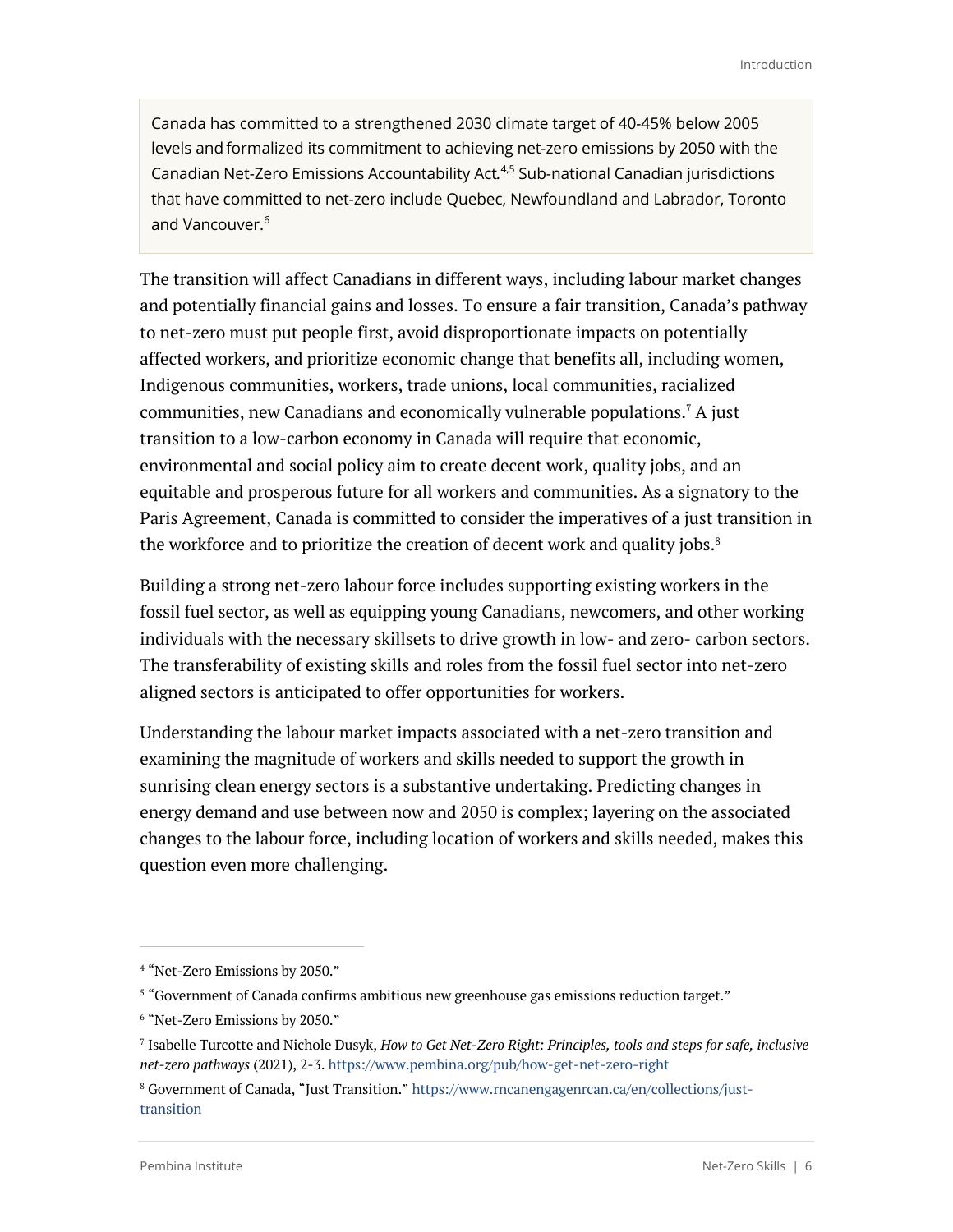As well, while the impact on Canada's workforce in a net-zero transition is anticipated to be substantial, there are many additional forces at play that will undeniably shape Canada's workforce across a multitude of sectors. Population and employment dynamics, immigration, automation, and emerging technologies like artificial intelligence will influence future work. According to C.D. Howe, approximately one in five Canadians are employed in a job that could, in theory, become automated.<sup>9</sup> And Statistics Canada found that the impact of global events like COVID-19 could encourage a faster shift to automation in response to the staffing and safety challenges.<sup>10</sup>

Within the context of this complex labour force ecosystem, the purpose of this paper is to begin to answer the following research questions:

- 1. How can we draw on "net-zero energy futures" modelling analysis by the IEA and CICC to understand the potential impacts to sectors and associated jobs?
- 2.! What skillsets in Canada's traditional energy producing sectors can be transferred into a net-zero-aligned economy? Where are the skills gaps?
- 3. How will the demand for clean energy impact the buildings and transportation sectors and what kinds of new skillsets are needed to support them?
- 4. What information and actions are needed to plan for and manage changes in the labour force as a result of a net-zero energy transition?
- 5.! How can the federal government work with others to address long-standing equity concerns in the energy sector and support Indigenous rights and reconciliation in the transition?

#### Methodology

This paper is based on a review of existing literature on net-zero energy modelling globally and in Canada, as well as research that identifies the labour and skills requirements in various economic sectors. To complement the desktop research, the Pembina Institute conducted interviews with subject matter experts from academia and environmental and non-governmental organizations on issues related to labour, skills, equity and Canada's energy economy.

<sup>&</sup>lt;sup>9</sup> Rosalie Wyonch, *The Next Wave: Automation and Canada's Labour Market* (C.D. Howe Institute, 2020), 1. https://fsc-ccf.ca/research/the-next-wave-automation-and-canadas-labour-market/

<sup>10</sup> Kristyn Frank, Zhe Yang, Marc Frenette, *The changing nature of work in Canada amid recent advances in automation technology* (Statistics Canada, 2021). https://www150.statcan.gc.ca/n1/pub/36-28- 0001/2021001/article/00004-eng.htm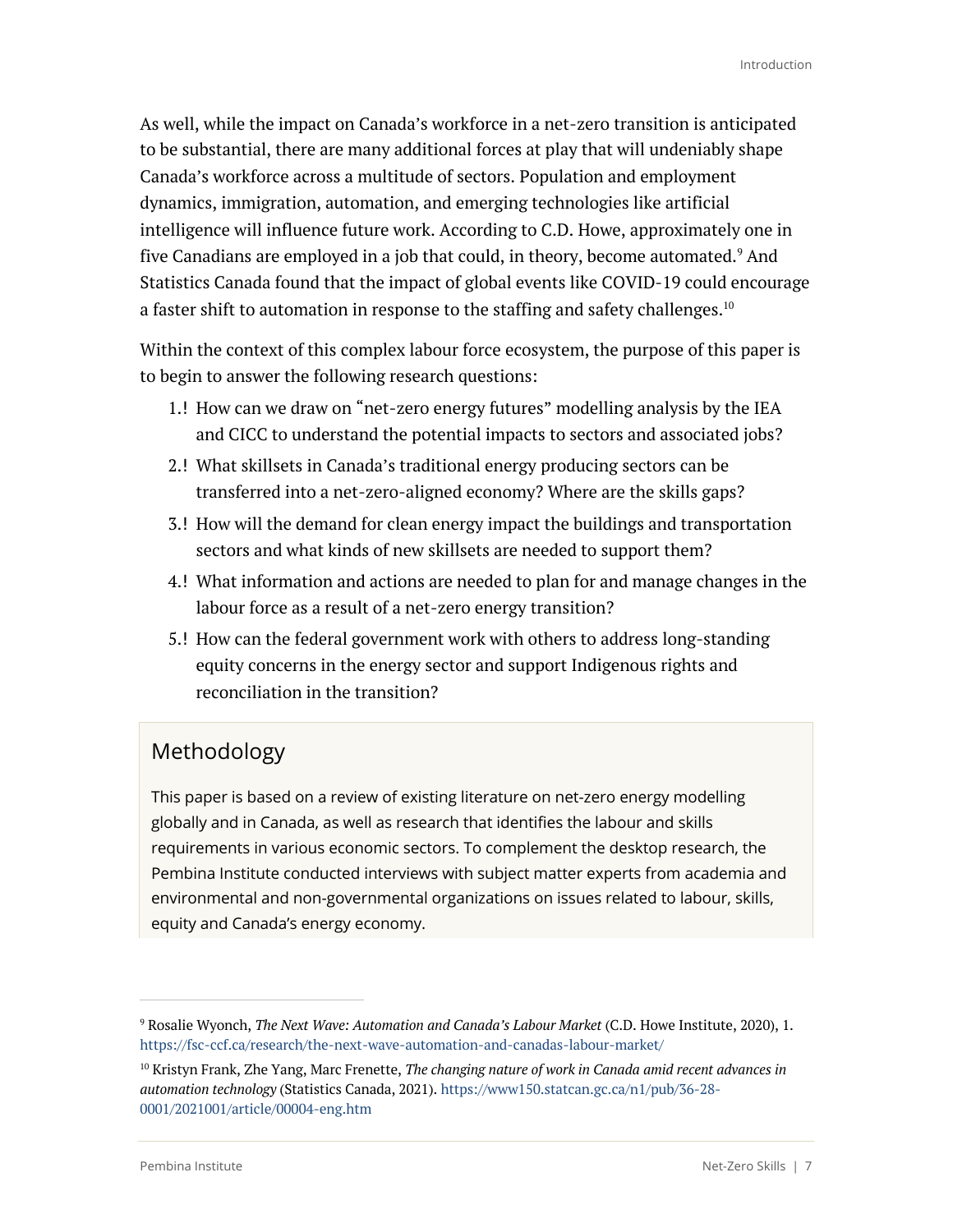The literature review examined the skillsets of workers in the current, high-carbon energy industries and how well those skills and workers will transfer to low-carbon energyproduction and other net-zero aligned sectors and activities. It also examined skills needs in energy end-use sectors including buildings and transportation.

The search for climate change solutions is broad, therefore the initial analysis offered in this paper focused on energy production, both clean and polluting; carbon removal activities such as CCUS and nature-based solutions; critical minerals; and hydrogen. For energy end-use sectors, including buildings and road transportation, it examined new skills that will be required as the sectors become less emissions intense.

Future research should extend to areas including climate solutions offered by and/or for nuclear; biofuels; industry (including steel and cement); agriculture; non-building energy efficiency; air, rail, and marine transportation; and cross-cutting clean technology. Such an extension would allow for a more exhaustive understanding of the skills shifts associated with the transition to net-zero.

This paper begins by examining established models of options for net-zero pathways to 2050. Then it examines the Canadian energy sectors — both the fossil fuel sector, which is predicted to decline, and the clean energy sector, which is predicted to increase — and the skillsets of those labour forces and how they might transfer from one to the other. Next it looks at two sectors, ground transportation and buildings, and the skills that will be required as they transition to low- and zero-carbon energy sources. Lastly it examines how the above changes can be done in equitable ways, by offering job opportunities to a broad array of Canadians and advancing Indigenous rights and reconciliation.

Based on a literature review and informed by interviews with subject matter experts, this paper then makes recommendations on next steps for understanding the impact of the net-zero transition on skills needs as well as for supporting labour and advancing equity through the transition.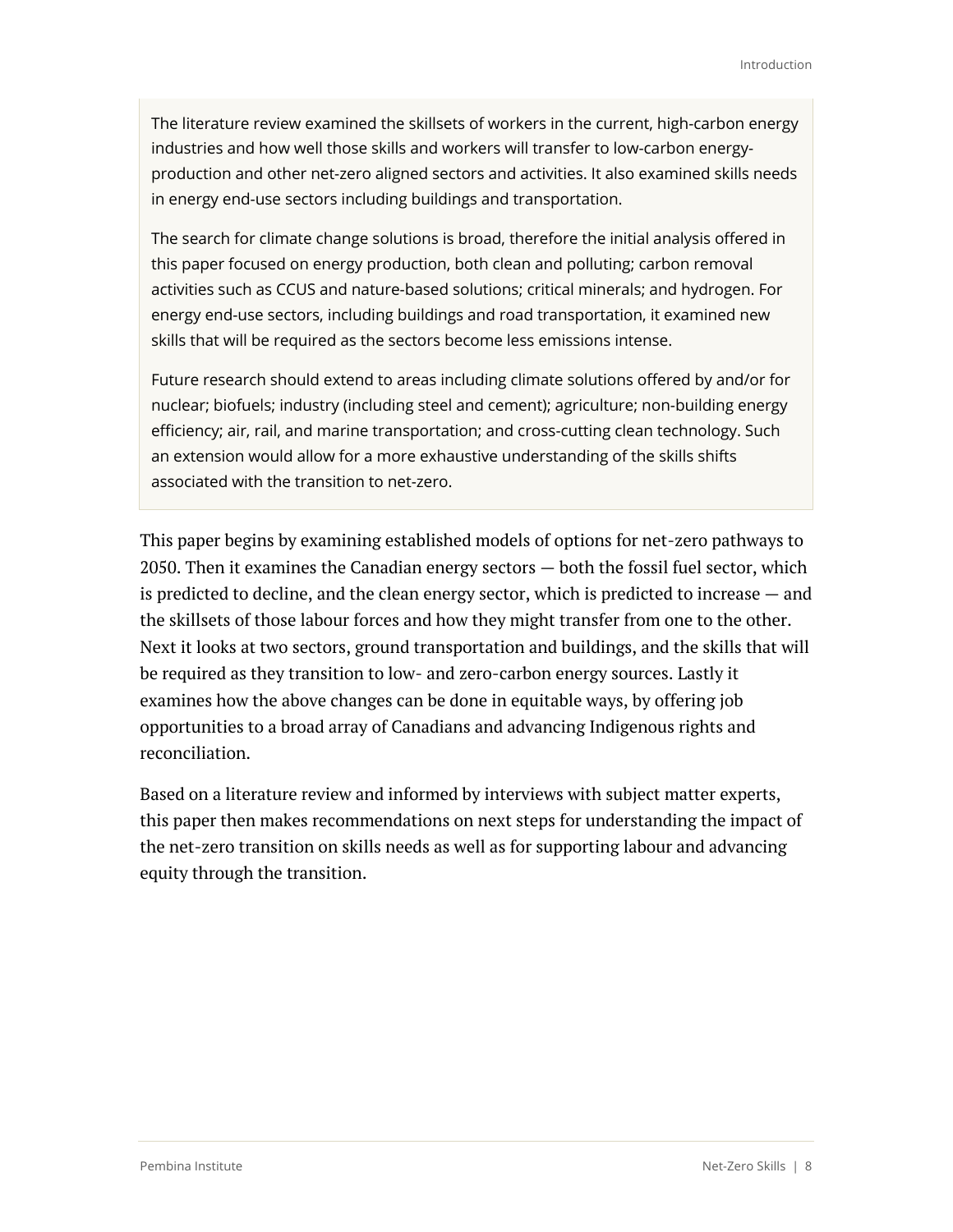# 2.! Modelling net-zero pathways to 2050

The International Energy Agency (IEA) and the Canadian Institute for Climate Choices (CICC) have conducted energy modelling analysis which lays out scenarios for the global and Canadian transition to net-zero, respectively. The two studies are:

- *Net Zero by 2050: A Roadmap for the Global Energy Sector*, published in May 2021 by the IEA.
- *Canada's Net Zero Future: Finding Our Way In The Global Transition*, published in February 2021 by the CICC.

The Pembina Institute references these sources throughout the paper to summarize the anticipated impacts of the transition to net-zero on fossil fuel-based industries that are likely to sunset and on clean energy and/or net-zero aligned sectors.

# 2.1 IEA's Net-Zero Emissions by 2050 scenario

The IEA examines a Net-Zero Emissions (NZE) by 2050 Scenario, which outlines how energy demand and supply will have to change to achieve global net-zero emissions by 2050.11 The IEA outlines milestones on the path to net-zero across sectors of the economy and examines the costs of net-zero and potential ramifications for the economy and employment.<sup>12</sup>

The NZE is based on a number of assumptions: energy sector methane emissions are minimized; emissions reductions as of 2030 are consistent with global warming of 1.5 degrees Celsius; consistency with significant reductions in air pollution; and consistency with United Nations Sustainable Development Goals relevant to universal energy access as of 2030.<sup>13</sup> The NZE is also built on principles especially important to a low-carbon workforce, including global co-operation towards net-zero emissions, with all countries recognizing the need for a just transition; as well as an orderly transition in

<sup>11</sup> IEA, *Net Zero by 2050,* 31.

<sup>12</sup> IEA, *Net Zero by 2050,* 30.

<sup>13</sup> IEA, *Net Zero by 2050,* 48-49.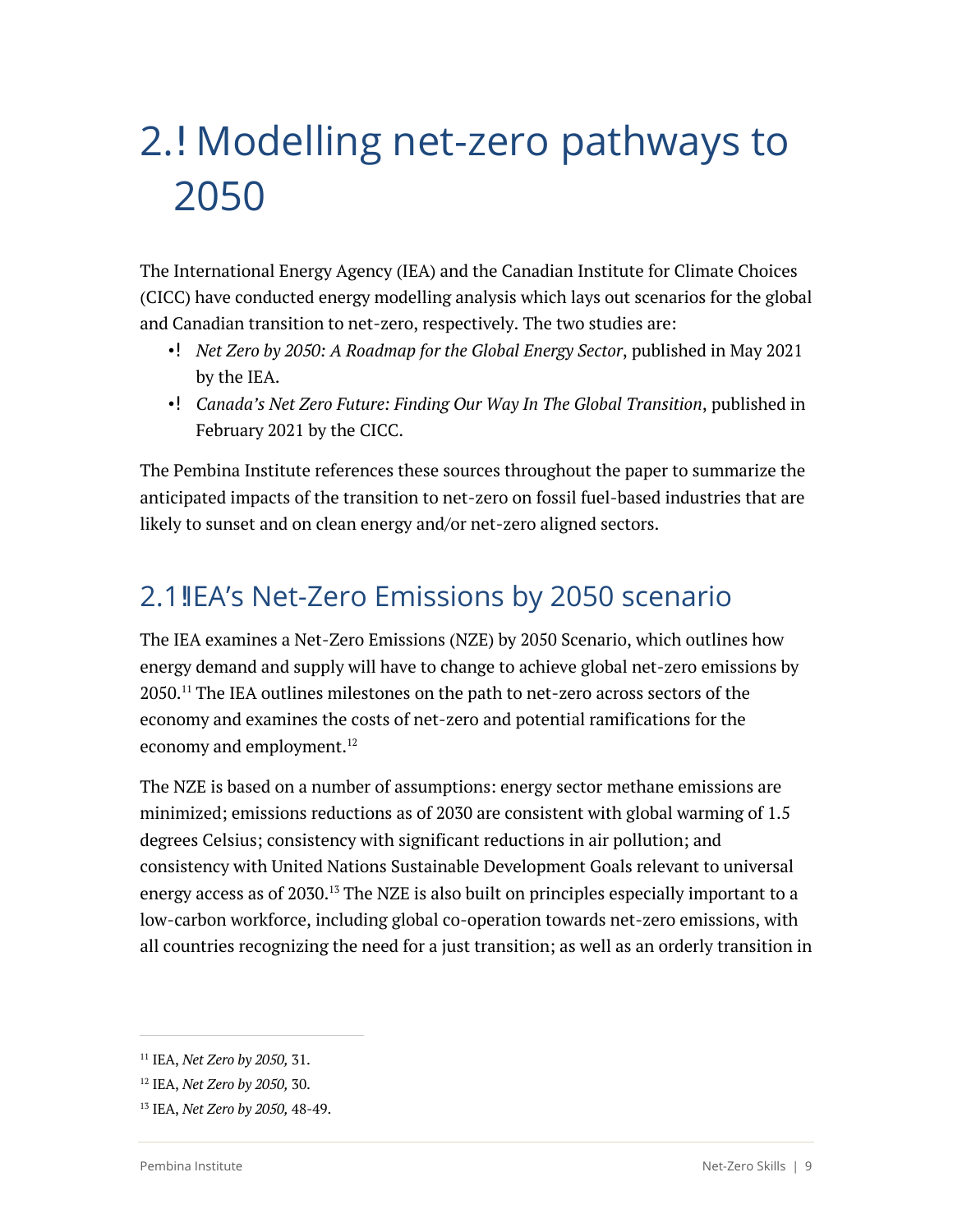the energy sector which ensures secure electricity and fuel supplies, seeks to avoid energy market volatility and seeks to minimize stranded assets.<sup>14</sup>

# 2.2!CICC's net-zero by 2050 pathways

The CICC modelled 60 different pathways for Canada to achieve net-zero GHG emissions by 2050, with three potential energy systems that could emerge if Canada achieved this goal:

- •! fossil fuels and negative emissions
- •! biofuels
- •! electrification and hydrogen<sup>15</sup>

CICC scenarios only consider emissions generated within Canada, and do not account for potential international transfer mechanisms of emission cuts.<sup>16</sup> The CICC generally presents results not for a specific scenario, but rather as a range across all scenarios.<sup>17</sup> The CICC's three potential energy systems are described here. It should be noted that the CICC allowed for the possibility of one of the systems becoming dominant, or a mixture of the three:

- •! Under the fossil fuels and negative emissions system, fossil fuels continue providing significant energy, with emissions offset through negative emission solutions.
- •! Under the biofuels system, "second-generation" biofuels produced from waste and plants are the primary providers of energy.
- •! Under the electrification and hydrogen system, the dominant form of energy is emissions-free electricity.<sup>18</sup>

As Canada continues setting targets and policies to drive the energy transition, and engages with Canadians on pathways to 2050, it will become increasingly clear which system is most likely to emerge dominant. <sup>19</sup> Canada's June 2021 commitment towards

<sup>14</sup> IEA, *Net Zero by 2050,* 50.

<sup>15</sup> Canadian Institute for Climate Choices, *Canada's Net Zero Future: Finding Our Way In The Global Transition* (2021), 16, 17-19. https://climatechoices.ca/reports/canadas-net-zero-future/

<sup>16</sup> CICC, *Canada's Net Zero Future,* 8-9.

<sup>17</sup> CICC, *Canada's Net Zero Future,* 17.

<sup>18</sup> Canadian Institute for Climate Choices, *Canada's Net Zero Future: Finding Our Way In The Global Transition — Summary Report* (2021), 17-19. https://climatechoices.ca/reports/canadas-net-zero-future/

<sup>19</sup> CICC scenarios are independent of specific policy choices. *Source:* CICC, *Canada's Net Zero Future,* 16.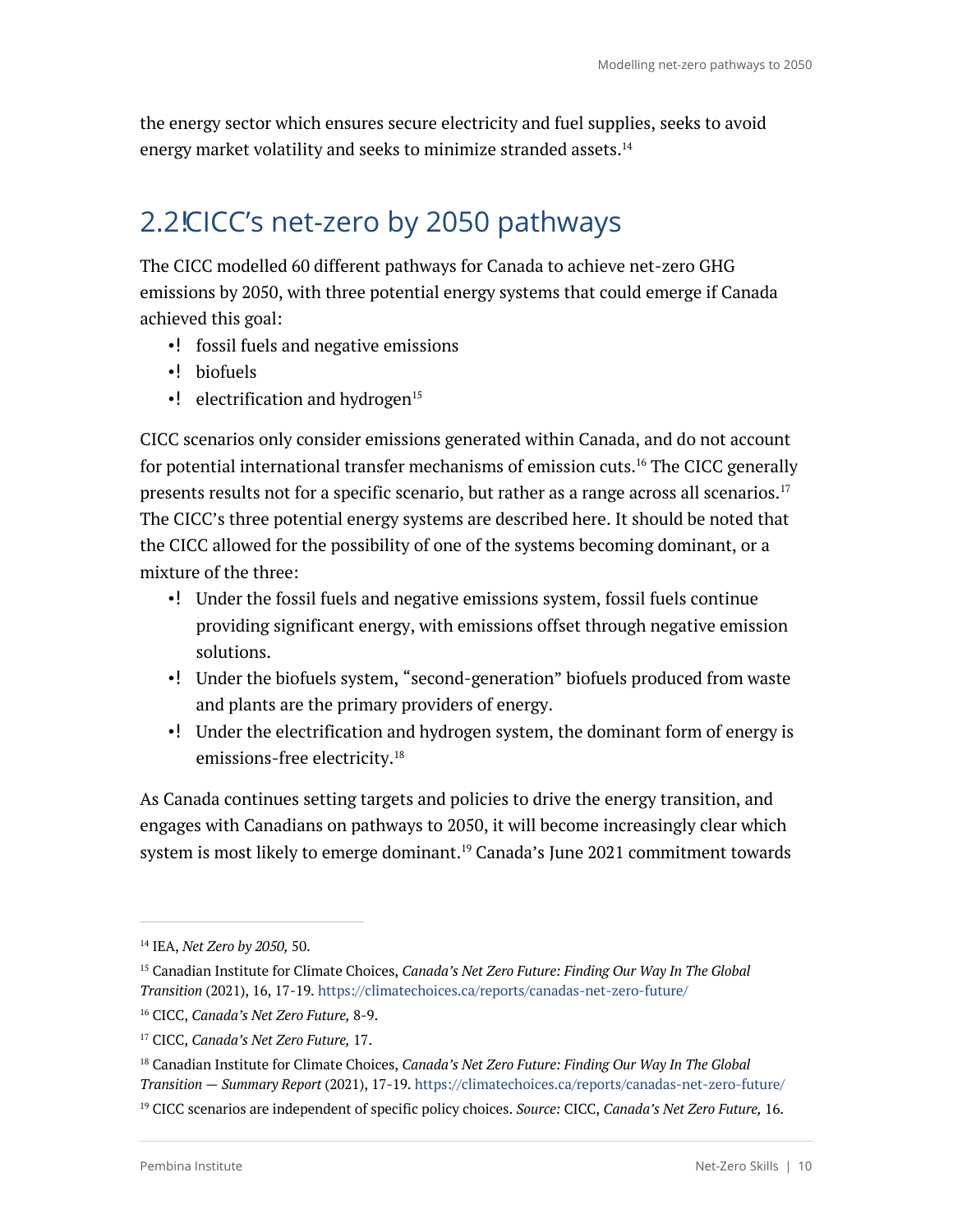100% electrification of new light-duty car and passenger truck sales, <sup>20</sup> for example, decreases the likelihood of a biofuels system and increases that of the electrification and hydrogen system. For the purpose of this report, a transition that leans towards the CICC's electrification and hydrogen system is assumed to be a likely pathway to netzero by 2050.

Finally, the CICC separates potential emissions-reducing technologies and solutions into "safe bets" and "wild cards." The CICC defines "safe bets" as "emission-reducing technologies and solutions that are already commercially available and face no major constraints to widespread implementation." It defines "wild cards" as "high-risk technologies and solutions with potentially high rewards."<sup>21</sup> The CICC notes that a minimum of two-thirds of required emissions reductions as of 2030 would be due to "safe bets" but that "in scenarios where wild card solutions prove cost-effective and scalable, they could provide up to two-thirds of Canada's emissions reductions by 2050."22,23 Given the inherently uncertain nature of "wild cards," this report will, for the most part, focus on energy transitions related to "safe bet" solutions — including electric vehicles, non-emitting electricity, and energy-efficiency equipment.<sup>24</sup>

 $20$  Transport Canada, "Building a green economy: Government of Canada to require 100% of car and passenger truck sales be zero-emission by 2035 in Canada," media release, June 29, 2021. https://www.canada.ca/en/transport-canada/news/2021/06/building-a-green-economy-government-ofcanada-to-require-100-of-car-and-passenger-truck-sales-be-zero-emission-by-2035-in-canada.html

<sup>21</sup> CICC, *Canada's Net Zero Future — Summary Report,* 10.

<sup>22</sup> CICC, *Canada's Net Zero Future — Summary Report,* 11.

 $25$  The CICC has stated, however, that "In scenarios where numerous wild cards do not prove to be sufficiently cost-effective and scalable, safe bets take on much greater significance – driving as much as 89 per cent of reductions by 2030…" The IEA, meanwhile, has opined that "All the technologies needed to achieve the necessary deep cuts in global emissions by 2030 already exist, and the policies that can drive their deployment are already proven." *Sources:* CICC, *Canada's Net Zero Future,* 78; IEA, *Net Zero by 2050,*  14.

<sup>24</sup> CICC, *Canada's Net Zero Future — Summary Report,* 12.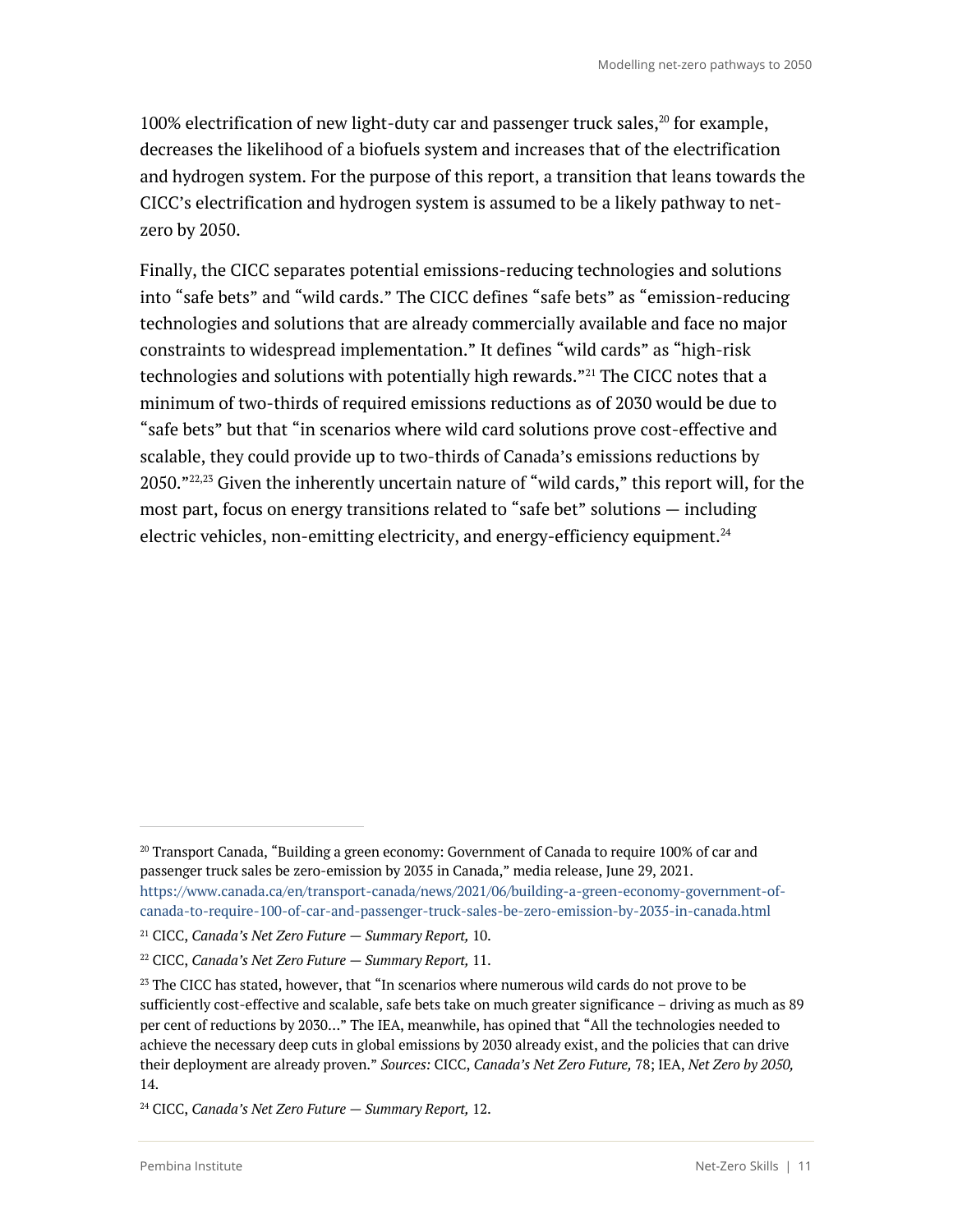# 3.! Declining energy production industries

Canada's oil and gas economic sector yields the highest GHG emissions in the country. Canada's oil and gas sector emitted nearly 200 megatonnes (Mt) of carbon-dioxide equivalent in 2019, which accounted for over a quarter of Canada's total emissions.<sup>25</sup> Coal- and natural gas–generated electricity emitted over 55 Mt of carbon-dioxide equivalent in 2019, which accounted for nearly 8% of Canada's total emissions and over 90% of total electricity sector emissions.<sup>26,27</sup> In spite of this, coal and natural gas made up only about  $16\%$  of Canada's electricity generation that year. $^{28}$ 

These emissions will need to decline quickly to realize the levels of deep emissions reductions required in a net-zero economy.

With the IEA and CICC's net-zero energy models indicating a decline in fossil fuelbased industries globally and in Canada, we can expect an associated decline in employment in these energy producing sectors. This section takes stock of the current workforce in Canada's oil and gas production and coal- and gas-fired electricity generation, anticipated impacts, and how existing job skills applied in these sectors can be transferable to growing net-zero aligned sectors.

# 3.1 Current labour market characteristics

•! Canada's oil and gas sector employs about 175,000 individuals. This includes conventional oil and gas extraction; crude oil and other pipeline transportation; natural gas distribution; non-conventional oil extraction; petroleum refineries; pipeline transportation of natural gas; and support activities for oil and gas extraction.<sup>29</sup>

<sup>&</sup>lt;sup>25</sup> Government of Canada, "Greenhouse gas emissions." https://www.canada.ca/en/environment-climatechange/services/environmental-indicators/greenhouse-gas-emissions.html

<sup>26</sup> Environment and Climate Change Canada, *National Inventory Report 1990-2019: Greenhouse Gas Sources and Sinks in Canada: Part 3* (2021), 60. https://www.canada.ca/en/environment-climatechange/services/climate-change/greenhouse-gas-emissions/inventory.html

<sup>&</sup>lt;sup>27</sup> "Greenhouse gas emissions."

<sup>28</sup> *National Inventory Report 1990-2019, Part 3,* 60.

<sup>&</sup>lt;sup>29</sup> "Employment Characteristics for Selected Energy Industries."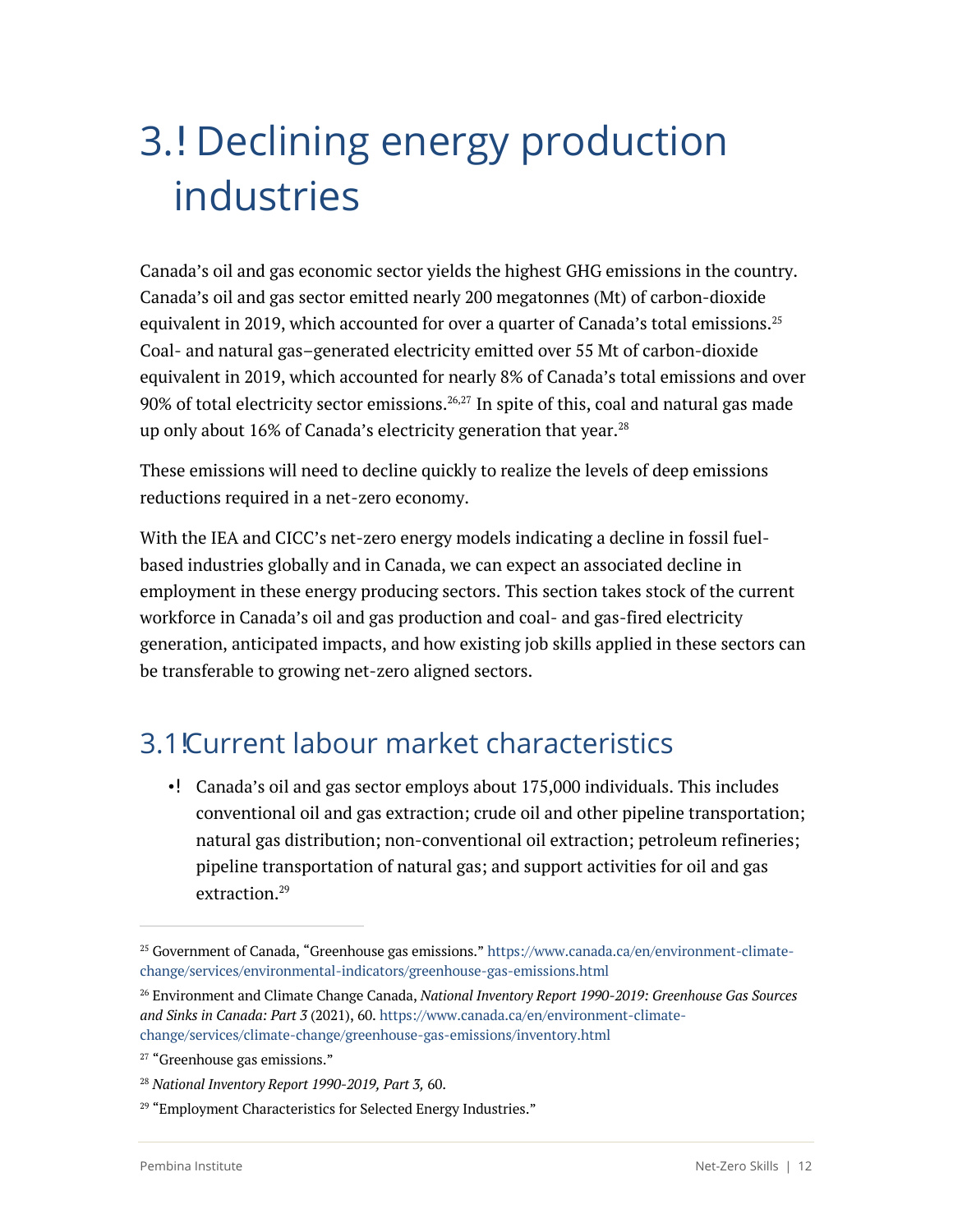- •! Three-quarters of oil and gas workers do not have a university degree and 15% are in the trades.<sup>30</sup>
- •! The oil and gas sector is geographically concentrated, with Alberta accounting for three-quarters of its labour force and nearly 100% of its workers in nonconventional oil extraction.31
- •! Nearly three-quarters of coal mining jobs are located in British Columbia.<sup>32</sup> Coalfired generating stations, as well as domestic thermal coal mines,<sup>33</sup> employ between  $3,000$  and  $3,900$  workers.<sup>34</sup>
- •! According to the Canadian Centre for Energy Information, in 2019, only 31.3% of all energy jobs were held by women, 29.3% were held by newcomers to the country, 4.9% were held by Indigenous workers and 18.4% were occupied by visible minorities.35

# 3.2 The net-zero energy transition

## Oil and gas production

In the IEA's NZE, oil demand declines by 75% between 2020 and 2050, from 88 million barrels per day to 24 million. Natural gas trade as LNG declines by 60% and natural gas trade by pipeline declines by 65%.<sup>36</sup>

CICC's pathway analysis, meanwhile, indicates that Canadian oil and gas production would depend mainly on global trends, and suggests that in scenarios involving a drop in prices due to one or both of market trends and international climate policy, Canadian

<sup>&</sup>lt;sup>30</sup> "Employment Characteristics for Selected Energy Industries."

<sup>31</sup> Statistics Canada, "Table 36-10-0480-01: Labour productivity and related measures by business sector industry and by non-commercial activity consistent with the industry accounts" (2019), spreadsheet. https://www150.statcan.gc.ca/t1/tbl1/en/tv.action?pid=3610048001

<sup>&</sup>lt;sup>32</sup> "Table 36-10-0480-01: Labour productivity and related measures by business sector industry and by noncommercial activity consistent with the industry accounts."

<sup>33</sup> In 2019, Canada produced 57 Mt of coal, 53% of which was metallurgical coal, used in the manufacturing of steel, and 47% of which was thermal coal, used for electricity. *Source:* Government of Canada, "Coal facts." https://www.nrcan.gc.ca/our-natural-resources/minerals-mining/minerals-metals-facts/coalfacts/20071

<sup>34</sup> Government of Canada, *A Just and Fair Transition For Canadian Coal Power Workers and Communities*  (2018), vii. https://publications.gc.ca/site/eng/9.867000/publication.html

<sup>35</sup> Canadian Centre for Energy Information. "Energy and employment." https://energyinformation.canada.ca/en/subjects/energy-and-employment

<sup>36</sup> IEA, *Net Zero by 2050,* 101, 102-103.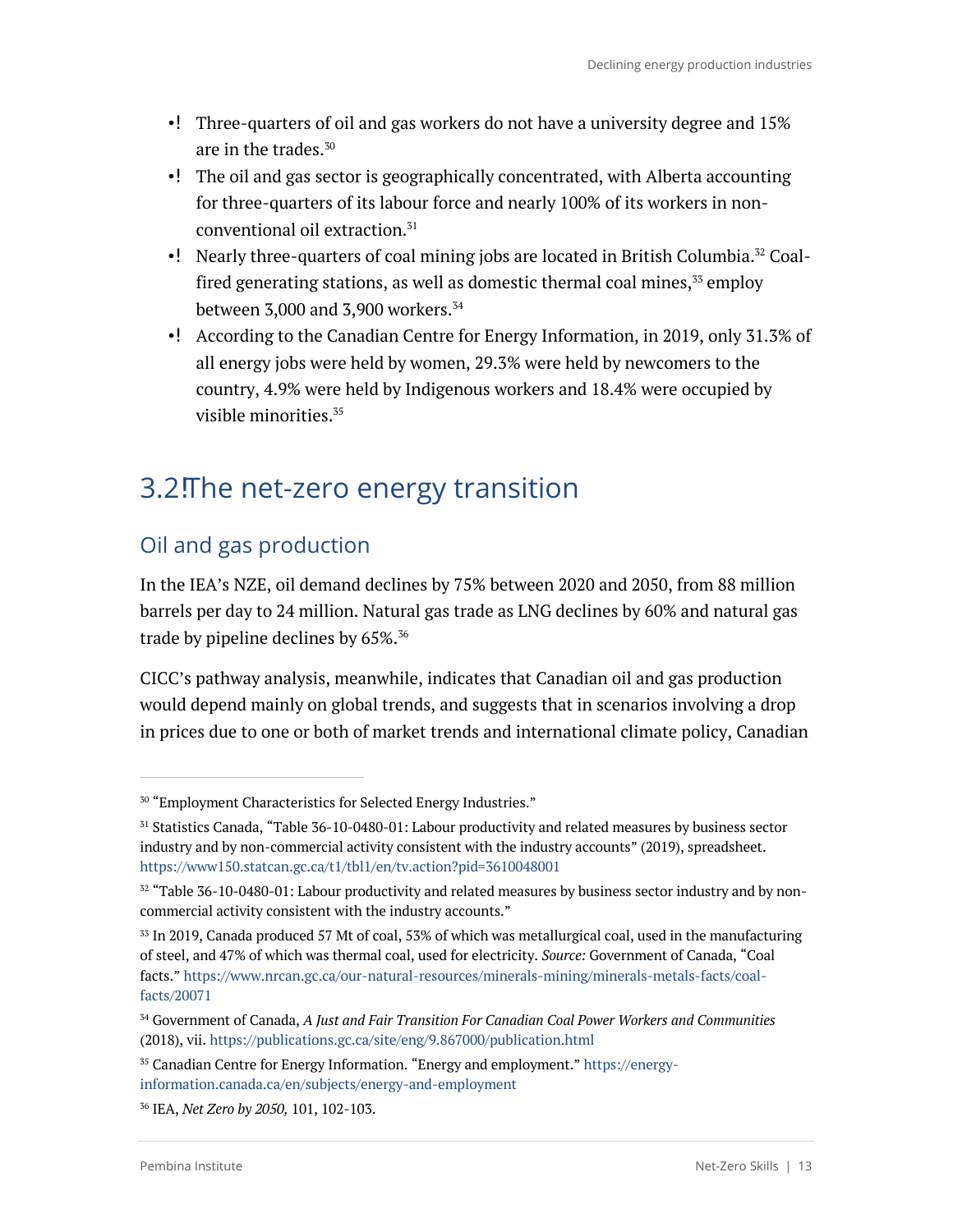oil production would decrease between 89% and 96% as of 2050 while natural gas production would decline between 56% and 74%. <sup>37</sup> The CICC notes that steady or increasing production is consistent with net-zero only under "a set of very specific conditions," including net-zero production emissions and continued international demand along with the expectation therefore. 38,39

# Coal- and gas-fired electricity generation

In the IEA's global NZE, existing coal- and gas-fired electricity generation assets can be retrofitted with CCUS or retrofitted to co-fire with hydrogen-based fuels. Unabated coal-fired electricity generation is phased out in developed countries by 2030 and globally by 2040. Natural-gas fired generation without carbon capture increases in the short term but declines by 90% as of 2040 relative to 2020.<sup>40</sup> In December 2018, the Canadian federal government announced regulations to phase out traditional coal-fired electricity as of 2030 as well as regulations for greenhouse gases in natural gas-fired electricity.<sup>41</sup> Canada also has a target of achieving 90% non-emitting electricity generation by  $2030^{42}$  and achieving a net-zero grid by  $2035.^{\scriptstyle 43,44}$ 

<sup>40</sup> IEA, *Net Zero by 2050,* 115-116.

<sup>41</sup> Government of Canada, "Coal phase-out: the Powering Past Coal Alliance."

releases/2021/11/02/prime-minister-trudeau-concludes-productive-united-nations-climate

<sup>37</sup> CICC, *Canada's Net Zero Future,* 62.

<sup>38</sup> CICC, *Canada's Net Zero Future,* 64.

<sup>39</sup> Canada's 2030 Emissions Reduction Plan (ERP) committed to capping and cutting emissions from the oil and gas sector "at the pace and scale needed to get to net zero by 2050" but noted that it does not intend to bring cuts in production that are "not driven by declines in global demand". *Source:* Environment and Climate Change Canada, *2030 Emissions Reduction Plan: Canada's Next Steps for Clean Air and a Strong Economy* (2022), 52-53. https://www.canada.ca/en/services/environment/weather/climatechange/climateplan/climate-plan-overview/emissions-reduction-2030.html

https://www.canada.ca/en/services/environment/weather/climatechange/canada-international-action/coalphase-out.html

<sup>42</sup> Government of Canada, "Annex: Clean electricity."

https://www.canada.ca/en/services/environment/weather/climatechange/climate-plan/climate-planoverview/healthy-environment-healthy-economy/annex-clean-electricity.html

<sup>43</sup> Prime Minister of Canada Justin Trudeau, "Prime Minister Trudeau concludes productive United Nations Climate Summit," media release, November 2, 2021. https://pm.gc.ca/en/news/news-

<sup>44</sup> Canada's 2030 ERP committed to putting in place a Clean Electricity Standard to support its target of a net-zero emitting electricity grid by 2035. *Source: 2030 Emissions Reduction Plan*, 42.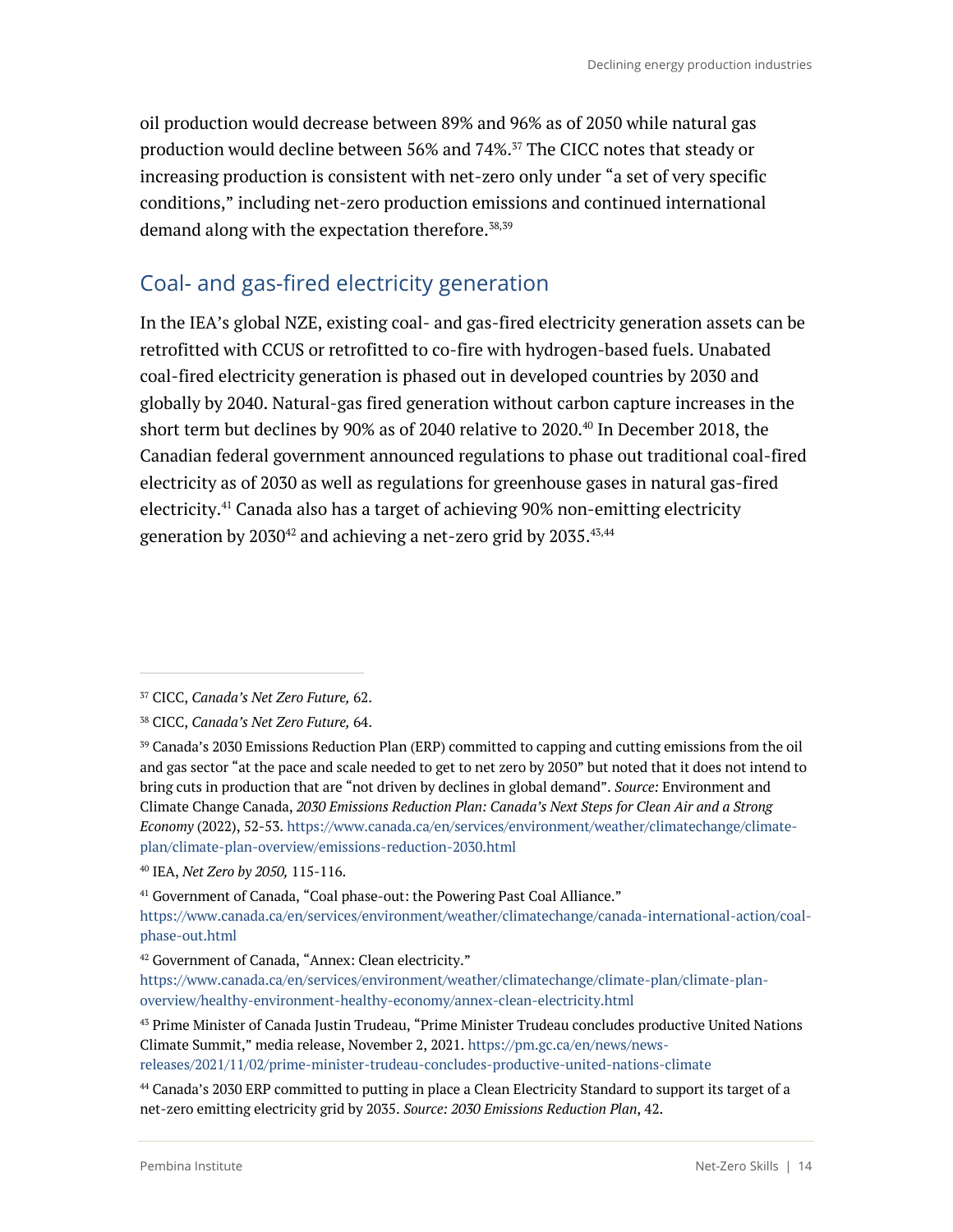# 3.3 Impacts to the labour force

As Canada's economy transitions away from fossil fuels to align with a net-zero economy, investments will be needed to grow and diversify industries including clean energy and climate friendly technologies, particularly in jurisdictions with a high number of traditional energy sector workers. And such private sector investments in renewable energy projects are already being seen.<sup>45</sup> These changing dynamics create both opportunities and complex challenges for workers and communities linked to traditional energy producing sectors. The magnitude of impacts will undoubtedly vary widely depending on demographic factors and geographic locations. For example, in communities where coal mining or a coal plant is the primary industry, retiring coal power results in economic and labour force challenges, where workers must seek other employment opportunities.<sup>46</sup> Workers will need support from employers, educators, and government to bridge their career paths. This may mean a transition to a new job in the energy sector, a new job in a different industry, early retirement, or relocation to find alternate employment. These movements in the work force will necessitate a reassessment on people's skillsets. In the next section, we discuss how skills from workers in fossil fuel–based industries can be transferrable in several clean energy sectors.

#### Energy gender equity

There are many current gender inequities in the current energy sector workforce, with women being underrepresented particularly in leadership positions.<sup>47</sup> While representation of women is slightly higher in the renewable energy sector, these inequities persist.<sup>48</sup> There remain barriers for women in working in the energy sectors such as lack of opportunity to access training and jobs, lack of good jobs and supports (in particular, affordable childcare) that accommodate the responsibilities of many women, an income gap in similar jobs and across professions, inability to advance into leadership

<sup>45</sup> Business Renewable Centre Canada, "Deal Tracker." https://businessrenewables.ca/deal-tracker

<sup>46</sup> Grace Brown, Binnu Jeyakumar, *Supporting Workers and Communities in a Coal Phase-out: Lessons learned from just transition efforts in Canada* (Pembina Institute, 2022) https://www.pembina.org/pub/supportingworkers-and-communities-coal-phase-out

<sup>47</sup> Geneve Doiron, Emma Severson-Baker and Laura Hughes, *Women in Alberta's Energy Transition: Barriers to participation and leadership* (Pembina Institute, 2021), 2. https://www.pembina.org/pub/women-albertasenergy-transition

<sup>48</sup> International Renewable Energy Agency (IRENA), *Renewable Energy: A Gender Perspective* (2019), 10. https://www.irena.org/publications/2019/Jan/Renewable-Energy-A-Gender-Perspective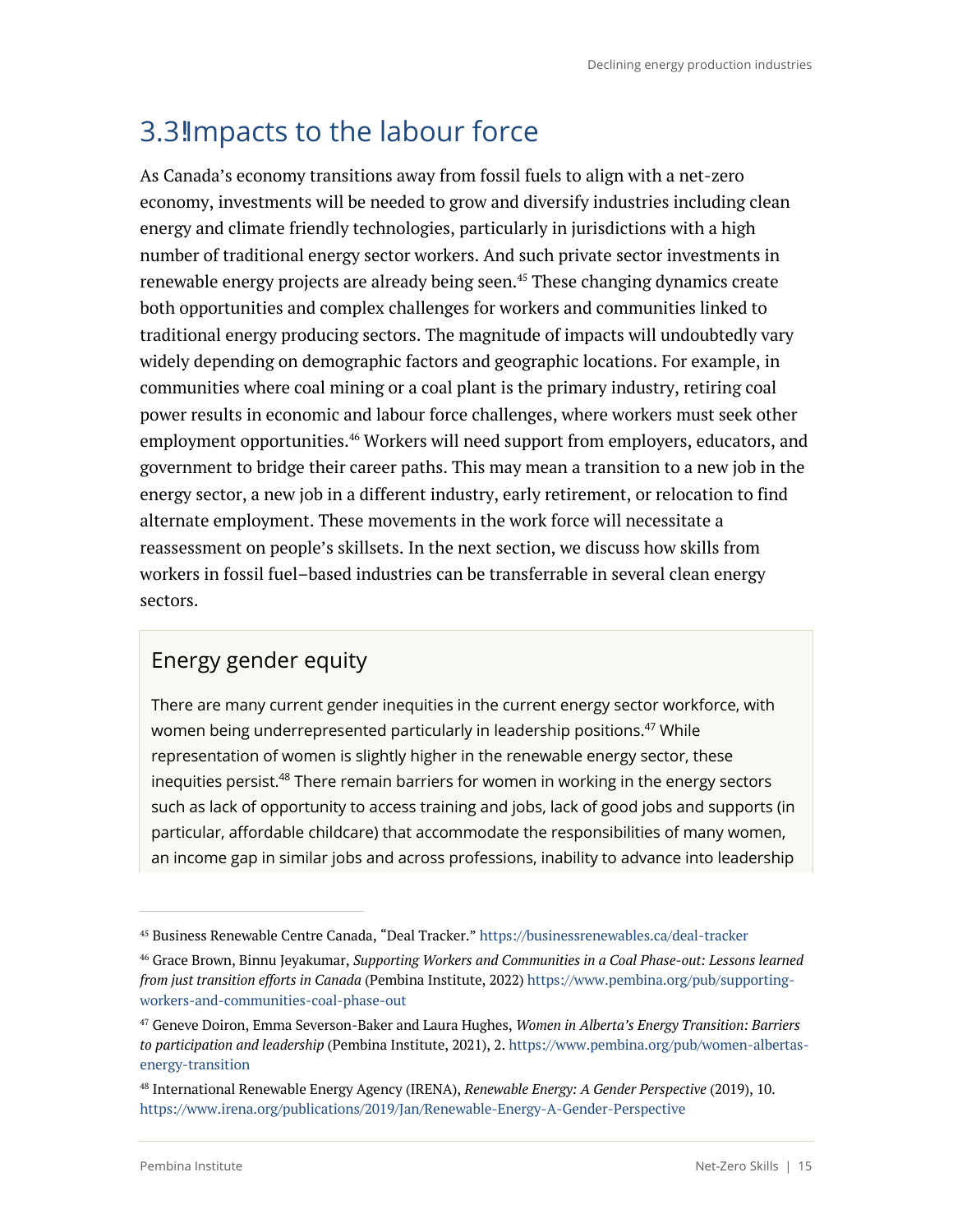and into roles with better compensation, and a traditionally male-dominated industry culture.<sup>49</sup>

<sup>49</sup> *Women in Alberta's Energy Transition.*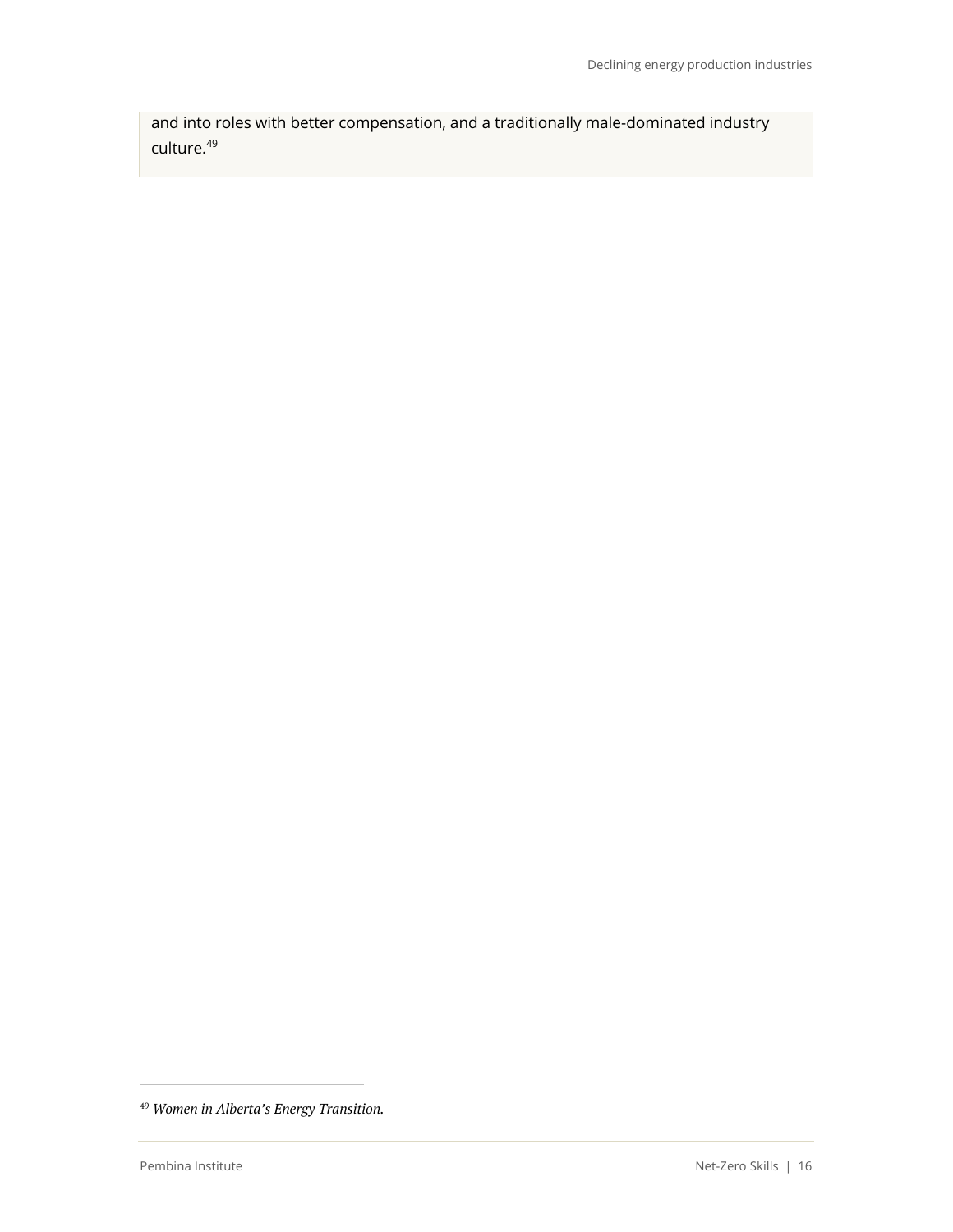# 4.! Growing clean energy sectors

In the transition to a net-zero energy system by 2050, a range of clean energy sectors are expected to expand, and as a result, are expected to increase in labour demand and need for new skillsets, knowledge, and expertise. A report by RBC indicates that as many as 400,000 new jobs will be added in Canada's economy that will necessitate a demand of enhanced skills.50 Further, RBC projects an increased demand in green occupations over the next 10 years in fields related to trades, transport and equipment, manufacturing and utilities, and sales and service, among others. There are opportunities for workers in fossil fuel–based energy-producing sectors to apply and transfer their knowledge and skillsets to jobs in net-zero aligned sectors.

This paper examines the transferability of skills to a select few sunrising sectors: solar, wind, geothermal, critical minerals, hydrogen, nature-based solutions and CCUS. Transferrable skills can be generally understood in three ways: skills that have a direct correlation; skills that need some refocus or upgrading; or completely new skills that need to be developed because the work is substantially different.<sup>51</sup>

While the scope of this paper has been limited to these areas, we recognize that the netzero pathway will consist of many other solutions such as nuclear, biofuels, crosscutting clean technology and so on. Further investigation is required to fully understand the future work and skills needs in each sector.

The electricity generation sector is expected to grow with increased electrification of energy end uses such as building heating, transport, and industrial processes. CICC has noted that every net-zero scenario it analyzed "consistently shows non-emitting primary energy sources supplying a growing share of energy on the path to net-zero."<sup>52</sup> The IEA's NZE has projected the global share of renewables in total electricity generation to increase to 88% in 2050.53

While there are opportunities for workers in fossil fuel–based energy-producing sectors to apply and transfer their knowledge and skillsets to jobs in net-zero aligned sectors,

<sup>53</sup> IEA, *Net Zero by 2050,* 117.

<sup>50</sup> RBC, *Green Collar Jobs: The skills revolution Canada needs to reach Net Zero* (2022). https://thoughtleadership.rbc.com/green-collar-jobs-the-skills-revolution-canada-needs-to-reach-netzero/

<sup>51</sup> PetroLMI, "Assess Your Career Change." https://careersinenergy.ca/assess-your-career-change/

<sup>52</sup> CICC, *Canada's Net Zero Future,* 25.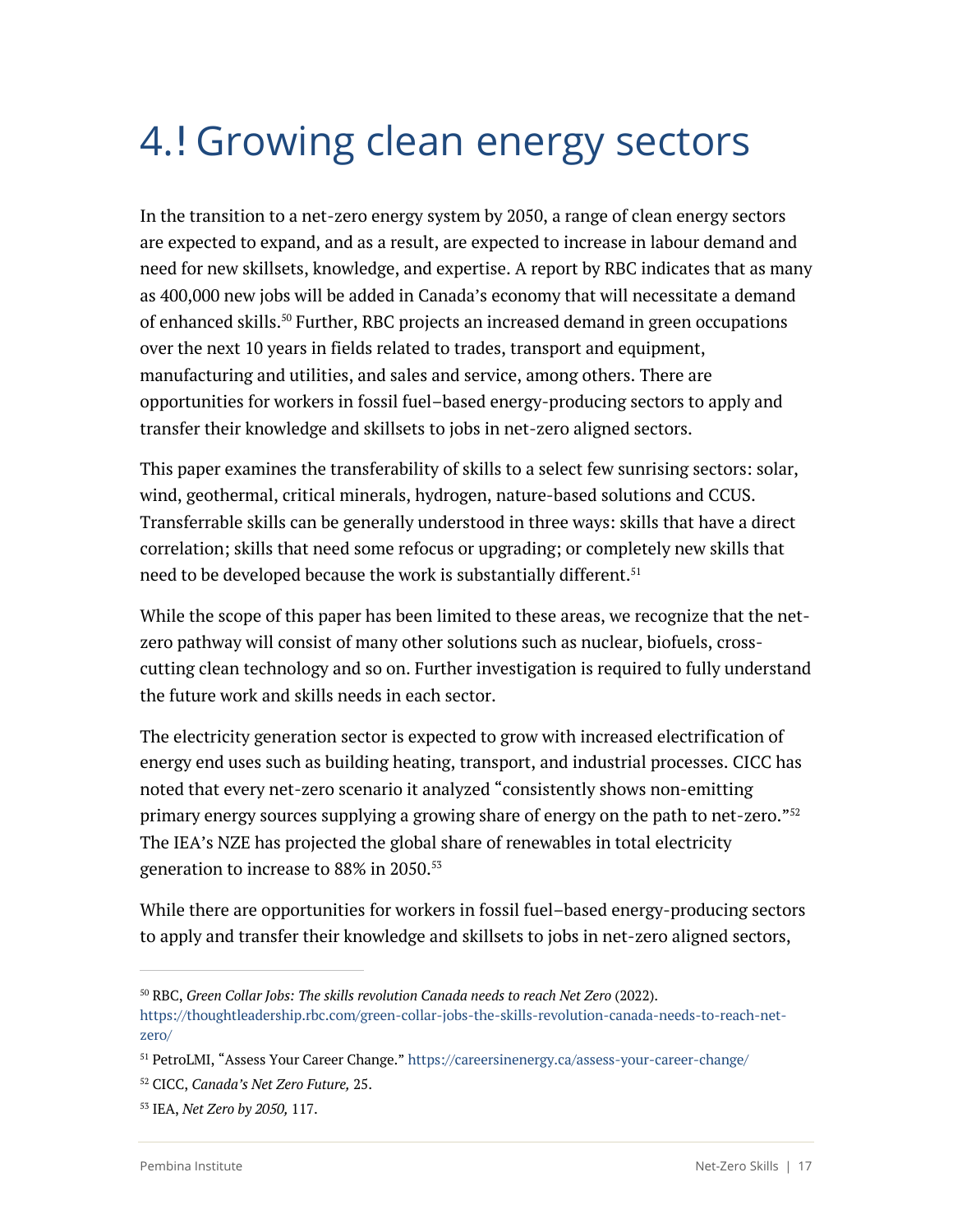efforts are needed to manage anticipated challenges, and to ensure the transition in the labour force is as smooth as possible. It cannot be assumed that all displaced fossil fuel workers will be able to find satisfactory employment in clean energy:

- Clean energy jobs might not be located in the same provinces and in the same quantities as displaced fossil fuel jobs — and fossil fuel workers may be reluctant to relocate.
- •! Jobs in net-zero aligned sectors may pay less than traditional fossil fuel jobs,  $54$ though clean-tech jobs are still better paying than average jobs in Canada.<sup>55</sup>
- Energy sector workers may choose retirement over transition  $-20\%$  are currently at or within five years of Canada Pension Plan eligibility.<sup>56,57</sup>
- •! New net-zero aligned jobs may not open in tandem with the displacement of fossil fuel workers — and fossil emigrants may have to compete with labour market entrants for positions. Experiences and skillsets may not map perfectly with the skills required. It is anticipated that many workers will need to upskill and enhance their skillsets in a net-zero aligned economy.

That said, many of the skills and positions in fossil fuel work have been found to be compatible with clean energy and net-zero aligned sectors. The next section will outline what the modelling shows about net-zero aligned sectors, and then it will outline what's known about skills transferability in these growth industries.

# 4.1 The net-zero energy transition

# Solar, wind, and geothermal

The net-zero transition is expected to benefit the solar and wind sectors in Canada, with the IEA's global NZE projecting the share of solar photovoltaic and wind in total electricity generation to increase from 9% in 2020 to 68% in 2050.<sup>58</sup>

<sup>54</sup> Reuters, "Nuclear, coal, oil jobs pay more than those in wind, solar: report," April 6, 2021. https://www.reuters.com/article/us-usa-energy-jobs-idUSKBN2BT2OT

<sup>&</sup>lt;sup>55</sup> Statistics Canada "Average annual salaries in the environmental and clean technology sector." https://www150.statcan.gc.ca/n1/daily-quotidien/210326/dq210326e-eng.htm

<sup>56</sup> Statistics Canada, "Employment Characteristics for Selected Energy Industries," https://www150.statcan.gc.ca/n1/pub/25-26-0003/252600032021001-eng.htm

<sup>57</sup> Government of Canada, "CPP retirement pension: Do you qualify," https://www.canada.ca/en/services/benefits/publicpensions/cpp/cpp-benefit/eligibility.html <sup>58</sup> IEA, *Net Zero by 2050.* 117.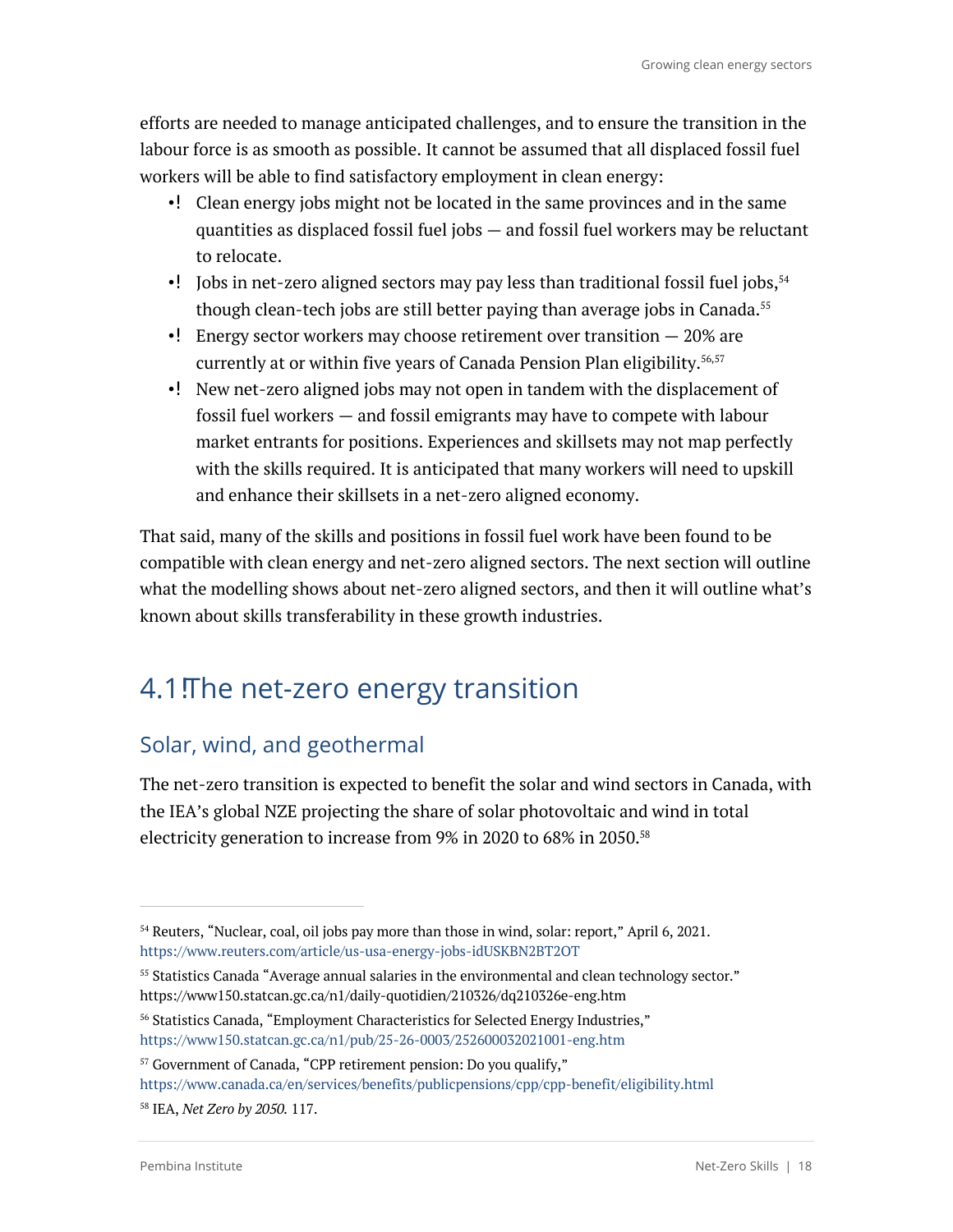That said, solar currently only accounts for less than 1% of Canada's electricity generation.59 In 2020, Canada had about 3,000 MW of installed solar energy capacity.<sup>60</sup>Additionally, wind currently accounts for over 5% of Canada's electricity generation.<sup>61</sup> In 2020, Canada had nearly 13,600 MW of installed wind capacity.<sup>62</sup>As of 2020, Canada did not produce electricity from geothermal due to factors including upfront costs, competition from other forms of power generation and a lack of a policy and regulatory framework. Geothermal is not as developed in Canada as it is in other similar countries globally. Nevertheless, there are a number of geothermal projects underway, including Alberta-based Alberta No. 1, Razor Energy Corp., and Eavor-Lite Project.<sup>63</sup> In the IEA's global NZE, other renewables, which includes geothermal, sees its share of the total energy supply increase from  $1\%$  in 2020 to 6% in 2050. $64$ 

#### Critical minerals

The Government of Canada has characterized critical minerals as the "building blocks for the clean and digitized economy."<sup>65</sup> Critical minerals are necessary for clean technology and renewable energy applications.<sup>66,67</sup> Copper and zinc, for example, are required by the solar industry while lithium, graphite, nickel, and cobalt are required for the manufacturing of batteries.<sup>68</sup>

Canada is already a key global player when it comes to a number of critical minerals. It ranks among the top-10 producers of graphite, nickel, cobalt, and aluminum and has

<sup>59</sup> Natural Resources Canada, "Electricity facts." https://www.nrcan.gc.ca/science-and-data/data-andanalysis/energy-data-and-analysis/energy-facts/electricity-facts/20068

 $60$  Canadian Renewable Energy Association, "By the numbers." https://renewablesassociation.ca/by-thenumbers/

<sup>&</sup>lt;sup>61</sup> "Electricity facts."

<sup>&</sup>lt;sup>62</sup> "By the Numbers."

 $63$  Clean Energy Canada, "Media Brief: Geothermal energy and its potential in Canada," July 26, 2020. https://cleanenergycanada.org/media-brief-geothermal-energy-and-its-potential-in-canada/

<sup>64</sup> IEA, *Net Zero by 2050*, 193-195.

<sup>65</sup> Government of Canada, "Critical minerals". https://www.nrcan.gc.ca/our-natural-resources/mineralsmining/critical-minerals/23414

<sup>&</sup>lt;sup>66</sup> "Critical minerals."

 $67$  Demand for and economic and jobs opportunities in critical minerals can also come from areas that are not strictly part of the clean economy. Critical minerals are, for example, necessary inputs in supply chains for advanced manufacturing, in areas including consumer electronics, defence technologies, security technologies, medical applications, agriculture and infrastructure. *Source:* "Critical minerals."

<sup>68</sup> CICC, *Canada's Net Zero Future,* 61.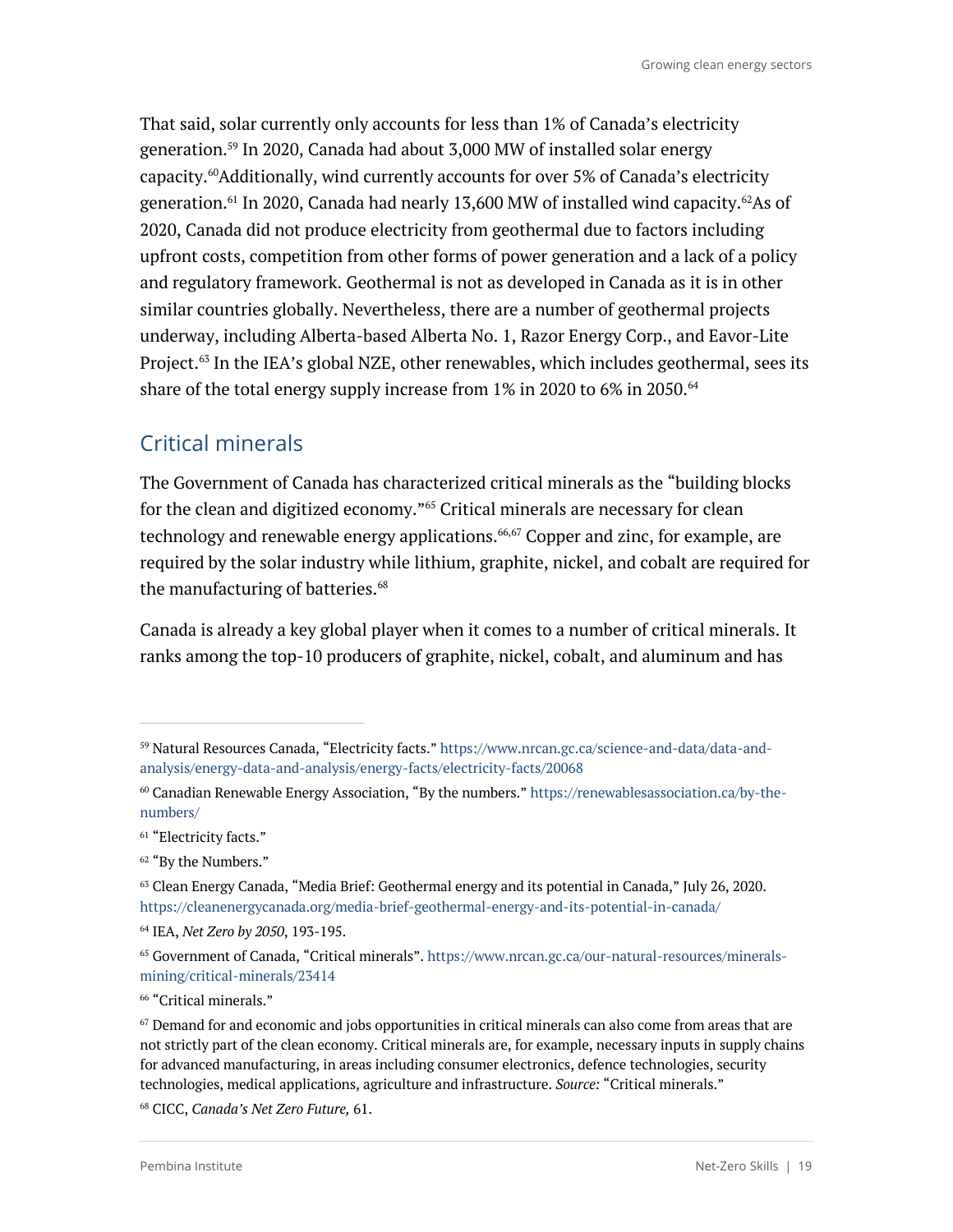one of the largest identified lithium reserves.<sup>69</sup> Canada also has significant resources and reserves of rare earth elements, estimated to be over 15 million tonnes.<sup>70,71</sup>

The transition to net-zero can be expected to increase demand for Canadian-produced critical minerals as it decreases demand for Canadian-produced coal. The IEA's NZE, for example, projects the change in the global value of coal and select critical minerals to inversely mirror one another between 2020 and 2050, with the value of critical minerals increasing from about USD 50 billion to over USD 400 billion. $72$ 

## Nature-based solutions

Nature-based solutions (NBS) refers to the deployment of natural assets for the absorption and prevention of the release of greenhouse gas emissions.<sup>73</sup> NBS are considered a form of negative emission solutions.74 Examples of NBS include tree planting, the use of low- or zero-till agriculture to reduce soil erosion and the allowance of agricultural land to revert to wilderness.<sup>75,76</sup> Canada has committed to conserve 30% of its lands and oceans as of 2030.<sup>77</sup> The CICC has projected the contribution of NBS to

<sup>69</sup> Natural Resources Canada, "Minerals and Metals Facts." https://www.nrcan.gc.ca/our-naturalresources/minerals-mining/minerals-metals-facts/20507

United States Geological Survey, *Mineral Commodity Summaries 2021* (2021), 21, 51, 99. https://www.usgs.gov/centers/nmic/mineral-commodity-summaries

<sup>70</sup> Natural Resources Canada, "Rare earth element facts." https://www.nrcan.gc.ca/our-naturalresources/minerals-mining/minerals-metals-facts/rare-earth-elements-facts/20522

 $71$  Within Canada, significant amounts of cobalt, nickel and platinum production occur in the two populous provinces of Ontario and Quebec. Nevertheless, there are critical mineral opportunities in other provinces as well. In November 2021, for example, British Columbia produced nearly 24 million kilograms of copper (recoverable) and Saskatchewan produced over 200,000 kilograms of uranium (recoverable) and over 1.2 million tonnes of potash (potassium oxide). *Sources:* Statistics Canada, "Production and shipments of metallic minerals, monthly." https://www150.statcan.gc.ca/t1/tbl1/en/cv.action?pid=1610001901; Statistics Canada, "Production and shipments of non-metallic minerals, monthly." https://www150.statcan.gc.ca/t1/tbl1/en/cv.action?pid=1610002001

<sup>72</sup> IEA, *Net Zero by 2050,* 163.

<sup>73</sup> Morrigan Simpson-Marran, Jan Gorski and Nina Lothian, *Nature-based climate solutions* (Pembina Institute, 2021), 2. https://www.pembina.org/pub/nature-based-climate-solutions

<sup>74</sup> CICC, *Canada's Net Zero Future,* 69.

<sup>75</sup> CICC, *Canada's Net Zero Future,* 69.

<sup>76</sup> *Nature-based climate solutions,* 2.

<sup>77</sup> *Nature-based climate solutions,* 4.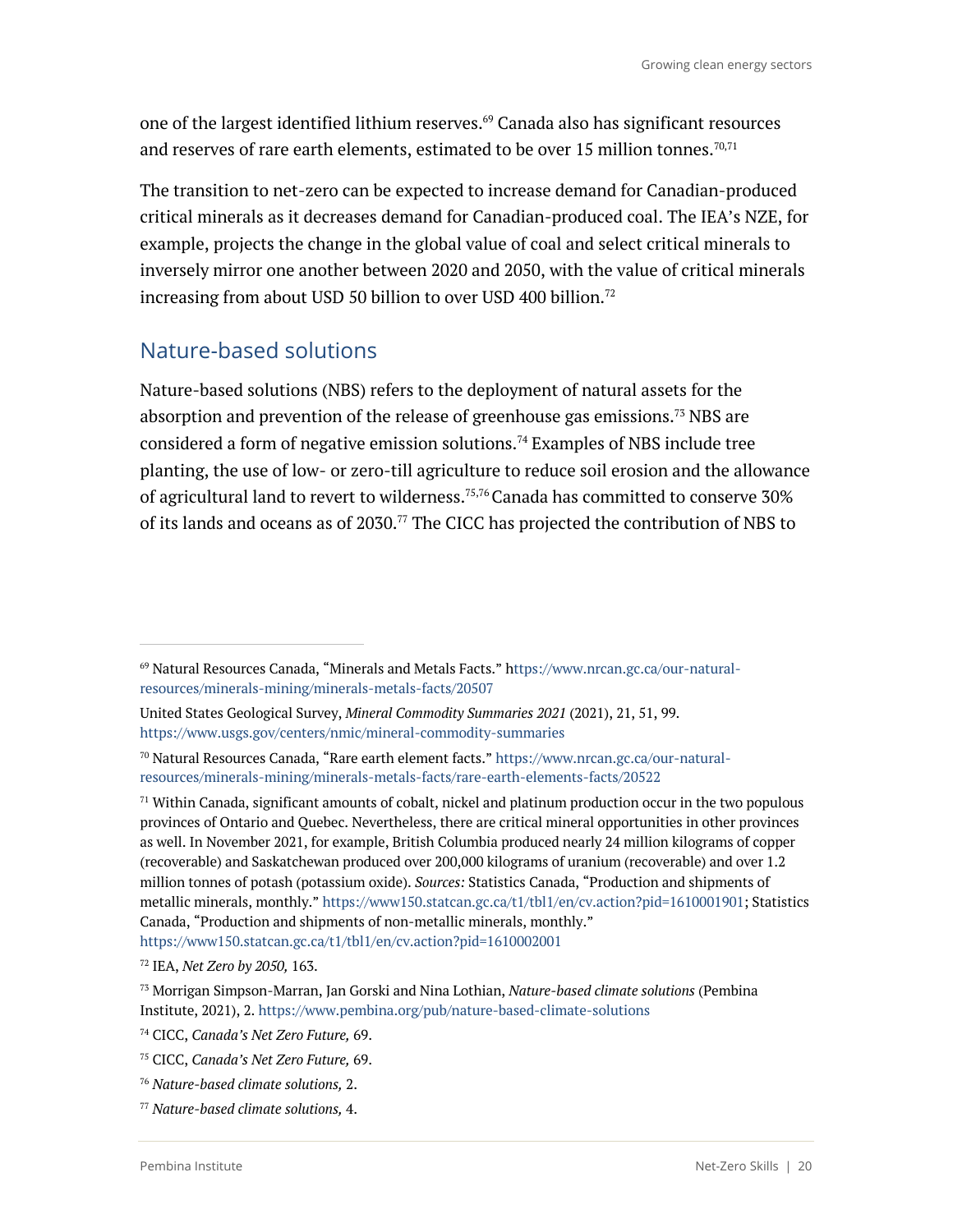emissions reductions to increase to less than 50 Mt.  $CO<sub>2</sub>e$  as of 2050, noting that "credible estimates of its potential" remain limited.<sup>78,79</sup>

#### Carbon capture, utilisation, and storage

Canada currently accounts for about 20% of global installed carbon capture, utilisation, and storage (CCUS) capacity $80$ . The use of CCUS is likely to increase further as Canada transitions to net-zero. The CICC, for example, has estimated that engineered forms of negative emissions solutions, including direct air capture and CCUS, could supply negative emissions of up to 426 Mt  $CO<sub>2</sub>e$  annually as of 2050.<sup>81</sup> In the IEA's NZE, the share of unabated natural gas in the total energy supply declines from 23% in 2020 to 3% in 2050 while the share of natural gas with CCUS increases from 0% to 8%.82

## Hydrogen

Canada is a top 10 global hydrogen producer.<sup>83</sup> Canada's hydrogen sector could potentially benefit from the net-zero transition, with the IEA's global NZE having the hydrogen share in total final energy consumption increase from 0% in 2020 to 6% in 2050.84 CICC, meanwhile, has investment in the hydrogen sector in Alberta and Saskatchewan increase between 2020 and 2050 in all of its scenarios.<sup>85</sup> Finally, according to the Hydrogen Strategy For Canada, hydrogen could account for up to 30% of Canadian energy delivered as of 2050.<sup>86</sup>

<sup>78</sup> CICC, *Canada's Net Zero Future,* 69-70.

 $79$  Research by Nature Canada indicates that Canada is under-reporting forest sector emissions by over 80 million tonnes annually, due to flaws in its method of forest carbon accounting. These flaws include "overstating natural carbon removals while not reporting the emissions from wildfires"; "under-measuring emissions associated with industrial logging"; "using an altered baseline for assessing forestry emission reductions over time," and "excluding logging emissions from the carbon pricing system." *Source:* Nature Canada, *Missing the Forest: How Carbon Loopholes for Logging Hinder Canada's Climate Leadership.* (2021). https://naturecanada.ca/missingtheforestreport/#1635369497765-aae059ce-4e61

<sup>80</sup> Nnaziri Ihejirika, *The Role of CCUS in Accelerating Canada's Transition to Net-Zero* (The Oxford Institute for Energy Studies, 2021), 1. Available at https://www.econstor.eu/escollectionhome/10419/246503.

<sup>81</sup> CICC, *Canada's Net Zero Future,* 73.

<sup>82</sup> IEA, *Net Zero by 2050,* 195.

<sup>83</sup> Clean Energy Canada, "Media brief: Hydrogen as part of Canada's energy transition," July 2, 2020. https://cleanenergycanada.org/hydrogen-as-part-of-canadas-energy-transition/

<sup>84</sup> IEA, *Net Zero by 2050,* 196.

<sup>85</sup> CICC, *Canada's Net Zero Future,* 67.

<sup>86</sup> According to the strategy, further potential benefits of seizing "the opportunities for hydrogen" include about 350,000 jobs and over \$50 billion in hydrogen sector revenue. *Source:* Natural Resources Canada,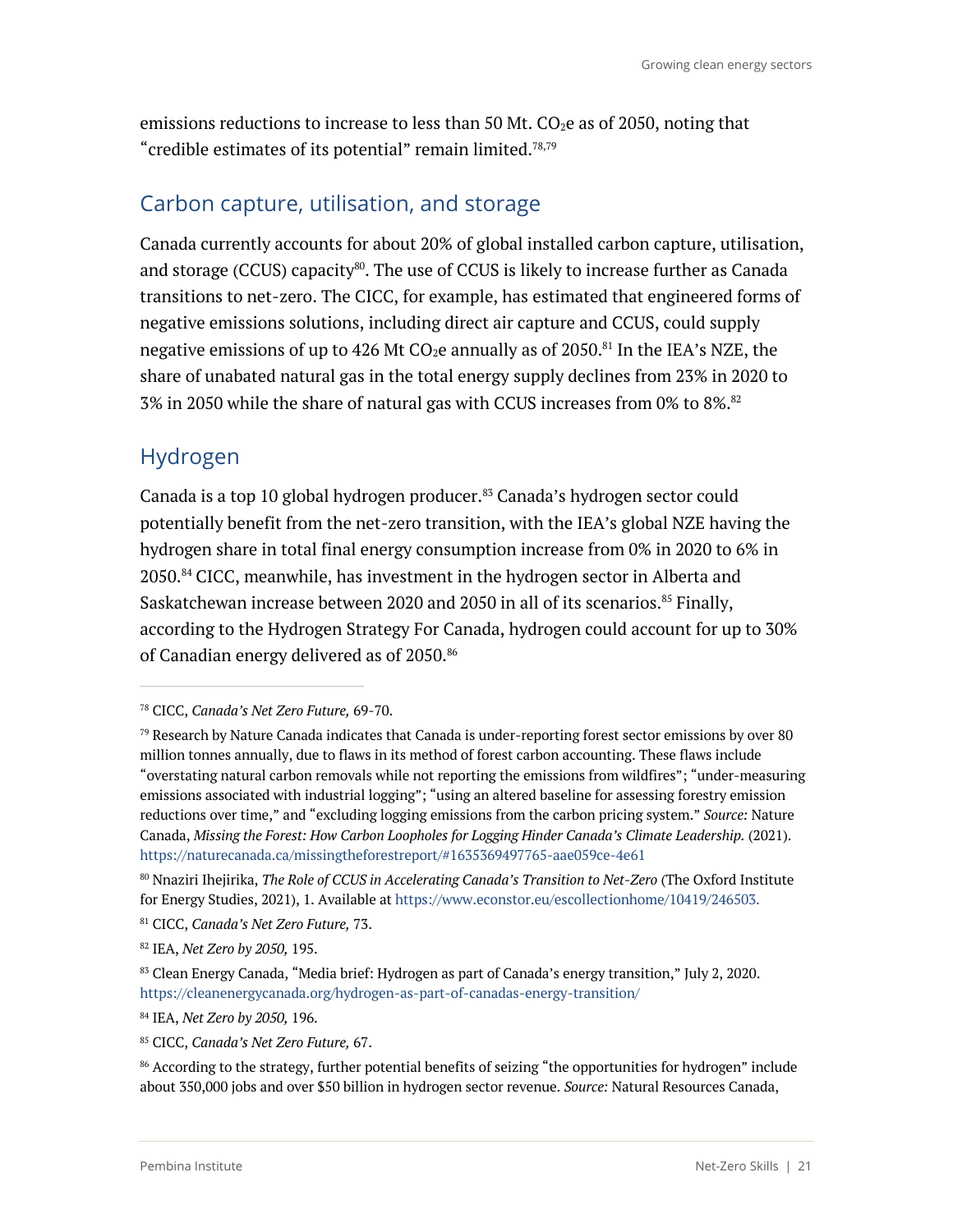Not all hydrogen is created equal, however, and the climate benefit of hydrogen depends on the method of its production. Green hydrogen, for example, which is produced through electrolysis using renewable energy, offers the largest climate benefit, while grey hydrogen, which is produced through the extraction of hydrogen from natural gas without carbon capture, offers minimal climate benefit. While lowcarbon hydrogen can be used to decrease emissions in difficult-to-decarbonize sectors, its production remains nascent.<sup>87</sup>

# 4.2 Opportunities for skills transferability

# Solar, wind, and geothermal

PetroLMI has defined three "transferability pathways" for oil and natural gas workers seeking to transition into other areas of the energy industry:

- •! Direct: "Essentially the same core qualifications, technical knowledge, skills and work environment with a high likelihood of recruitment and retention in the sector."
- •! Refocus: "Similar work but some skill or knowledge upgrading is likely required to increase the chance of a successful transition."
- •! Reboot: "The work is very different; there is a need to invest significant effort to qualify for a position."88

Within renewables, solar, wind and geothermal are often focused on as subsectors to which oil and natural gas workers' skillsets may be transferable.<sup>89,90</sup> Appendix A outlines about 70 occupations that PetroLMI has indicated as having some level of skills transferability to either wind, solar or geothermal, generally requiring either minor or no skills upgrading, and in areas including business and operations support; engineers; environmental, regulatory, and stakeholder engagement; geoscience professionals; information technology roles; operators, technicians and technologists; and the trades.

*Hydrogen Strategy for Canada: Seizing the Opportunities for Hydrogen* (2020), xvii-xviii. https://www.nrcan.gc.ca/climate-change/canadas-green-future/the-hydrogen-strategy/23080

<sup>87</sup> Maddy Ewing, Benjamin Israel, Tahra Jutt, Hoda Talebian and Lucie Stepanik, *Hydrogen on the path to netzero emissions: Costs and climate benefits,* (Pembina Institute, 2020) https://www.pembina.org/pub/hydrogen-primer

<sup>88</sup> PetroLMI, "Assess Your Career Change." https://careersinenergy.ca/assess-your-career-change/

<sup>89</sup> PetroLMI, "Working in Renewables." https://careersinenergy.ca/plan-your-future/working-inrenewables/

<sup>90</sup> Iron & Earth, "Climate Career Portal." https://www.climatecareerportal.com/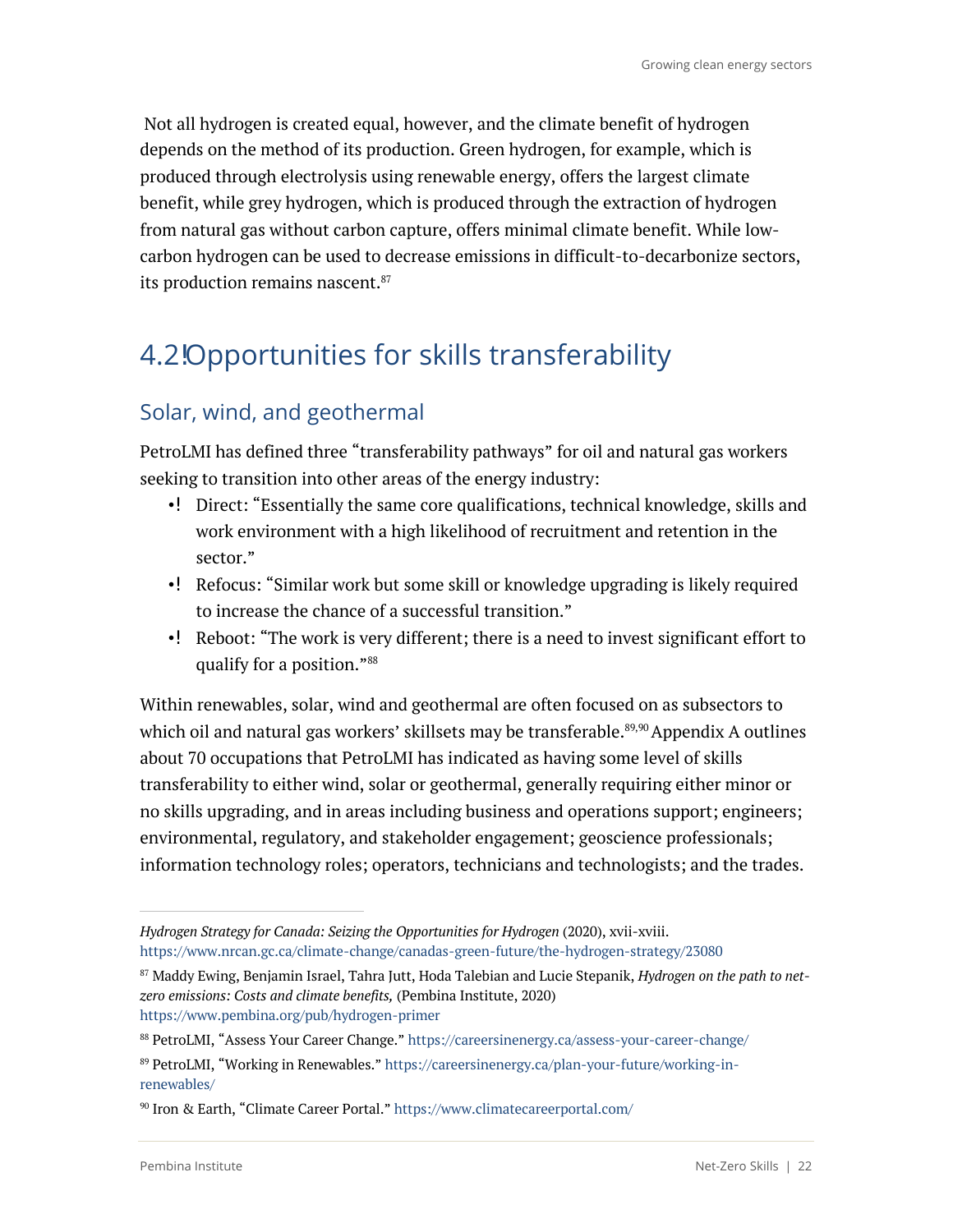In general, it is anticipated that, among geothermal, solar and wind, the level of transferability for the latter two is lower and the amount of required skills upgrading is higher.<sup>91</sup> Soft skills have also been identified as helpful in the renewable sector, including "forward-thinking" and readiness "to build relationships with stakeholders and Indigenous communities."92

#### Solar

Solar energy jobs include positions in manufacturing, construction labour, operations and maintenance, warehousing and distribution and installation and sales.<sup>93, 94</sup> It is anticipated that the predictive maintenance<sup>95</sup> skills of oil and gas workers are likely to be highly transferable to solar.<sup>96</sup>

In addition to the roles identified in Appendix A below, Iron & Earth's Career Climate Portal indicates that roles, including welders; structural metal and platework fabricators; and industrial, non-industrial and power-system electricians are transferable to solar.<sup>97</sup>

Industrial electricians, for example, can apply their skills in solar in the repair, maintenance and installation of industrial equipment and machinery. 98,99 Welder

<sup>&</sup>lt;sup>91</sup> "Working in Renewables."

<sup>92 &</sup>quot;Working in Renewables."

<sup>93</sup> Green Skills Network, *Emerging Green Jobs in Canada: Insights for Employment Counsellors into the Changing Labour Market and its Potential for Entry-Level Employment* (2012), 22. http://www3.cec.org/islandora-gb/en/islandora/object/islandora%3A1193

<sup>94</sup> Climate Career Portal, "Solar." https://www.climatecareerportal.com/solutions/solar

<sup>&</sup>lt;sup>95</sup> Predictive maintenance skills involve the ability to predict and address equipment failure in advance, to avoid time-consuming, costly repairs. These skills can involve the collection and use of real-time data and analytics, gathered through tools like sensors and imaging devices. *Source:* Won Jin, Jeongyun Han, Wongjung Rhee, "AI-assistance for predictive maintenance of renewable energy systems," *Energy* (221), 2021, 1. https://www.sciencedirect.com/science/article/pii/S0360544221000244

<sup>&</sup>lt;sup>96</sup> PetroLMI, *Labour Market Outlook 2021 to 2023: Canada's Oil and Gas Industry (2021), 13.* https://careersinenergy.ca/reports/

<sup>97 &</sup>quot;Solar."

<sup>98</sup> Climate Career Portal, "Industrial Electricians." https://www.climatecareerportal.com/search/industrialelectrician

<sup>99</sup> This and other granular skills transferability information in the "Solar, Wind, and Geothermal" section is based on Iron & Earth's Climate Career Portal, which is a digital platform which seeks to connect fossil fuel workers, as well as Indigenous community members, "with career pathways in the net-zero economy." The CCP matches "the skills of the occupation you searched (as listed by the Government of Canada's National Occupational Code), to different climate solutions that also need these same skills." *Source:* Iron + Earth Climate Career Portal, "Advice." https://www.climatecareerportal.com/advice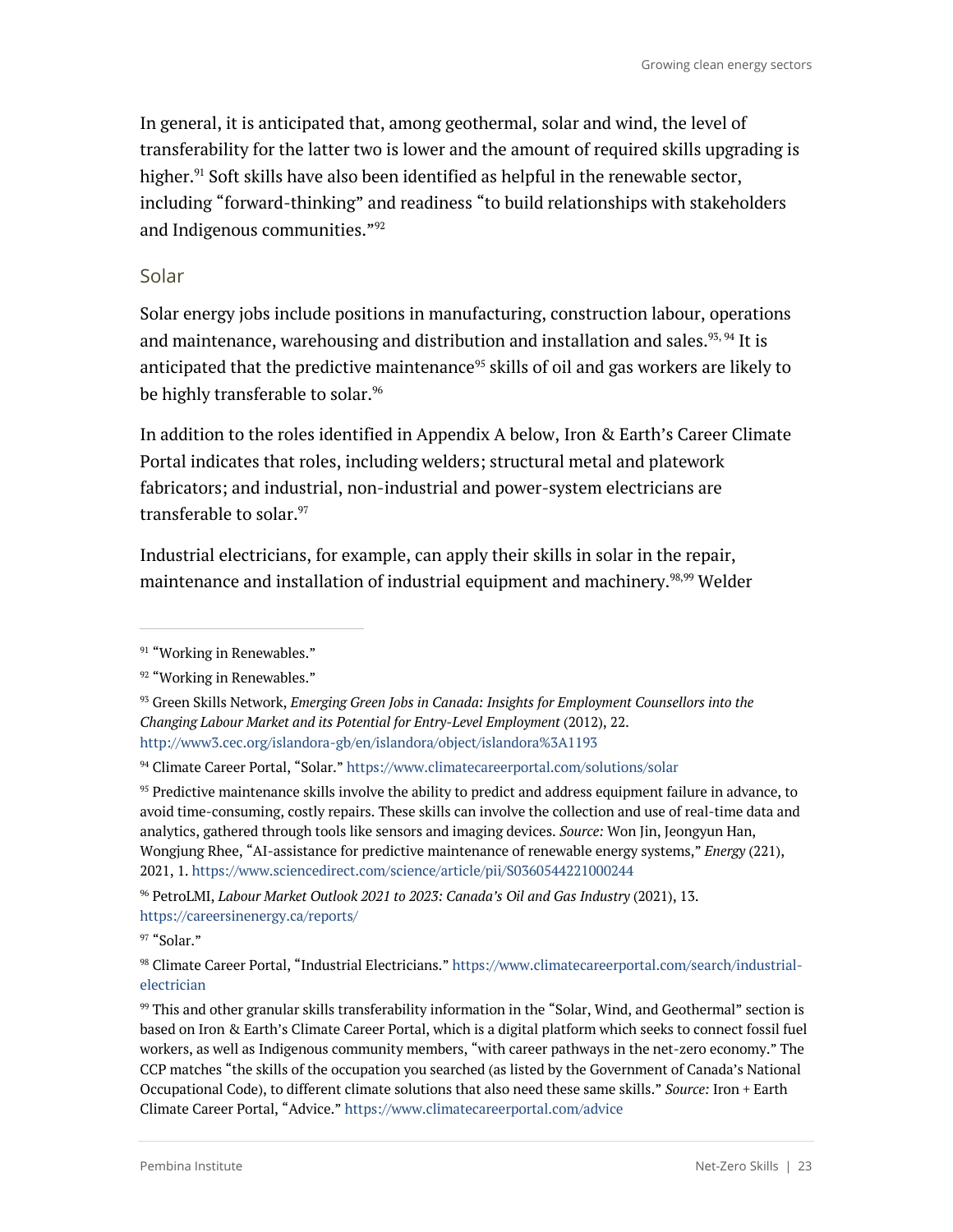helpers can apply their skills in solar in the installation of sheet metal flashings; the cutting of openings into floors and walls for the accommodation of pipes and pipe fittings; and the operation of welding equipment to fuse metal segments. $^{\rm 100}$ 

#### **Wind**

Numerous oil and gas occupations, many of which are listed in Appendix A, have skillsets that are highly transferrable to wind. Wind energy jobs include occupations in manufacturing (including turbine equipment manufacturing), project development, sales, construction, decommissioning and operations and maintenance.<sup>101,102</sup> Oil and gas skills, including predictive maintenance are expected to be transferrable to wind.<sup>103</sup>

Skills and expertise related to Canada's offshore oil and gas sector may be transferrable to offshore wind. Canada's offshore oil and gas industry includes six producing projects, along with additional exploration in Atlantic Canada.<sup>104</sup> Expertise and experience in offshore location work may be transferrable to the construction of offshore wind farms — including subsea structures and foundations. Experience and expertise in the maintenance of oil and gas safety standards may also be transferrable to the inspection and maintenance of offshore wind locations once in operation.<sup>105</sup>

Numerous oil and gas occupations, many of which are listed in Appendix A, have skillsets that are highly transferrable to wind. Offshore petroleum operators can apply their skills in wind to the development of electrical and electronic systems and equipment standards.<sup>106</sup> Environmental engineers can apply their skills in wind to the development of safety procedures.<sup>107</sup>

<sup>104</sup> Canadian Association of Petroleum Producers, "Canada's Oil Industry." https://www.capp.ca/oil/

<sup>106</sup> Climate Career Portal, "Offshore Petroleum Operators."

https://www.climatecareerportal.com/search/offshore-petroleum-operator

<sup>107</sup> Climate Career Portal, "Environmental Engineers."

<sup>100</sup> Climate Career Portal, "Welders Helpers." https://www.climatecareerportal.com/search/welders-helper

<sup>101</sup> *Emerging Green Jobs in Canada,* 21.

<sup>102</sup> Climate Career Portal, "Wind." https://www.climatecareerportal.com/solutions/wind

<sup>103</sup> *Labour Market Outlook 2021 to 2023: Canada's Oil and Gas Industry,* 

<sup>105</sup> IEA, *Net Zero by 2050,* 161.

https://www.climatecareerportal.com/search/environmental-engineer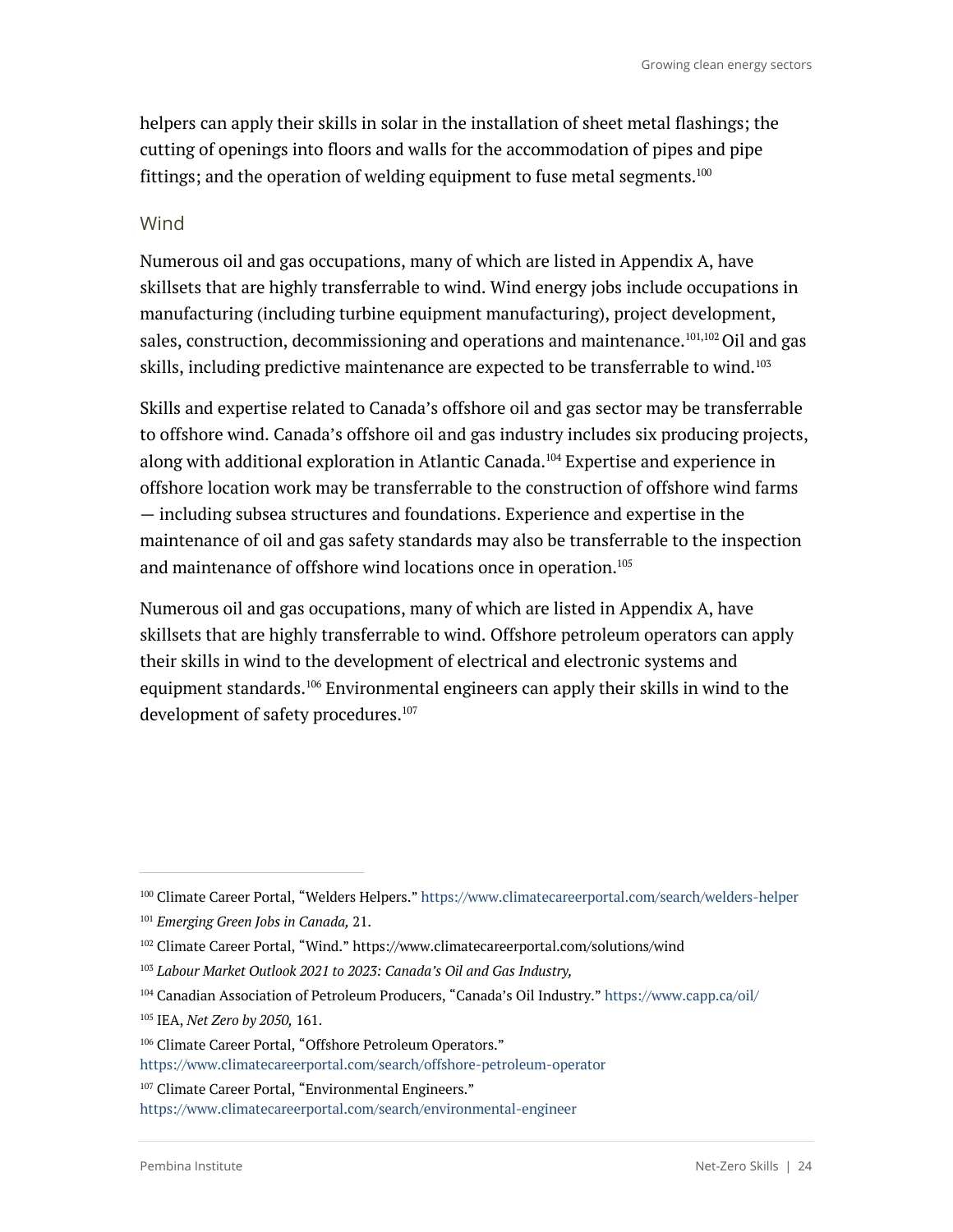#### Geothermal

Oil and gas skills including well servicing, drilling and completions are transferrable to geothermal.108 In addition to the occupations listed in Appendix A, roles including plumbers; pipefitters; steamfitters and sprinkler installers; surface mining drillers and blasters; oil and gas drillers, services, testers, and related workers; and industrial, nonindustrial and power system electricians have been identified as transferrable to geothermal<sup>109</sup>. Boilermakers, for example, can apply their skills in geothermal in the repair and adjustment of machinery; in the fabrication of heavy-metal products such as piping, vessels and boilers and in the operation of welding equipment to fuse metal segments.<sup>110</sup> Steamfitters, pipefitters, and sprinkler system installers can apply their skills in geothermal in areas including the use of testing equipment to test systems for  $leaks.<sup>111</sup>$ 

# Critical minerals

The skills and experience of coal mining workers and oil and gas extraction workers can be transferrable to the mining of critical minerals.<sup>112</sup> According to Statistics Canada, between 1995 and 2015, an average of 75% of workers laid off from coal mining and oil and gas extraction found paid employment in the 12 months following job loss. For those laid off in the 1995-2000 and 2010-2015 years, about 20% and 28%, respectively, were re-employed in the mining and oil and gas extraction sector.<sup>113</sup>

One prominent occupational group in mining, for example, is "underground production and development miners." Common titles in this group include "miner," "chute blaster," and "driller" and common skillsets and duties include the set up and operation of drilling machines and mining machinery and the loading and detonation of explosives. This occupational group will often have completed secondary school and significant formal and specialized training and may be in possession of a provincial

- <sup>110</sup> Climate Career Portal, "Boilermakers." https://www.climatecareerportal.com/search/boilermaker
- <sup>111</sup> Climate Career Portal, "Steamfitter, Pipefitter and Sprinkler System Installers." https://www.climatecareerportal.com/search/steamfitter-pipefitter-and-sprinkler-system-installer <sup>112</sup> IEA, *Net Zero by 2050,* 162.

<sup>&</sup>lt;sup>108</sup> Labour Market Outlook 2021 to 2023: Canada's Oil and Gas Industry, 13.

<sup>109</sup> Climate Career Portal, "Geothermal." https://www.climatecareerportal.com/solutions/geothermal

<sup>113</sup> Wen-Hao Chen and Rene Morissette, *How Do Workers Displaced from Traditional Energy-producing Sectors Fare after Job Loss? Evidence from Coal Mining* (2020), 2-4. https://www150.statcan.gc.ca/n1/pub/11-626 x/11-626-x2020022-eng.pdf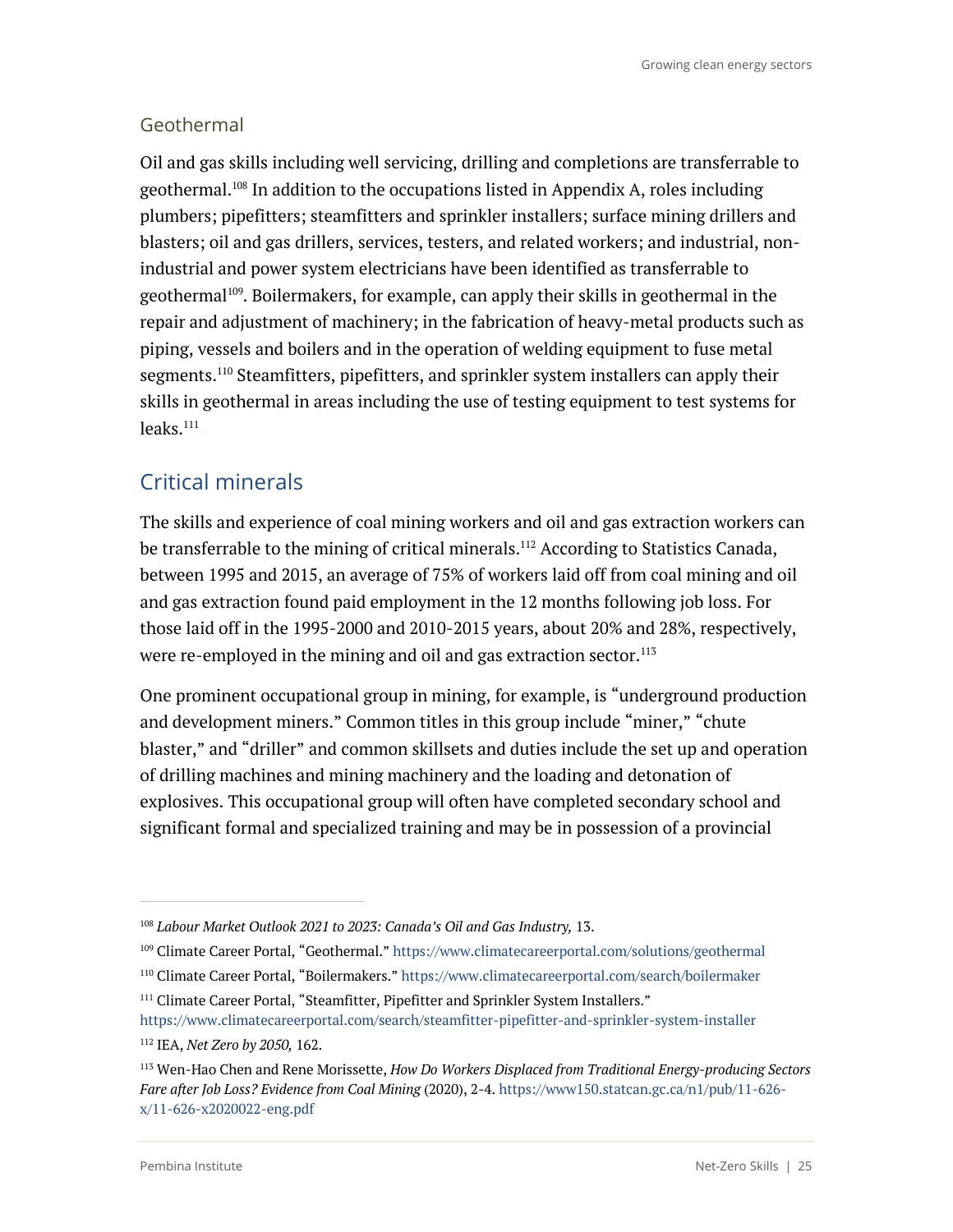blasting license. The group can be employed by both coal, metal, and non-metallic mineral underground mines, indicating transferrable skillsets. 114

# Equity considerations in mining

A just transition should ensure it is avoiding negative impacts associated with transient workers and allow for the opportunity for skills development among locals. For example, in Northwest Territories, a recent benefits report found that about 55% of the mining workforce was flown-in from outside of the region. Northern Canada more generally has experienced negative impacts associated with fly-in, fly-out workers such as Covid-19 outbreaks on remote work sites that have spilled over into communities as fly-in workers often work alongside local residents.<sup>115</sup> Gender-based violence is also connected to the existence of resource projects that rely on a transient workforce, both towards women workers and the often-Indigenous women in neighbouring communities.<sup>116</sup> To reduce these impacts and increase local capacity, several approaches to supporting remote communities in accessing training and skills development are referenced in the report. A just transition should ensure it is avoiding negative impacts associated with transient workers and allow for the opportunity for skills development among locals.

# Critical minerals and Indigenous communities

Beyond extraction activities, critical minerals value chains can create opportunities in monitoring, exploration, processing, manufacturing, and battery recycling.<sup>117</sup> There are also indirect economic opportunities for infrastructure development, and capacity enhancement in remote and Indigenous communities. Indigenous workers are highly represented in the mining sector, and it is important that they can continue to lead and

<sup>114</sup> Government of Canada, "8231 – Underground production and development miners."

https://noc.esdc.gc.ca/Structure/NocProfile?objectid=sQBin3r%2BbaZmJBXXxOeA4z%2BbkH9MBfYt6mnp U40IDIo%3D

<sup>115</sup> John Last, "Governments lack key data on fly-in workers. Experts say it's putting them at risk," *CBC North,* March 4, 2021. https://www.cbc.ca/news/canada/north/fly-in-workers-arctic-1.5930216

<sup>116</sup> National Inquiry into Missing and Murdered Indigenous Women and Girls, *Reclaiming Power and Place: The Final Report of the National Inquiry into Missing and Murdered Indigenous Women and Girls,* Volume 1a (2019). 584-587. https://www.mmiwg-ffada.ca/wp-content/uploads/2019/06/Final\_Report\_Vol\_1a-1.pdf

<sup>117</sup> James Maloney, *From Mineral Exploration to Advanced Manufacturing: Developing Value Chains for Critical Minerals in Canada* (Standing Committee on Natural Resources, 2021), 25.

https://www.ourcommons.ca/Content/Committee/432/RNNR/Reports/RP11412677/rnnrrp06/rnnrrp06 e.pdf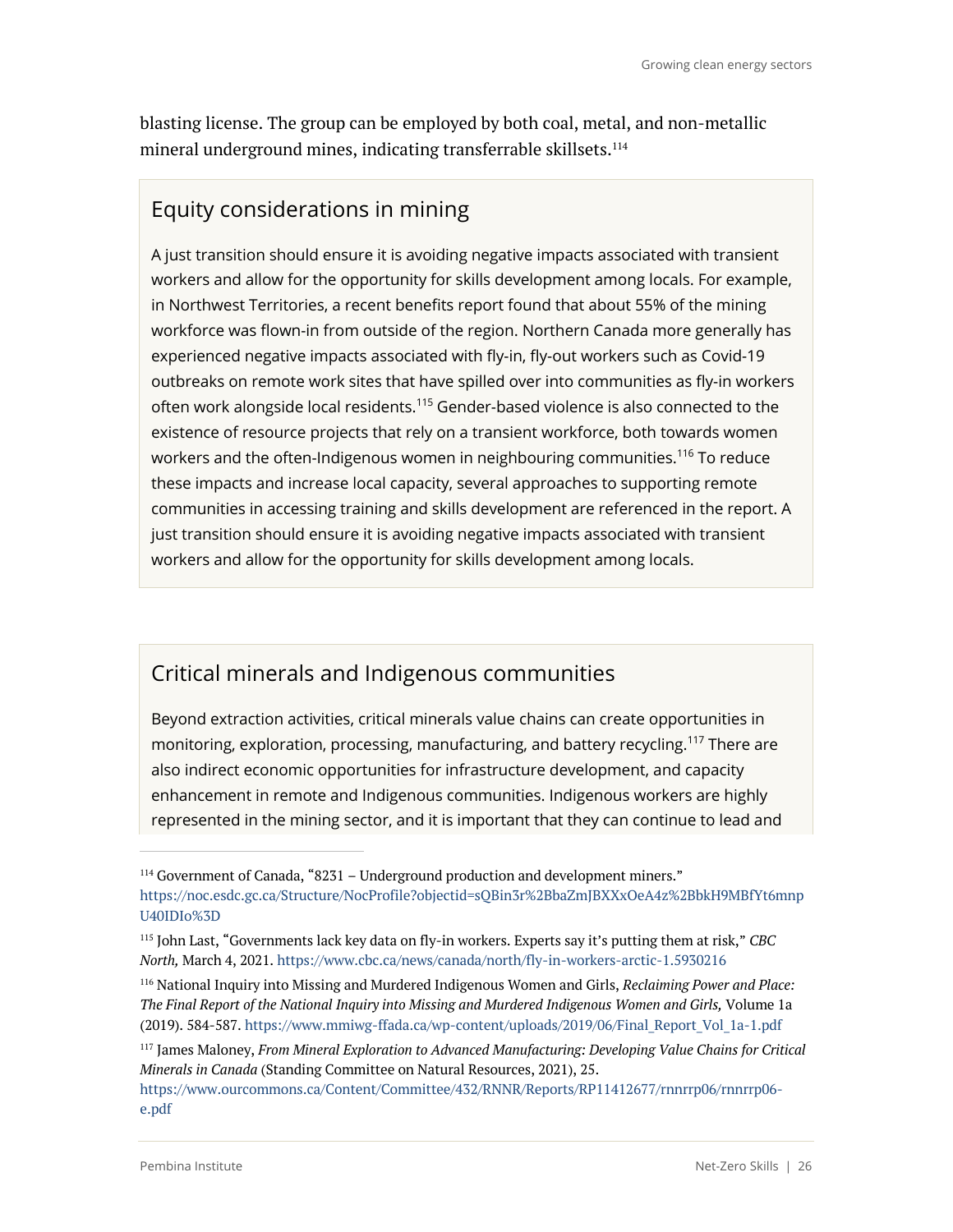access these opportunities as they emerge.<sup>118</sup> However, it is important to note the tensions here for many communities in accessing economic opportunities while their lands are exploited for minerals.<sup>119</sup> One example of leadership that brings together economic benefit and the application of land stewardship skills has been identified by the BC First Nations Energy and Mining Council. They have explored the benefits of creating Guardian Network Initiatives that focus on training and employing Indigenous community members to monitor and restore the impacts of resource development on their lands, including mining projects. 120

#### Nature-based solutions

The increase in the use of NBS projected by CICC on the path to net-zero can be expected to provide employment opportunities for displaced energy workers. It is anticipated that workers in well testing, well servicing, oil and gas transportation services and heavy equipment operation, among others, can find work in oil and gas well cleanup in areas including assessment, plugging, remediation and reclamation.<sup>121</sup> It is further anticipated that workers in remediation and restoration will be well suited to NBS projects in Canada.<sup>122</sup>

## **CCUS**

Oil and gas skills and competencies related to large-scale engineering, pipelines, subsurface activities and project management are expected to be transferrable to CCUS.<sup>123</sup>

<sup>118</sup> *From Mineral Exploration to Advanced Manufacturing*, 15.

<sup>119</sup> Leah S. Horowitz, Arn Keeling, Francis Lévesque, Thierry Rodon, Stephan Schott, Sophie Thériault, "Indigenous peoples' relationships to large-scale mining in post/colonial contexts: Toward multidisciplinary comparative perspectives," *The Extractive Industries and Society* 5 (2018), 404.

<sup>120</sup> Corbin Greening, Lauren Mar, Ruben Tillman and Calvin Sandborn, *The Case for a Guardian Network Initiative* (BC First Nations Energy and Mining Council and Environmental Law Centre at the University of Victoria, 2020), 11. http://fnemc.ca/wp-content/uploads/2015/07/The-Case-for-a-Guardians-Network-July-2020.pdf

<sup>121</sup> Regan Boychuk, Mark Anielski, John Snow Jr. and Brad Stelfox, *The Big Cleanup: How enforcing the Polluter Pay principle can unlock Alberta's next great jobs boom* (Alberta Liabilities Disclosure Project 2021), 33, 39. https://www.aldpcoalition.com/thebigcleanup

<sup>122</sup> Iron and Earth, *The Prosperous Transition Plan* (2021), 58. https://www.ironandearth.org/prosperous\_transition\_plan

<sup>123</sup> IEA, *Net Zero by 2050,* 160.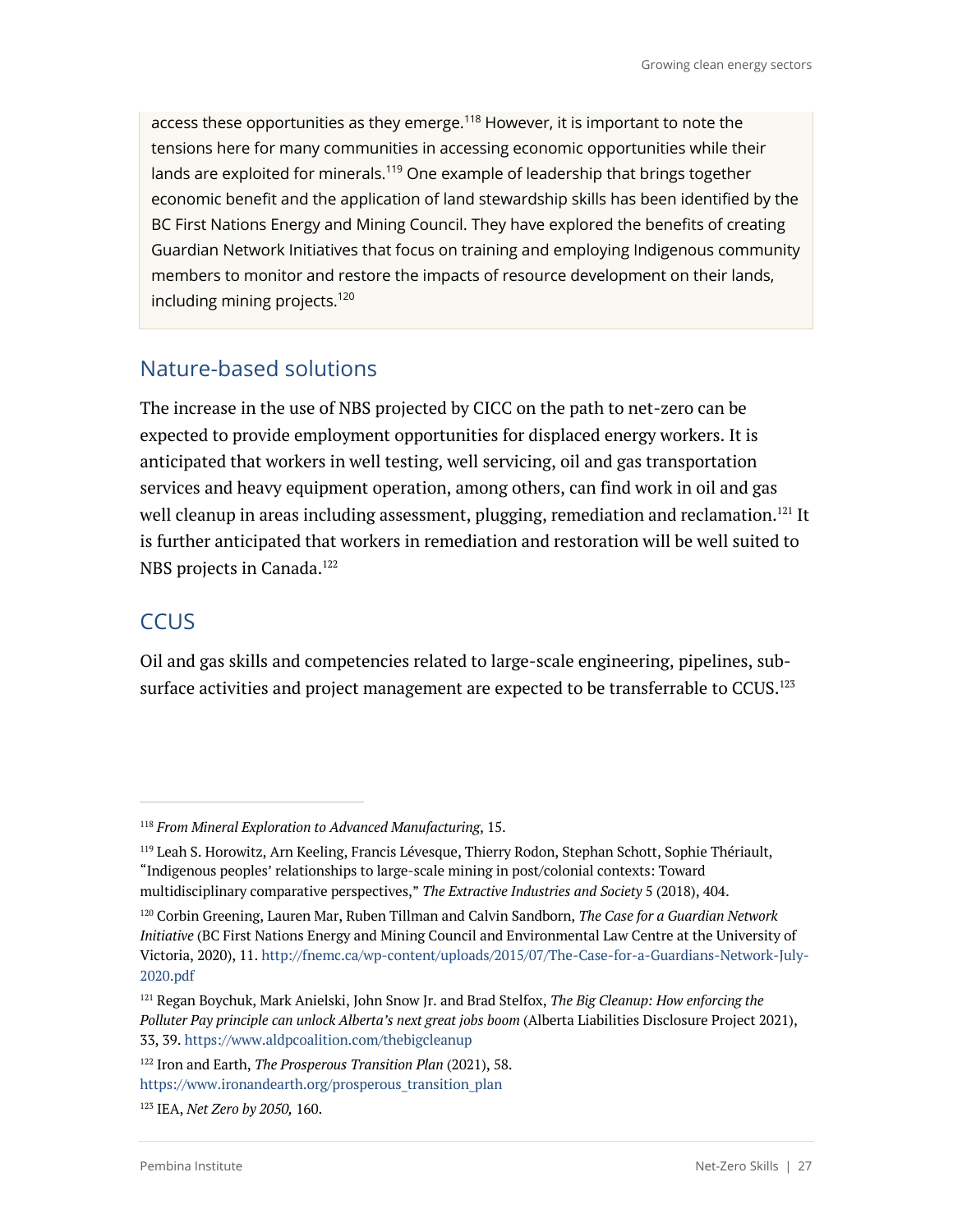## Hydrogen

Oil and gas skills and competencies related to well servicing, drilling,  $124$  and transporting gases and liquids by ships and pipelines are expected to be transferrable. Oil and gas skills and competencies related to oil and gas processing and refining have potential to be transferrable to the processing of hydrogen into ammonia and synthetic fuels.<sup>125</sup> Finally, the construction of steam-methane reforming facilities with CCUS for the production of blue hydrogen, the construction of  $CO<sub>2</sub>$  pipelines and the conversion of orphaned wells and oilfields to the disposal of  $CO<sub>2</sub>$  or to the production of hydrogen are expected to require existing oil and gas skills as well.<sup>126</sup>

# Conclusion

Overall, much like the fossil fuel sector, the growing clean energy sector is a rich source of a variety of skills and job opportunities. Initial findings indicate that there are many options within net-zero aligned sectors for skills transferability from oil and gas sectors.

However, as with any sector, there are specific skills, including a knowledge of the industry, that businesses and industry will require of the worker. Going forward, further research, as well as interviews with representatives of clean energy sectors should be performed. This will help further clarify gaps in skills transferability specific to industry. Additionally, clarification is needed from multiple levels of government about which clean industries — which pathways to net-zero — will have investments as well as regulatory support. Once those pathways are set, businesses and individuals will feel more confident investing the time and energy in upskilling to find new work.

<sup>&</sup>lt;sup>124</sup> Labour Market Outlook 2021 to 2023: Canada's Oil and Gas Industry, 13.

<sup>125</sup> IEA, *Net Zero by 2050,* 161.

<sup>126</sup> CICC, *Canada's Net Zero Future,* 68.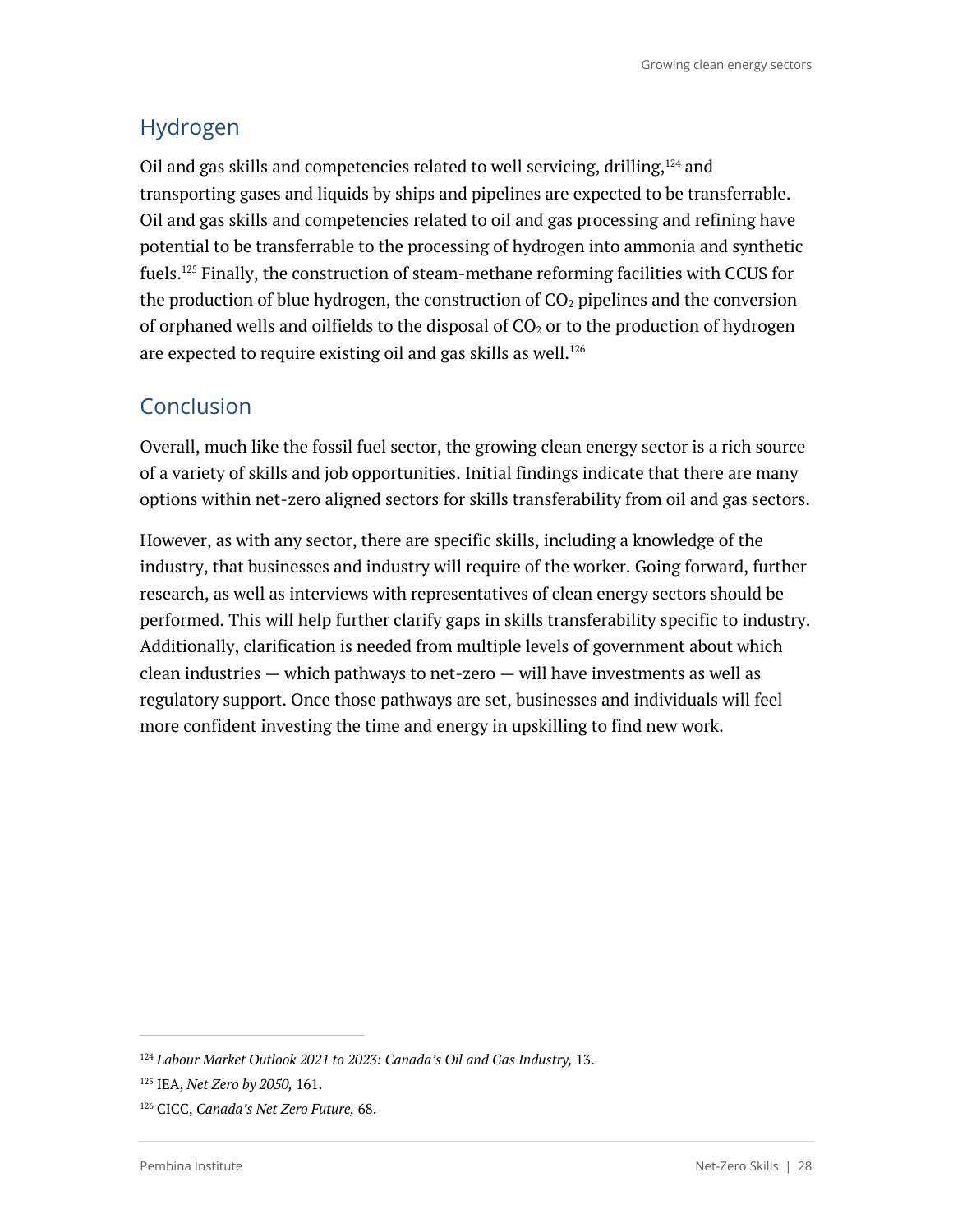# 5.! High-demand industries for clean energy

The net-zero transition has real and urgent implications for the workforce in the energy end use sectors if Canada is to meet its short- and long-term climate targets and seize the full opportunity of the net-zero economy. This section explores two such sectors buildings and transportation — which together represent nearly 40% of Canada's greenhouse gas emissions.<sup>127</sup> The focus in this section is on the necessary upgrades to skills within the existing labour force to accelerate the building and retrofit of zerocarbon buildings and switching to near- and zero-emission transportation.

# 5.1!Buildings

# Current labour market characteristics

Canada's construction sector employed 1.3 million individuals in 2020. Residential building construction (470,000) and non-residential building construction (200,000) cumulatively account for just over half of this workforce. Engineering construction  $(360,000)$  and repair construction  $(270,000)$  made up the remainder.<sup>128</sup> In contrast to fossil fuels, the sector is geographically dispersed, with employment concentrated in populous provinces including Ontario (36%), Quebec (19%), Alberta (16%) and British Columbia (15%) and with employment above 1,000 in all provinces and territories.<sup>129</sup>

The trades and related occupations make up the vast majority of Canada's construction labour force, accounting for nearly two-thirds in 2017. Most of these are in the industrial, electrical and construction trades (36%) or are working as trades helpers, construction labourers or in related occupations.130 Table 1, below, provides more detail.

<sup>127</sup> Government of Canada, "National greenhouse gas emissions." https://www.canada.ca/en/environmentclimate-change/services/environmental-indicators/greenhouse-gas-emissions.html

 $128$  "Labour productivity and related measures by business sector industry and by non-commercial activity consistent with the industry accounts."

 $129$  "Labour productivity and related measures by business sector industry and by non-commercial activity consistent with the industry accounts."

<sup>&</sup>lt;sup>130</sup> "Average full-time hourly wage paid and payroll employment by type of work, industry and occupation."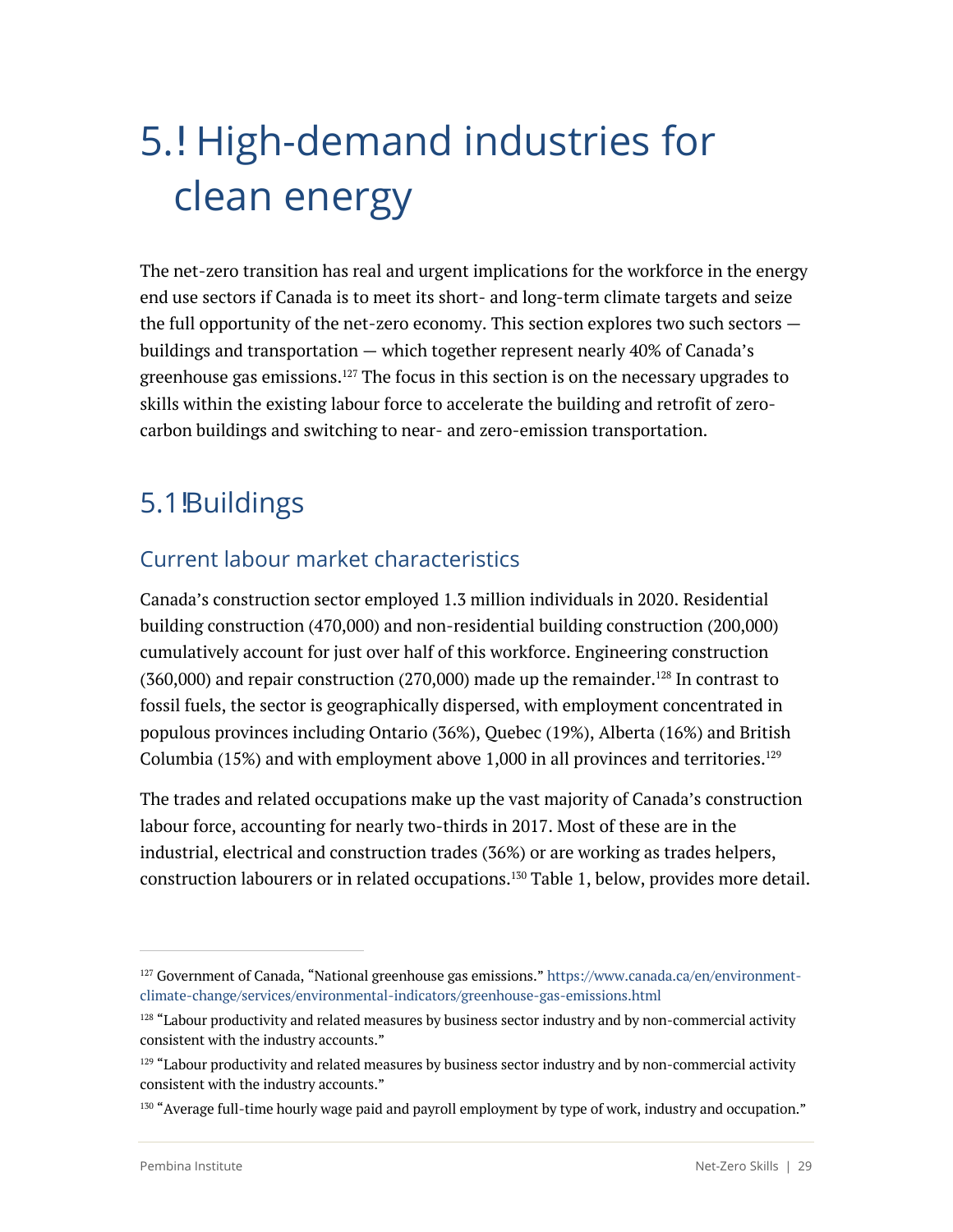| Trade                                                                                              | Percentage of construction<br>workforce, 2017 |
|----------------------------------------------------------------------------------------------------|-----------------------------------------------|
| Trades helpers and labourers                                                                       | 14%                                           |
| Contractors and supervisors, industrial, electrical and<br>construction trades and related workers | 9%                                            |
| Electrical trades and electrical power line and<br>telecommunications workers                      | 8%                                            |
| Carpenters and cabinetmakers                                                                       | 6%                                            |
| Plumbers, pipefitters, and gas fitters                                                             | 4%                                            |
| Other construction trades                                                                          | 4%                                            |
| Heavy equipment operators                                                                          | 4%                                            |
| Masonry and plastering trades                                                                      | 4%                                            |

#### Table 1. Trades in Canada's construction workforce

Source: Statistics Canada<sup>131</sup>

Architects, engineers, and related professions make up a smaller, but still significant proportion of Canada's construction sector, accounting for about 5% of the workforce in 2017. This includes both professional occupations (1.1%) and technical occupations  $(4.5\%)$ . Table 2, below, provides more detail.<sup>132,133</sup>

<sup>&</sup>lt;sup>131</sup> "Average full-time hourly wage paid and payroll employment by type of work, industry and occupation."

<sup>&</sup>lt;sup>132</sup> "Average full-time hourly wage paid and payroll employment by type of work, industry and occupation."

<sup>&</sup>lt;sup>133</sup> Estimates by ECO Canada indicate that construction firms employed over a quarter of a million energy efficiency workers in 2018, which represented two-thirds of identified energy efficiency workers. Nearly two-thirds of energy efficiency construction workers spent most or all of their time in activities related to energy efficiency. Nearly three-quarters of energy efficiency construction workers were primarily engaged in high efficiency heating equipment, high efficiency cooling equipment, efficient lighting and traditional HVAC. Nearly 60% of energy efficiency construction workers worked in repair or installation. ECO Canada defined energy efficiency as "the production or installation of energy-saving products and/or provision of services that reduce end-use energy consumption." *Source:* ECO Canada, *Energy Efficiency Employment in Canada* (2019), 11, 26-27. https://eco.ca/new-reports/energy-efficiency-canada/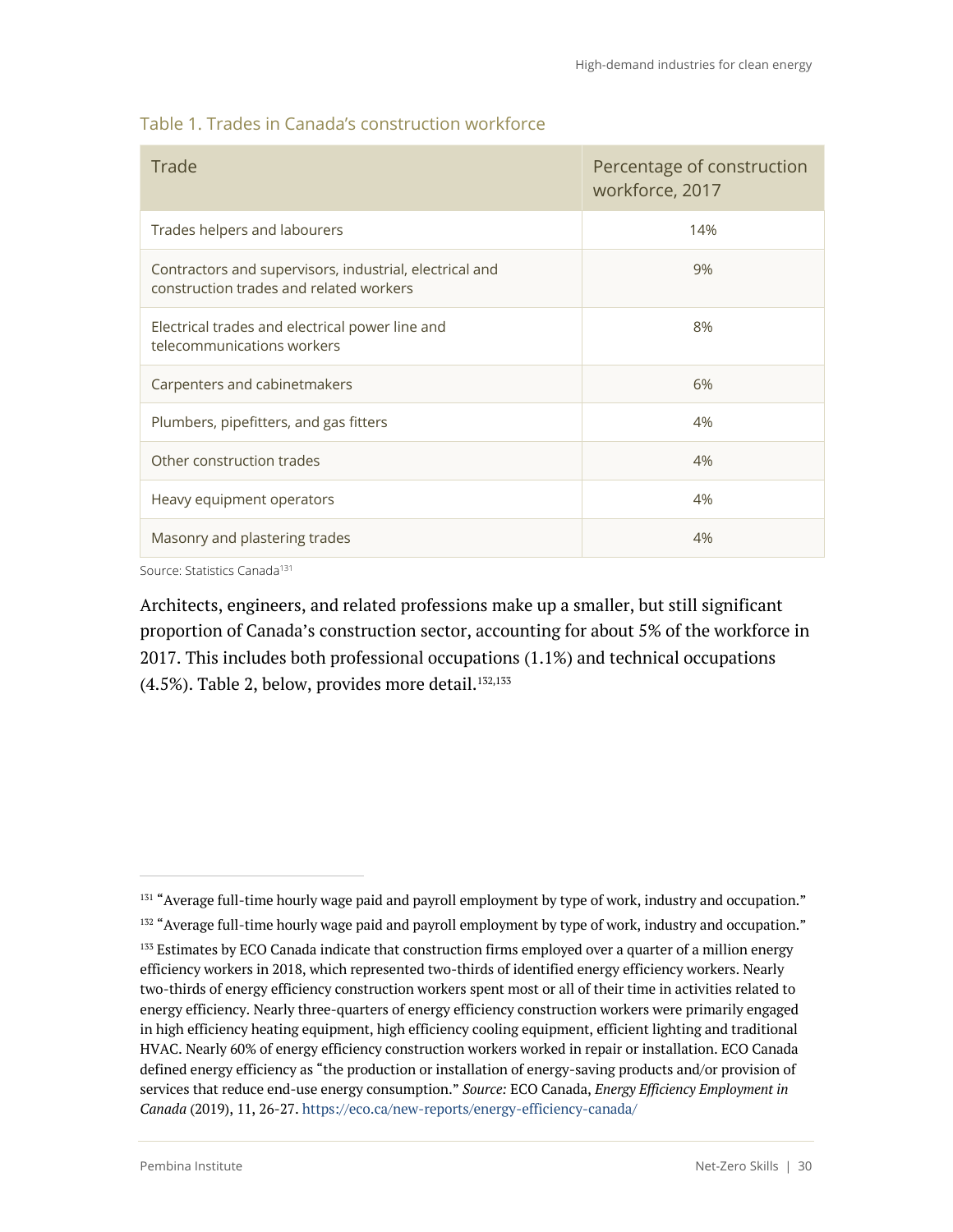| Trade                                                                                    | Share of construction<br>workforce, 2017 |
|------------------------------------------------------------------------------------------|------------------------------------------|
| Technical occupations in civil, mechanical and industrial<br>engineering                 | 2.2%                                     |
| Technical occupations in electronics and electrical engineering                          | 1.4%                                     |
| Civil, mechanical, electrical and chemical engineers                                     | 1%                                       |
| Technical occupations in architecture, drafting, surveying,<br>geomatics and meteorology | 0.5%                                     |
| Architects, urban planners and land surveyors                                            | $0.1\%$                                  |

#### Table 2. Architects and engineers in Canada's construction workforce

Source: Statistics Canada<sup>134</sup>

## The net-zero energy transition

Canada's building sector emitted about 91 Mt.  $CO<sub>2</sub>e$  in 2019, over 12% of Canada's total.135 Reducing these emissions on the path to net-zero emissions will require a transition towards zero-carbon building solutions. Newly constructed buildings will have to be zero-carbon and the existing building stock will have to be retrofitted.<sup>136</sup> Decarbonization can include solutions such as improved insulation, higher efficiency windows and improved design of buildings.

# What are zero-carbon buildings?

Two useful concepts for how a building can be, or may become, "zero-carbon" are provided by the International Energy Agency (IEA) and the Canada Green Building Council (CaGBC).

**Zero-carbon-ready buildings (IEA):** The IEA defines a "zero-carbon-ready building" as a building that is highly energy efficient and uses an energy source that is either currently fully decarbonized or will be as of 2050. As such a zero-carbon-ready building "will

<sup>&</sup>lt;sup>134</sup> "Average full-time hourly wage paid and payroll employment by type of work, industry and occupation."

<sup>&</sup>lt;sup>135</sup> "Greenhouse gas emissions."

<sup>136</sup> Canada Green Building Council, *Trading Up: How Alberta's Trades Can Build a Zero Carbon Future* (2020), 5. https://www.cagbc.org/CAGBC/Advocacy/alberta\_skills\_report.aspx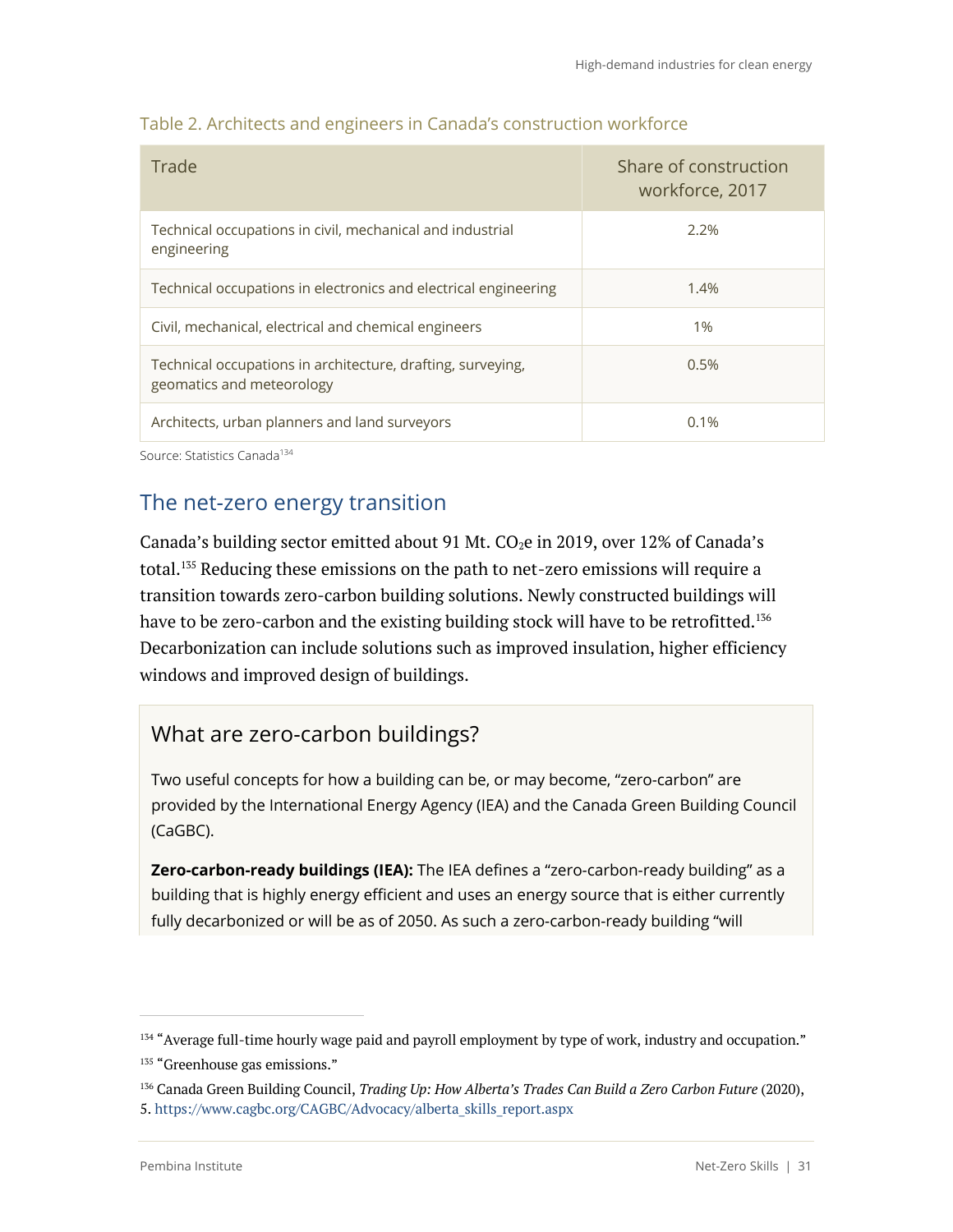become a zero-carbon building by 2050, without any further changes to the building or its equipment."<sup>137,138</sup>

**Zero-carbon building (CaGBC):** CaGBC defines a "zero-carbon building" as a building that is highly energy-efficient and that either uses fully decarbonized energy or uses "highquality carbon offsets in an amount sufficient to counterbalance the annual carbon emissions associated with building materials and operations." 139

The CICC has projected that such solutions could reduce building energy intensity by  $45-55\%$  as of 2050.<sup>140</sup> The electrification of heating will be required for yet deeper emission cuts. The CICC has estimated that electric heating systems will heat between 52% and 100% of households as of 2050.141 In the IEA's NZE, over 85% of buildings are zero-carbon as of 2050, which involves the introduction of mandatory zero-carbonready building energy codes as of 2030 and the retrofitting of the majority of the existing building stock as of  $2050$ .<sup>142</sup> The Pembina Institute has put forward a ramping up of deep retrofits and electrification of Canada's vintage stock at a rate that reaches 40% by 2030 and 100% by 2040, when retrofits can slow down to focus on buildings built after 2021 — most buildings built today will not meet net-zero targets.<sup>143,144</sup> Build Smart: Canada's Buildings Strategy, released by NRCan in late 2017, puts forward a plan for "increasingly stringent national model energy codes for new buildings… requiring new buildings to be 'net-zero energy–ready' by 2030."<sup>145,146</sup>

<sup>137</sup> IEA, *Net Zero by 2050,* 144.

<sup>&</sup>lt;sup>138</sup> The IEA has noted that "Zero-carbon-ready building energy codes should cover building operations (scope 1 and 2) as well as emissions from the manufacturing of building construction materials and components (scope 3 or embodied carbon emissions)." *Source:* IEA, *Net Zero by 2050,* 144.

<sup>139</sup> *Trading Up*, 10.

<sup>140</sup> CICC, *Canada's Net Zero Future,* 38.

<sup>141</sup> CICC, *Canada's Net Zero Future,* 40.

<sup>142</sup> IEA, *Net Zero by 2050,* 143.

<sup>143</sup> Madi Kennedy and Tom-Pierre Frappe-Seneclauze, *Canada's Renovation Wave: A plan for jobs and climate*  (2021), 14. https://www.pembina.org/pub/canadas-renovation-wave

<sup>144</sup> Pembina has estimated that 'meeting our climate objectives in the residential and commercial sector' would result in the creation of up to 200,000 jobs across Canada in areas including the trades and professional services. *Source: Canada's Renovation Wave,* 16.

<sup>145</sup> International Energy Agency, *Canada 2022 Energy Policy Review* (2022), 98. https://www.iea.org/reports/canada-2022

<sup>146</sup> Canada's 2030 ERP included the commitment to invest in the creation of a Canada Green Buildings Strategy, which would seek to "drive a massive retrofit of the existing building stock, and construction to the highest zero carbon standards." *Source: 2030 Emissions Reduction Plan,* 36.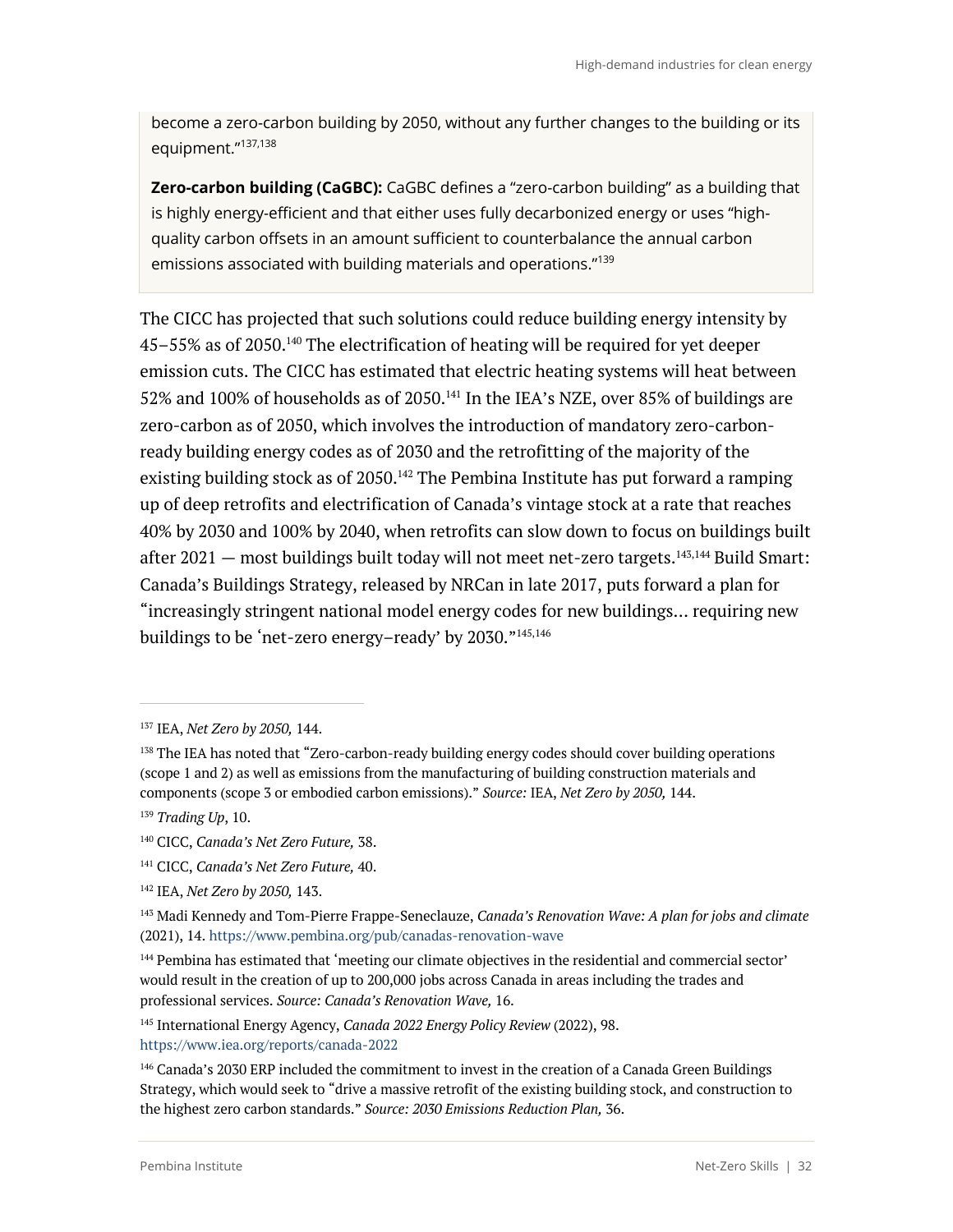## Impacts to the labour force

A transition to zero-carbon buildings and deep retrofits needed in Canada's building stock will require a strong construction labour force, including the trades as well as engineers, architects and renewable energy specialists.

While this section cites from a number of resources, it draws heavily from research conducted by the Canada Green Building Council (CaGBC). CaGBC's skills research often refers to the Zero Carbon Building (ZCB) Standard. CaGBC defines the ZCB Standard as providing "a framework to help buildings achieve zero carbon in design and in annual operations"147 and notes that the standard is "applicable to all buildings except homes and small multi-family residential buildings."<sup>148</sup>

### Green literacy and soft skills for trades

According to CaGBC, future skills required for the trades as Canada's building sector transitions to net-zero emissions include soft skills and technical skills. Collaboration and communication skills, "green literacy" and soft skills are important in the buildings work force. These include the ability to co-ordinate with other trades and an understanding of how the tradesperson's work interacts with other tradespeople's work; understanding of general building science principles and green building construction strategies and an awareness of climate change and knowledge of how GHG emissions impact the environment. CaGBC's research has highlighted how the inherent complexity of zero-carbon building construction requires the trades to understand how their contributions fit into the bigger picture and the inputs of other tradespeople and requires significant levels of co-ordination between various workers: "In essence, zero carbon buildings require a working knowledge of the building as a system and an understanding that buildings are not just a sum of their parts."<sup>149</sup>

The CaGBC identified gaps in soft skills and green literacy, such as understanding of general building science principles, project design, co-ordination with other trades, communication, and an understanding of how a tradesperson's work interacts with the work of other tradespeople.<sup>150</sup>

<sup>&</sup>lt;sup>147</sup> Canada Green Building Council, "A made-in-Canada solution." https://www.cagbc.org/CAGBC/Zero\_Carbon/zero\_carbon.aspx

<sup>&</sup>lt;sup>148</sup> Canada Green Building Council, "CaGBC Zero Carbon Building Standard: Frequently Asked Questions." https://www.cagbc.org//CAGBC/Zero\_Carbon/FAQ/CAGBC/Zero\_Carbon/CaGBC\_Zero\_Carbon\_Building\_Sta ndard\_\_Frequently\_Asked\_Questions.aspx

<sup>149</sup> *Trading Up,* 19, 20.

<sup>150</sup> *Trading Up,* 20.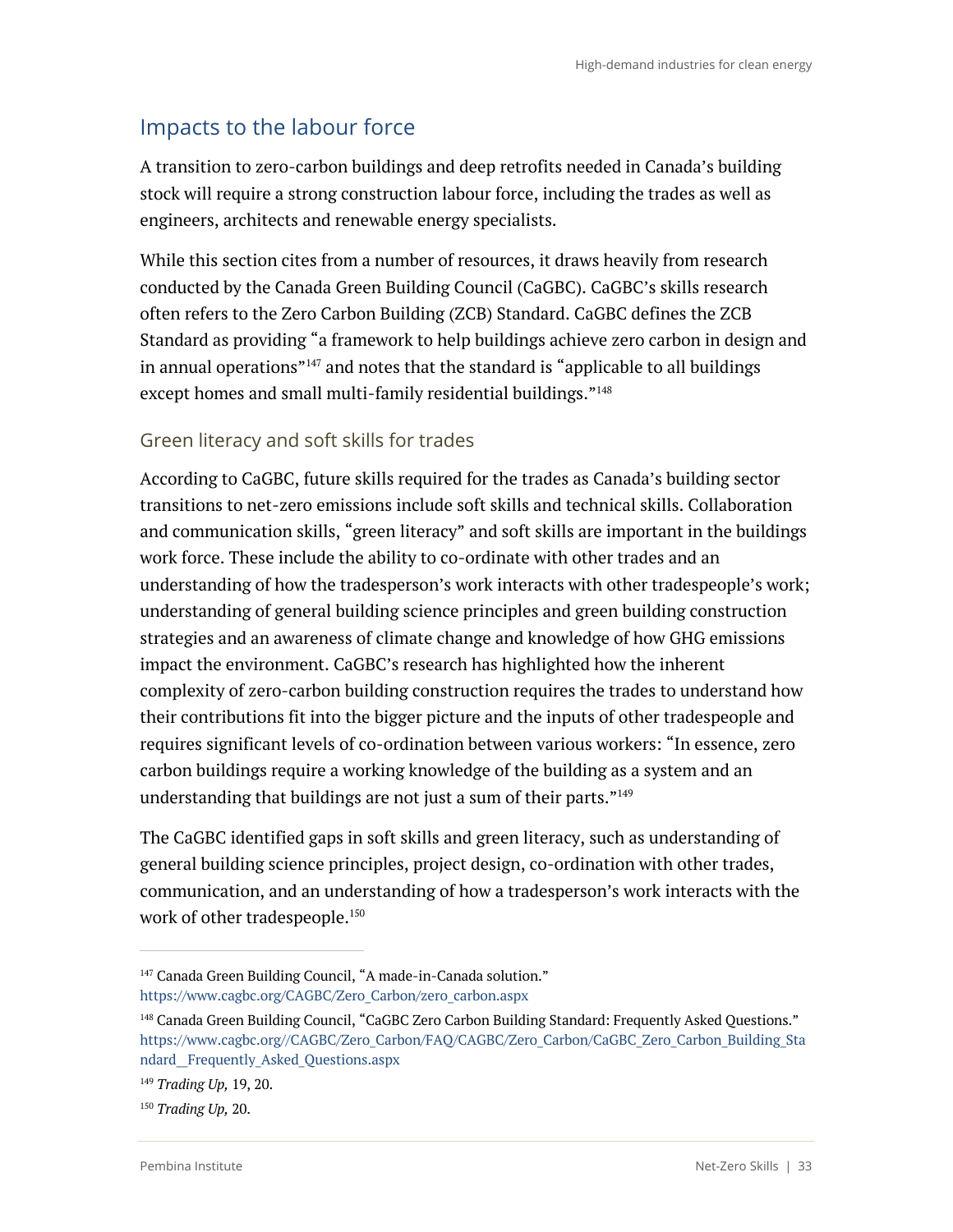### Technical skills for trades

In addition, a number of technical skills are required by the trades for zero carbon buildings. It has been noted that "zero carbon buildings are more complicated than conventional construction, requiring the precise installation of sometimes nontraditional components and systems…" and that "the threshold for mistakes in zero carbon buildings is slim, demanding a higher level of sophistication and precision from the entire project team."<sup>151,152</sup>

According to CaGBC, the following technical skills are required by the trades in zero carbon building construction, some of which have gaps: Building performance and verification (gap); mechanical systems commissioning (gap); building science (envelope airtightness) (gap); building automation systems (gap); building envelope commissioning (gap); installation of integrated high-performance building systems; energy storage (gap); determination of most suitable renewable energy technology for a project (gap); installation of solar renewable energy systems; impact of climatic and geographic conditions on systems for renewable energy; low carbon materials; installation of systems for geothermal renewable energy. Two broad areas in which gaps were found were in technical skills related to building components (e.g. mechanical systems, building automation) and in technical skills related to building envelopes (e.g. airtightness and commissioning).153

## Skillsets for deep retrofits

A study by the Pembina Institute explored the skills required for deep retrofits. While this report's exploration of skills in buildings focuses on the construction sector, a number of the skills mentioned in the study related to prefabrication. <sup>154</sup> The report found that skills and capacity required include:

**Off-site construction and prefabrication**, including the setup of a prefabrication shop; logistics for transporting, hoisting and construction sequencing and the streamlining of workflow.

<sup>151</sup> *Trading Up,* 21.

<sup>&</sup>lt;sup>152</sup> CaGBC gathered data for its "Trading Up" report through industry stakeholder roundtable discussion sessions, as well as secondary sources, an industry survey and previous CaGBC research on zero-carbon skills gaps. *Trading Up,* 11.

<sup>153</sup> *Trading Up,* 21.

<sup>154</sup> Betsy Agar, *Training up for deep retrofits: Skilled trades are key to transforming Canada's building sector*  (2020), 1. https://www.pembina.org/pub/deep-retrofit-skills-training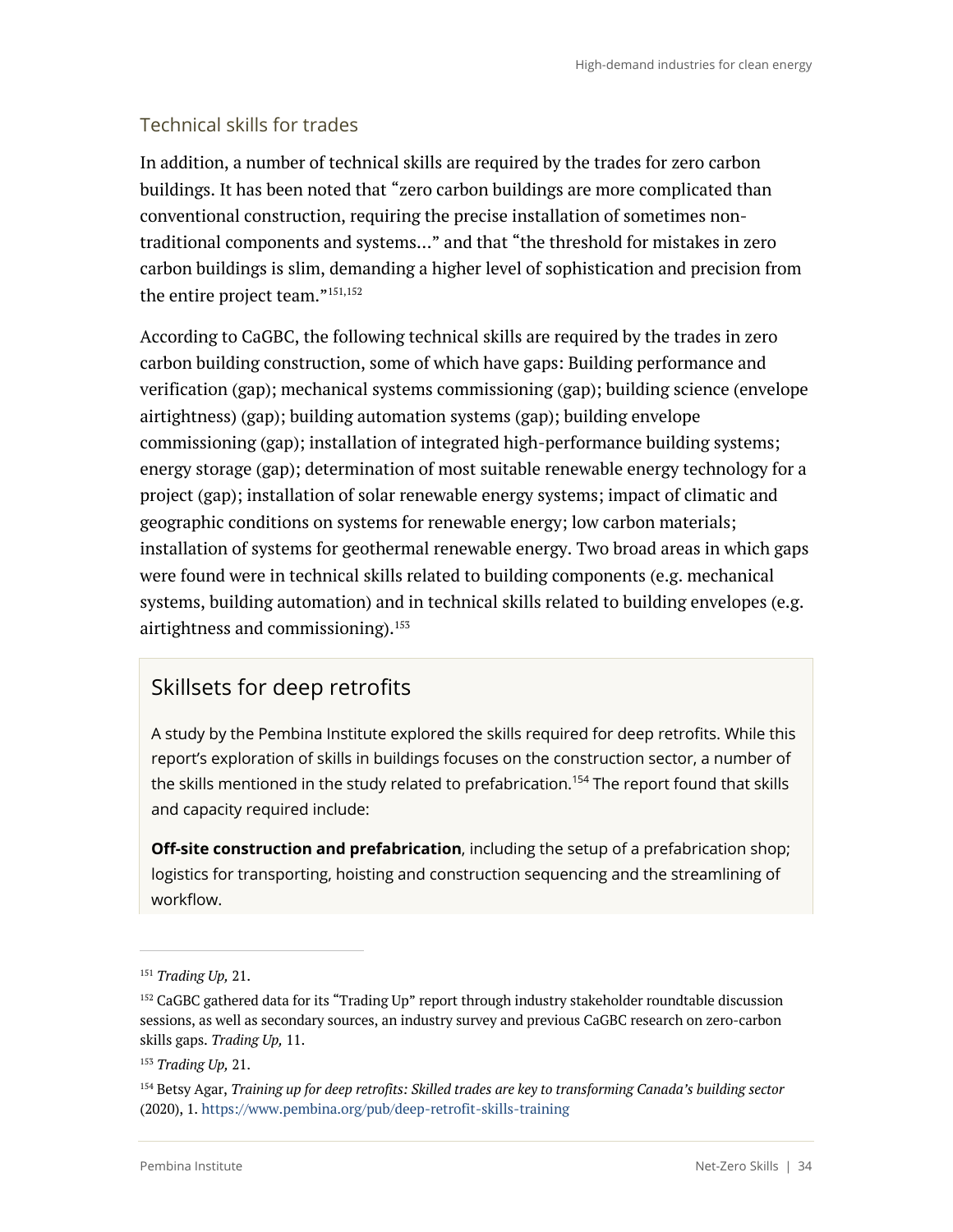**Building assessment**, including an understanding of historic construction, building performance auditing, condition assessments and suitability for prefabrication.

**Integrated design**, including integrated design of passive systems, mechanical systems and on-site renewable energy.

**Digital capture**, including laser scanning, photogrammetry and computer-aided design.

**Building preparation**, including assessments of required demolition, service disconnects and re-routing.

**Advanced building equipment, materials and techniques**, including knowledge of supply chain compatibility and availability.

**Soft costs**, including communication with the occupants of buildings, the navigation of policies and the collaboration with clients, occupants, code officials and others.<sup>155</sup>

### Technical skills for engineers, architects and renewable energy specialists

Although they make up a much smaller proportion of Canada's construction workforce than the trades, engineers, architects and renewable energy specialists are "directly involved in the initial design stages for new buildings and retrofits" and make decisions important to the feasibility of buildings becoming zero-carbon — including those associated with material selection, construction practices, performance targets, utility connections and energy sources utilized.156

CaGBC categorizes professional competencies related to zero carbon buildings as: "zero carbon balance," "energy efficiency," "renewable energy," "low carbon materials," and "future weather."157 CaGBC documented zero-carbon building knowledge and skill gaps based on a survey of the building industry. Respondents self-reported on perceived practical experience and knowledge on various competencies and also rated these competencies in terms of importance to their jobs.<sup>158</sup> This section concentrates on the first four competencies, with their related sub-competencies and gaps identified.

<sup>155</sup> *Training up for deep retrofits,* 1.

<sup>156</sup> Canada Green Building Council, *Accelerating to Zero: Upskilling for Engineers, Architects, and Renewable Energy Specialists* (2020), 9. https://www.cagbc.org/CAGBC/Advocacy/upskill.aspx

<sup>157</sup> *Accelerating to Zero,* 15-20.

<sup>158</sup> *Accelerating to Zero,* 5.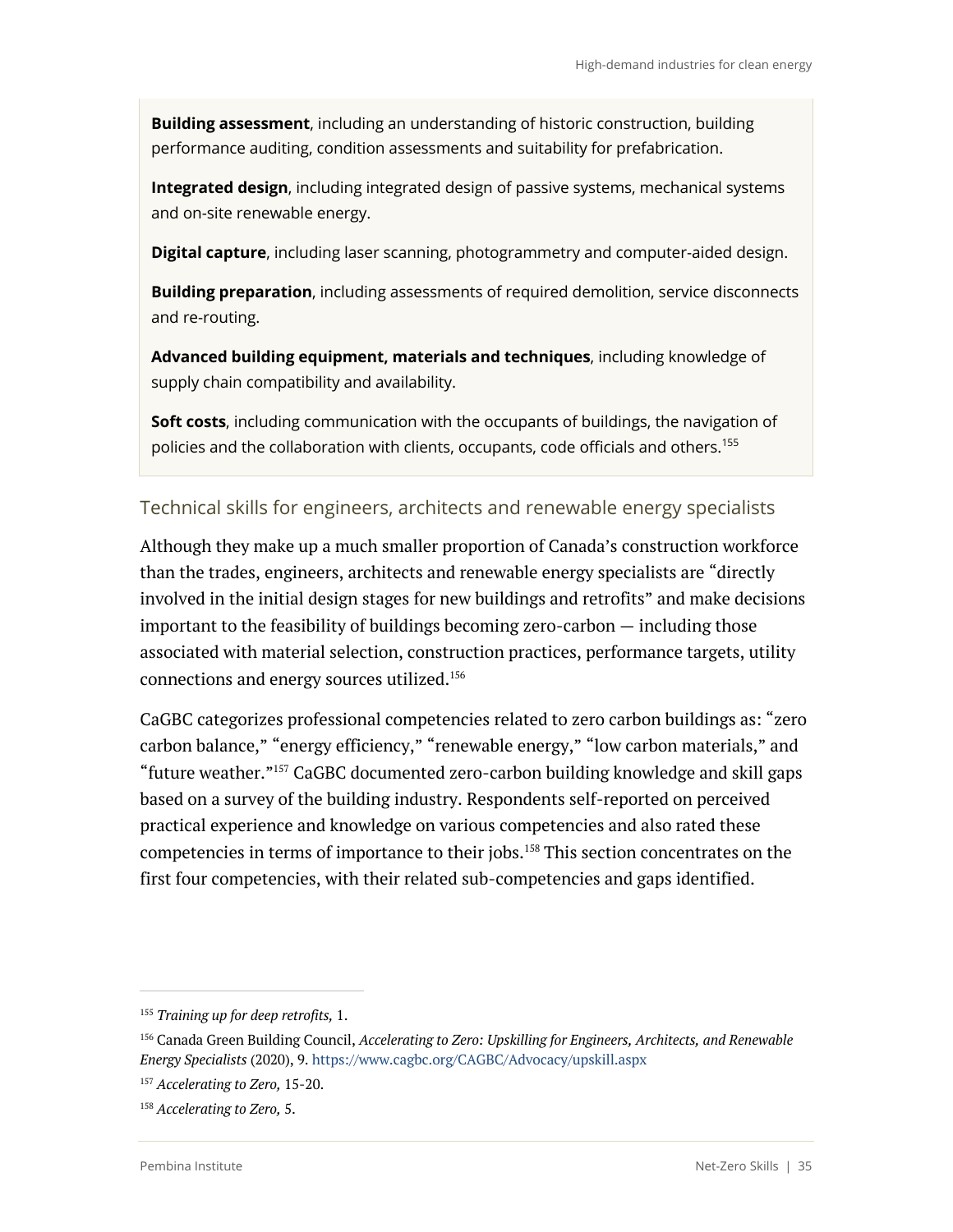**1. Zero carbon balance** refers to the fact that zero carbon buildings will achieve zero or below zero carbon emissions, including both embodied and operational emissions.

Sub-competencies related to zero-carbon balance include general zero carbon building principles, greenhouse gas (GHG) accounting, zero carbon balance calculations, transition plans (referring to plans for the retrofit of a building to reduce GHG emissions associated with onsite combustion), understanding of the impact of buildings on climate change and passive design to reduce energy demand as well as GHG emissions. GHG accounting and transition plans represent the biggest skill gaps among these. 159

**2. Energy efficiency** refers to meeting energy needs with a minimum of energy use and GHG emissions as well as decreasing peak demand on the electricity grid.

Energy efficiency sub-competencies include thermal energy demand intensity (TEDI), cooling demand intensity, energy use intensity (EUI), design strategies for the reduction of energy demand for heating and cooling, design strategies for the improvement of energy efficiency and strategies to reduce peak demand.

Engineers and architects have skills gaps in strategies for the improvement of energy efficiency, strategies to reduce peak demand, TEDI and cooling demand intensity.160

<sup>159</sup> *Accelerating to Zero,* 16, 34, 35.

<sup>&</sup>lt;sup>160</sup> Thermal energy and cooling demand intensity references the heat loss from the building envelope and ventilation, having accounted for passive heat losses and gains. Thermal energy demand intensity (TEDI) can be calculated on the basis of the quantity of heating energy that is delivered to the project from equipment for space heating. Energy use intensity (EUI) references the sum of site energy consumed on the site of the project, which includes process energy, divided by the gross floor area of the building. *Source: Accelerating to Zero,* 17, 35.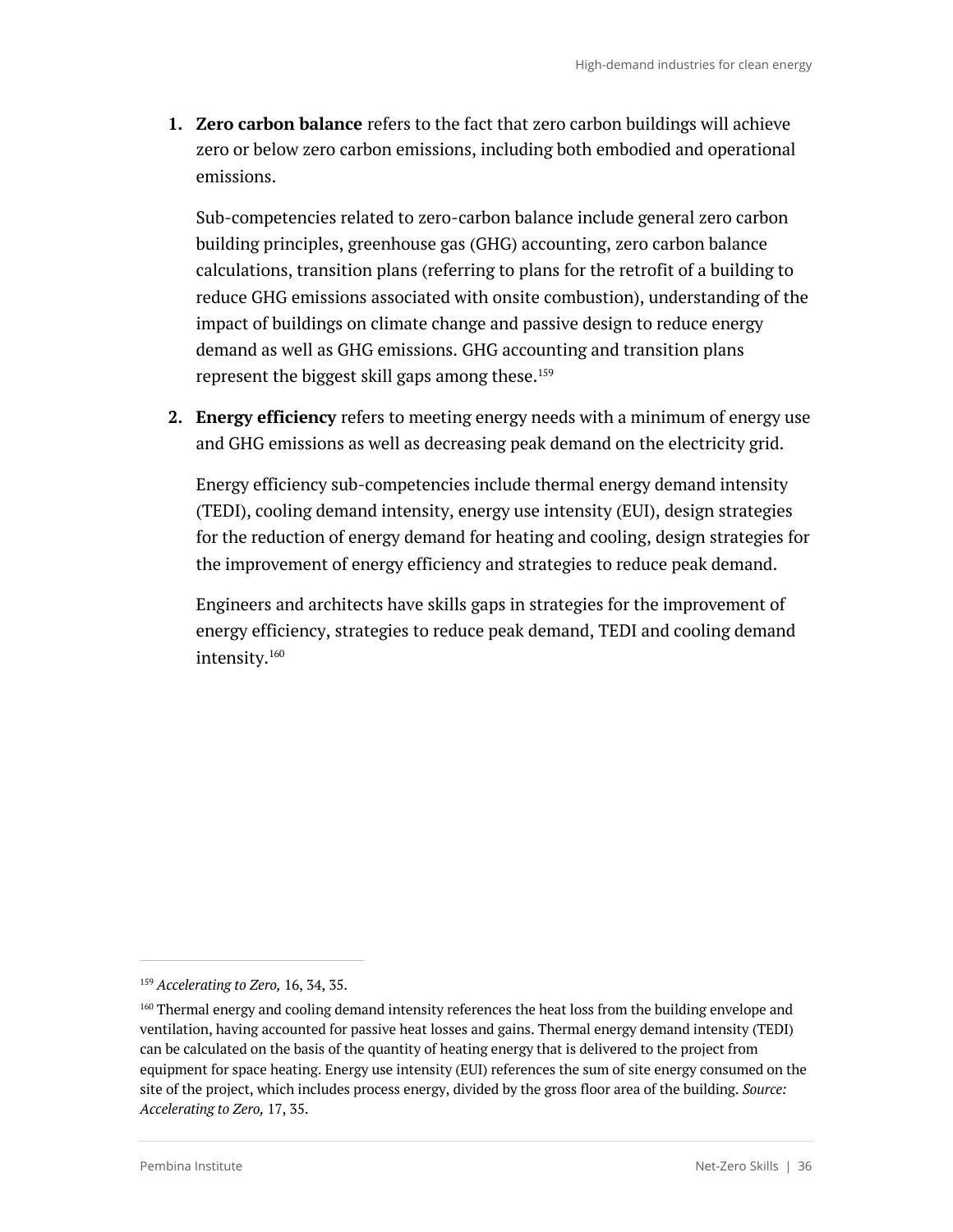## Energy efficiency and zero-carbon buildings

Energy efficiency is crucial to Canada's path to net-zero in the buildings sector. Both the IEA and the CaGBC define zero-carbon buildings as being highly energy efficient.<sup>161,162</sup> The CICC has projected that solutions including improved insulation, higher efficiency windows and improved building design could reduce building energy intensity by 45-55% as of 2050.<sup>163</sup>

ECO Canada has noted that 'many of the pieces' required for a transition to energy efficiency in buildings — including materials, technology, processes and equipment — are in place, but that "Canada's building sector workforce does not have the widespread experience or skills required to perform their roles in a manner that achieves energy efficiency goals."<sup>164</sup>

ECO Canada has noted that builders, designers and energy specialists and managers will be increasingly required to assist building owners to make choices related to the energy efficient building process.

ECO Canada has noted that the development of energy efficient buildings requires the use of data for activities including the evaluation of design options, prediction of maintenance requirements and assessment of technology installation. It has noted that there will be an increasing demand for digital literacy, as well as for information technology specialists.

ECO Canada put forward two categories of occupations and skills in assessing the building workforce in relation to Canada's energy efficient future. The "core" category included occupations and/or skills such as architects, construction trades and building operation and facility managers, which are currently available and "remain especially important." The "growing" category included occupations and/or skills such as passive house design, thermal energy engineering and building systems analysis, which are currently available but are "expected to grow at a faster rate than others." 165

<sup>161</sup> IEA, *Net Zero by 2050,* 144.

<sup>162</sup> *Trading Up*, 10.

<sup>163</sup> CICC, *Canada's Net Zero Future,* 38.

<sup>164</sup> ECO Canada, *Assessment of Occupational and Skills Needs and Gaps for the Energy Efficient Buildings Workforce* (2021), 6. https://eco.ca/new-reports/new-research-an-opportunity-for-energy-efficiency-inthe-building-sector/

<sup>165</sup> *Assessment of Occupational and Skills Needs and Gaps for the Energy Efficient Buildings Workforce,* 7-8.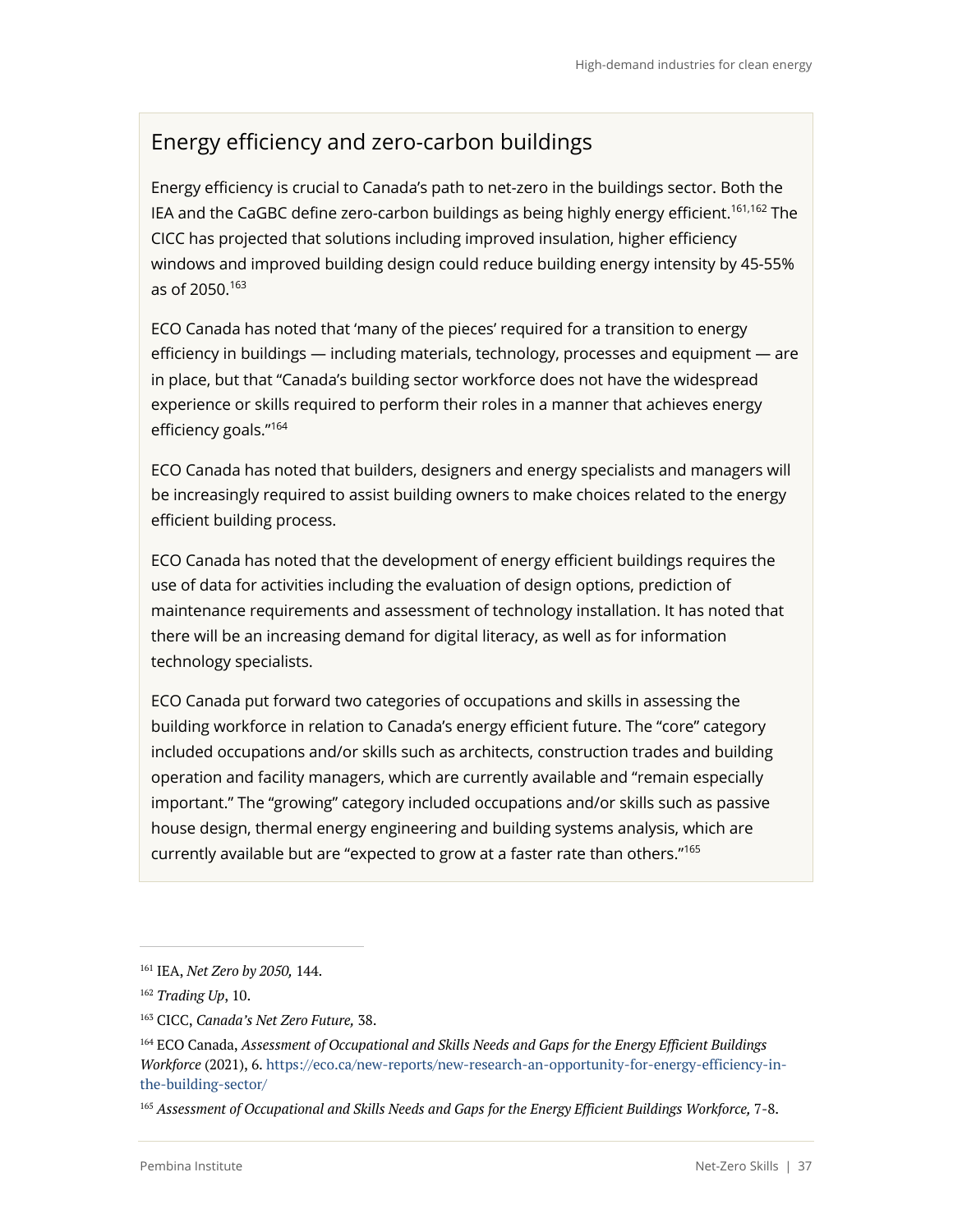- **3. Renewable energy** refers to the use of onsite or offsite renewable energy sources to decrease emissions from buildings. Sub-competencies include onsite and offsite renewable energy generation.<sup>166</sup>
- **4. Low-carbon materials** refers to decreased carbon emissions as a result of the construction, transportation and/or manufacturing, as well as the end-of-life phases of built assets. Embodied carbon can be tracked throughout a building's entire life-cycle. Sub-competencies include the performance of life-cycle assessment (LCA), the calculation of embodied carbon and the understanding of embodied carbon in construction. Architects have gaps for all these subcompetencies.167

### Designing and building sustainable homes

Endeavour, a sustainable building school in Ontario, offers the Sustainable Building & Design course. The course is targeted at a number of groups, including those who 'want to build your own sustainable home to the highest possible standards and get it right the first time." <sup>168</sup> Examples of skills, knowledge, and experience gained by students include: The definition of sustainable architecture Knowledge of building science and building structure Knowledge of renewable energy and mechanical systems Ability to read construction plans and work with building codes Installation of structural systems including roofs, walls, and foundations Creation of energy efficient building enclosures and the achievement of airtightness Installation of low-carbon and efficient heating, ventilation, and cooling systems Waste handling

<sup>166</sup> *Accelerating to Zero: Upskilling for Engineers, Architects, and Renewable Energy Specialists,* 18. <sup>167</sup> While adaptation is less directly connected to net-zero, its consideration can help buildings achieve emissions targets over time. CaGBC included a "Future Weather" competency, and noted that 'Building professionals will need to be well-equipped with the skills required to design, construct, and operate adaptable and resilient buildings that are also zero carbon.' Sub-competencies included resilient building design, adaptable building design and 'designing for future weather conditions'. Engineers and renewable energy specialists were both found to have gaps in resilient building design, while architects were found to have gaps in adaptable building design and 'designing for future weather conditions'. *Source: Accelerating to Zero: Upskilling for Engineers, Architects, and Renewable Energy Specialists,* 19, 20.

<sup>168</sup> Endeavour, "Sustainable Building & Design." https://endeavourcentre.org/sustainable-build-anddesign/?v=e4b09f3f8402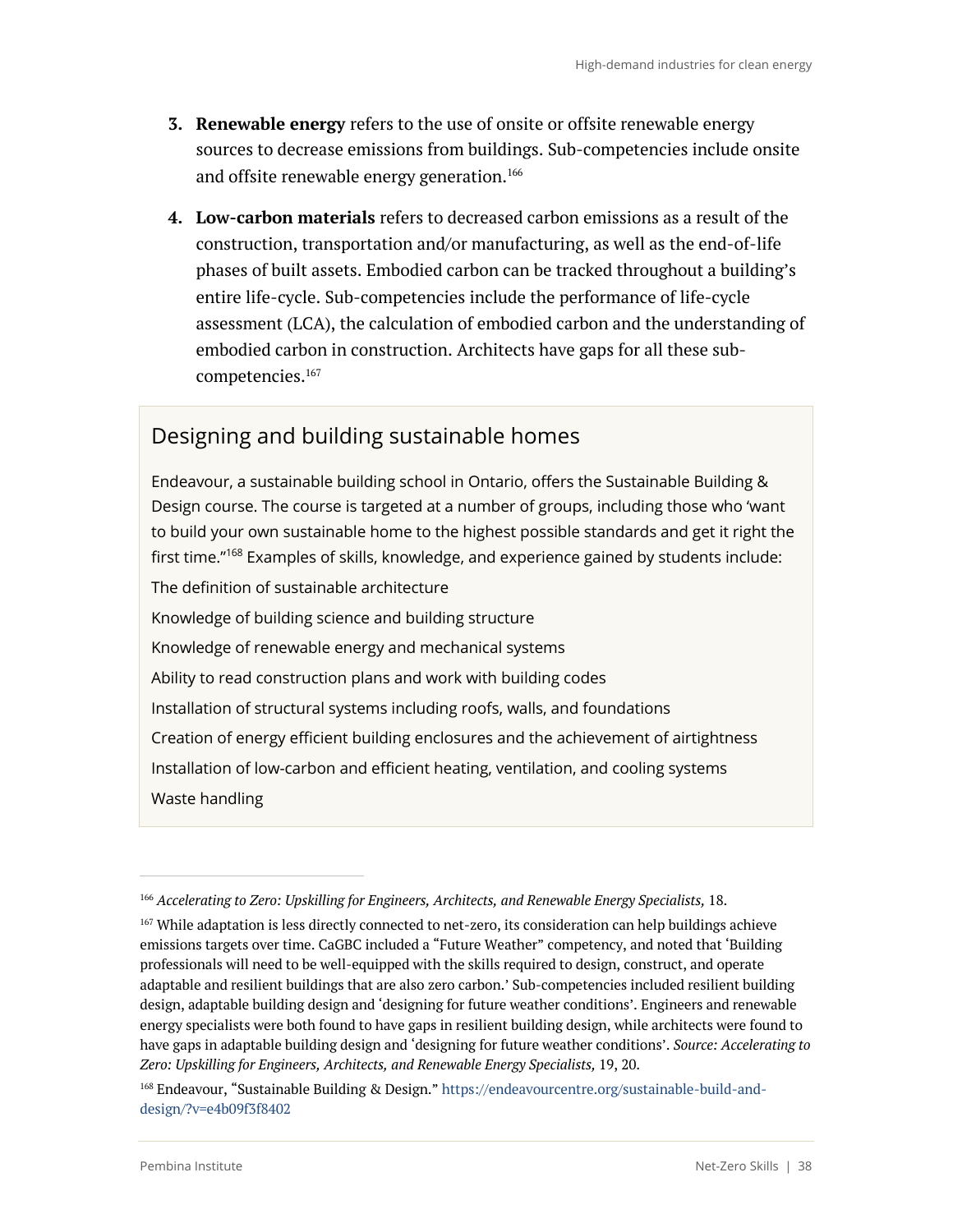## Conclusion

In summary, zero-carbon building construction and retrofitting will require upskilling among Canada's construction trades as well as its engineers, architects, and renewable energy specialists. Canada's construction trades will require increased soft skills, including collaboration, communication and "green literacy." Zero-carbon building construction requires the trades to even better coordinate with others. The construction trades will also require upskilling in a number of technical skills — including the determination of the most suitable renewable energy technology for a project and mechanical systems commissioning. Engineers, architects, and renewable energy specialists, meanwhile, will require skills in areas related to energy efficiency, zerocarbon balance, renewable energy, and low-carbon materials.

# 5.2 Transportation

Canada's transportation sector emitted 185.8 Mt.  $CO<sub>2</sub>e$  in 2019, accounting for a quarter of Canada's total emissions. On-road transportation makes up at least 80% of Canada's transport sector emissions<sup>169</sup> and nearly two-thirds of jobs in Canada's "transportation equipment manufacturing" and "transportation and warehousing" sectors are related to on-road vehicles. 170

## Current labour market characteristics

Motor vehicle manufacturing accounted for over 100,000 jobs in Canada in 2020, with positions in light-duty vehicle manufacturing (33,000), heavy-duty vehicle manufacturing (6,000) and the manufacturing of related parts and components (79,000). The sector is concentrated in Ontario, which accounts for 80% of positions and 100% of those in light-duty vehicle manufacturing. Quebec and Manitoba, meanwhile, make up the bulk of the smaller heavy-duty vehicle manufacturing sector, accounting for 58% and 36% of positions respectively.171

<sup>&</sup>lt;sup>169</sup> "Greenhouse gas emissions by economic sector."

 $170$  "Labour productivity and related measures by business sector industry and by non-commercial activity consistent with the industry accounts."

<sup>&</sup>lt;sup>171</sup> "Labour productivity and related measures by business sector industry and by non-commercial activity consistent with the industry accounts."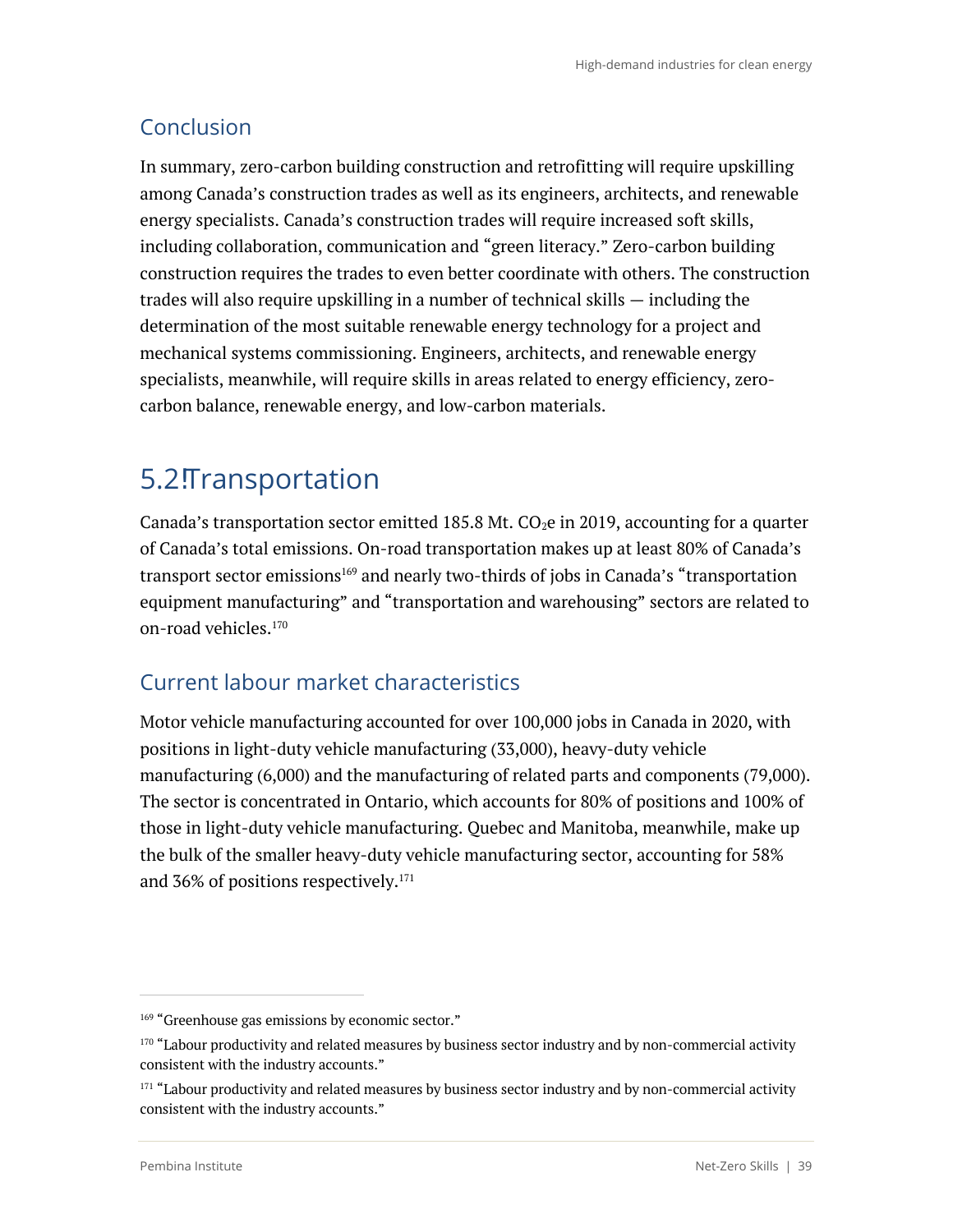On-road transportation of goods and people<sup>172</sup> accounted for over half a million jobs in Canada in 2020, with positions in truck transportation (248,000); urban transit systems (56,000) and taxi and limousine services (38,000). In contrast to motor vehicle manufacturing, the sector is geographically dispersed across Canada, with jobs in populous regions including Ontario (41%), Quebec (24%), Alberta (13%) and British Columbia (10%).173

### The net-zero energy transition

There are several pathways to decarbonize on-road Canadian transport. In the IEA's NZE, for example, biofuel blending in oil products increases from 5% in 2020 to 41% in 2050.174 Increased operational efficiency, energy efficiency and modal shifts are important as well, with the CICC estimating that increased use of active transportation (ex: cycling) and transit can reduce emissions by as much as 15 Mt.  $CO<sub>2</sub>e$  as of 2050.<sup>175</sup>

The IEA, however, has noted that "electrification is the main option to reduce  $CO<sub>2</sub>$ emissions from road… modes"; in the IEA's net-zero pathway, key milestones to netzero include the following: 60% of worldwide car sales are electric by 2030, no new sales of internal combustion engine cars by 2035, and 50% of sales of heavy trucks are electric by 2035.176 Similarly, the CICC has noted that "transitioning to EVs is a crucial part of Canada's net-zero path in every scenario we examined," modelling EVs making up 47% to 96% of all personal vehicles as of 2050 in its various scenarios.<sup>177</sup>

The CICC also noted that "the high relative likelihood of EVs coming to dominate personal transportation is also being reinforced by ongoing domestic and global policy developments."178 In Canada, some of these developments have included a June 2021 announcement that, as of 2035, 100% of new light-duty car and passenger truck sales

<sup>172</sup> Statistics Canada, "48-49 – Transportation and warehousing."

https://www23.statcan.gc.ca/imdb/p3VD.pl?Function=getVD&TVD=118464&CVD=118465&CPV=48- 49&CST=01012012&CLV=1&MLV=5

<sup>&</sup>lt;sup>173</sup> "Labour productivity and related measures by business sector industry and by non-commercial activity consistent with the industry accounts."

<sup>174</sup> IEA, *Net Zero by 2050,* 138.

<sup>175</sup> CICC, *Canada's Net Zero Future,* 45-46.

<sup>176</sup> IEA, *Net Zero by 2050,* 20, 138.

<sup>177</sup> CICC, *Canada's Net Zero Future,* 46-47.

<sup>178</sup> CICC, *Canada's Net Zero Future,* 51.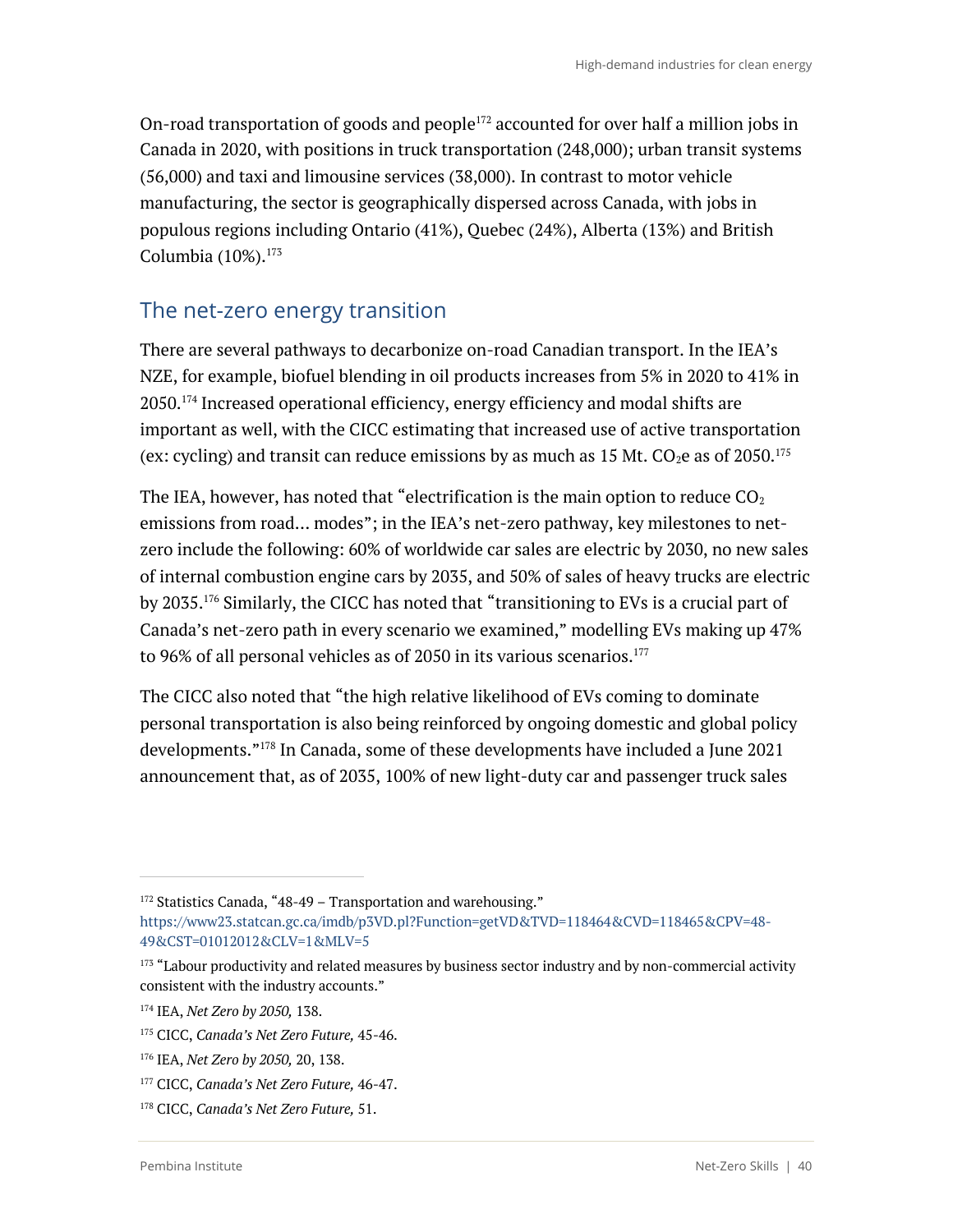would have to be zero-emission; $179$  as well as a November 2021 signature of a Memorandum of Understanding targeting "one hundred per cent zero-emission truck and bus sales by 2040."180,181 The following sections will therefore focus on skills related to zero-emission vehicles, with a focus on manufacturing, maintenance and infrastructure.

Until recently, Canada's electric vehicle manufacturing lagged competitors globally, with the Chrysler Pacifica plug-in hybrid, the sole light-duty electric vehicle produced in Canada representing less than 1% of its overall production.<sup>182</sup> In 2020, 2021 and 2022, however, Canada gained a foothold in electric vehicle production, with billions of dollars worth of announcements for investments into production in Ontario from actors including Ford of Canada, Fiat Chrysler and General Motors.183 Canada also has a healthy electric heavy-duty vehicle manufacturing sector, with firms including New Flyer Industries, Nova Bus and the Lion Electric Company. Canada's electric vehicle charging infrastructure is expanding as well, with over 7,200 charging stations as of 2018, over 60% of which were part of the Electric Circuit, ChargePoint and FLO networks.<sup>184</sup> Prominent Canadian charging station providers include AddEnergie<sup>185</sup> and Autochargers.<sup>186</sup>

<sup>185</sup> AddEnergie, "About". https://addenergie.com/en/about/

<sup>186</sup> The Energy Mix, "Ontario's First EV Charger Manufacturing Plant Opens In Markham," March 25, 2018. https://theenergymix.com/2018/03/25/ontarios-first-ev-charger-manufacturing-plant-opens-in-markham/

AutoChargers.ca, "FAQ." https://www.autochargers.ca/faq.html

<sup>179</sup> Transport Canada, "Building a green economy: Government of Canada to require 100% of car and passenger truck sales be zero-emission by 2035 in Canada," media release, June 29, 2021. https://www.canada.ca/en/transport-canada/news/2021/06/building-a-green-economy-government-ofcanada-to-require-100-of-car-and-passenger-truck-sales-be-zero-emission-by-2035-in-canada.html

<sup>180</sup> Mehanaz Yakub, *Electric Autonomy*, "Canada signs global agreement targeting 100 per cent zeroemission truck and bus sales by 2040," November 9, 2021. https://electricautonomy.ca/2021/11/09/cop26 zero-emission-truck-bus-canada/

<sup>&</sup>lt;sup>181</sup> Canada's 2030 ERP included a commitment for a light-duty ZEV sales mandate of 20% by 2026, 60% by 2030 and 100% by 2035. It also committed to develop a medium- and heavy-duty ZEV regulation that would require all MHDV sales to be ZEVs by 2040 "for a subset of vehicle types based on feasibility…" *Source: 2030 Emissions Reduction Plan.*

<sup>182</sup> Ben Sharpe, Nic Lutsey, Cedric Smith and Carolyn Kim, *Power Play: Canada's role in the electric vehicle transition* (Pembina Institute and ICCT, 2020), 4, 29. https://www.pembina.org/pub/power-play

<sup>183</sup> Cedric Smith, Saeed Kaddoura, Morrigan Simpson-Marran, *Taking Charge: How Ontario can create jobs and benefits in the electric vehicle economy* (Pembina Institute, 2021)*,* 10-11. https://www.pembina.org/pub/taking-charge

<sup>184</sup> Natural Resources Canada, "Electric Charging and Alternative Fueling Stations Locator." https://www.nrcan.gc.ca/energy-efficiency/transportation-alternative-fuels/electric-charging-alternativefuelling-stationslocator-map/20487#/analyze?country=CA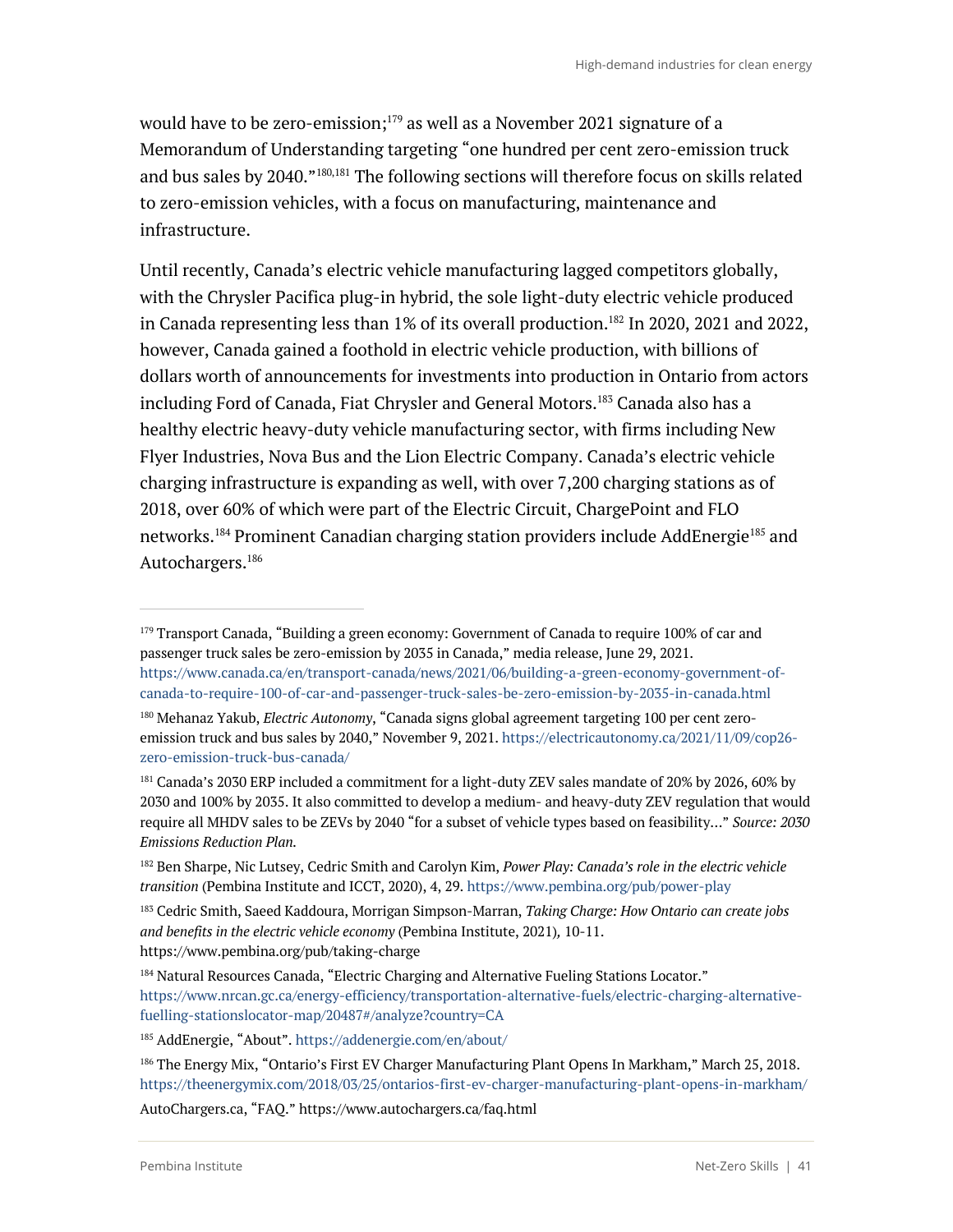## Impacts to the labour force

### Technical skills for electric vehicle manufacturing

In the IEA's NZE, "vehicle component suppliers and vehicle manufacturers alike retool factories, change designs to incorporate batteries and fuel cells, and adjust supply chains to minimise the lifecycle emissions intensities of vehicles." The IEA's NZE also includes "an immediate scale up of new supply chains for batteries…" with battery production capacity increasing to "more than 6.5 terawatt-hours (TWh) by 2030, compared with less than 0.2 TWh in 2020."<sup>187</sup>

As Canada transitions to net-zero emissions by 2050, its motor vehicle manufacturing sector will increasingly produce EVs, a transition that has, as previously mentioned, already begun. While the production of an electric vehicle has many similarities with the production of an internal combustion engine vehicle, there are some key differences. Battery electric vehicles (BEVs) differ from traditional internal combustion engine vehicles (ICEVs) in two main ways. The first difference is the powertrain. In BEVs a battery pack and an electric motor replaces the ICE engine and auxiliary systems. The second difference is power electronics — including power electronics controllers and converters.<sup>188</sup> According to the Boston Consulting Group (BCG), the shift from ICE vehicles to BEVs will have little impact on certain activities — including those in body, press and paint shops. BCG indicated that vehicle assembly labour hours remain constant, but experience a shift from activities including engine wiring and fueltank installation to activities including charging-unit installation and battery alignment. Finally, when it comes to vehicle parts and components, BCG indicated that labour hours would decrease for engine, motor and component manufacturing and increase for battery cell, battery pack and battery module manufacturing. BCG noted that the manufacturing of batteries would require labour in areas such as quality inspection, production process control and equipment operation.<sup>189,190</sup>

<sup>187</sup> IEA, *Net Zero by 2050,* 165.

<sup>188</sup> Daniel Kuepper, Kristian Kuhlmann, Kazutoshi Tominaga, Aakash Arora and Jan Schlageter, *Shifting Gears in Auto Manufacturing* (Boston Consulting Group, 2020), 1. https://www.bcg.com/enca/publications/2020/transformative-impact-of-electric-vehicles-on-auto-manufacturing

<sup>189</sup> *Shifting Gears in Auto Manufacturing,* 9*-*11.

<sup>&</sup>lt;sup>190</sup> The degree to which the transition to EVs will impact incumbent automaker market share and Canadian manufacturing capacity cannot be known with certainty. Recent announcements by automakers amounting to about \$4 billion in EV investments at Ontario plants, however, are a promising sign of Canada's auto sector's ability to benefit from the transition to electric mobility. *Source:* Government of Ontario, *Driving Prosperity: The Future of Ontario's Automotive Sector.* https://www.ontario.ca/page/driving-prosperityfuture-ontarios-automotive-sector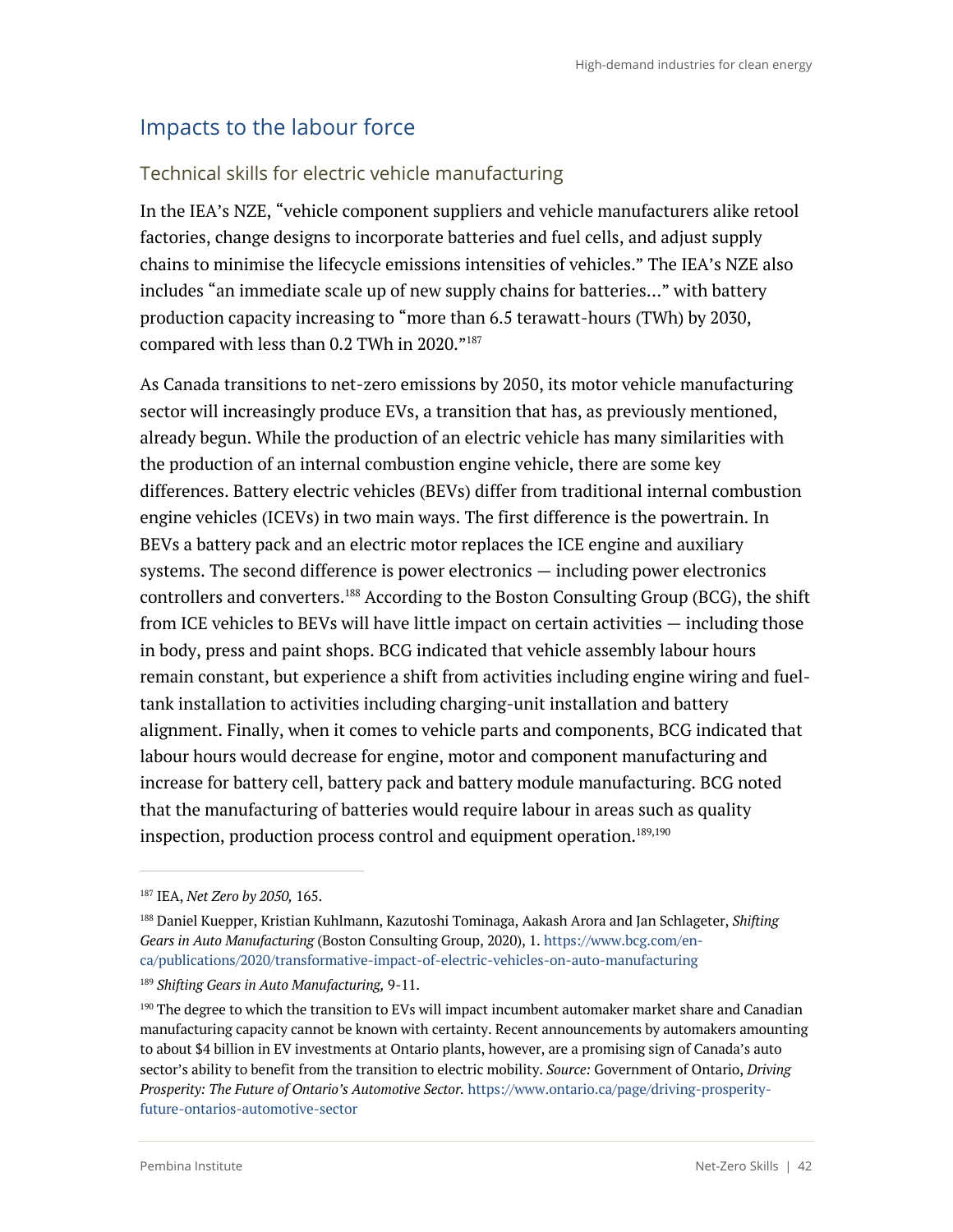In 2021, the Volkswagen Academy, located at the Volkswagen Chattanooga plant, in Tennessee, introduced new courses on EVs. The Academy "serves as the plant's primary workforce development program — which is key for introducing the new skills and instruction needed to work on EVs." Examples of skills taught include safety-related skills — including basic electrics, advanced electrics and high voltage training; understanding how electric vehicle batteries are different from standard internal combustion engine models; advanced robotics and standard robotics language and aluminum welding for EV batteries. Current employees are eligible to upskill through these courses, and Volkswagen will make high voltage and electro mobility awareness training mandatory for all Chattanooga plant employees.<sup>191</sup>

### Technical skills for electric vehicle maintenance and repair

As the number of EVs on the road increases, the number of EVs that breakdown and/or require repair and maintenance will as well. CPA Montreal, a non-profit representing employee and employer associations related to the automotive services industry in the Montreal region<sup>192</sup> offers an EV skill program that "aims to offer a structured training path and recognized certification in the maintenance and repair of electric and hybrid vehicles to workers in the industry throughout Quebec." It targets auto mechanics and auto mechanics apprentices.<sup>193</sup> Examples of skills taught in the program are provided in Table 3, below, in categories such as electrical and electronic systems, general maintenance and diagnostic tools, and advanced training in electronic vehicles.

#### Table 3. Skills needs examples for EV maintenance and repair

| Skill                                                                           |
|---------------------------------------------------------------------------------|
| Electrical and electronic systems (basic)                                       |
| Use of and understanding of basic multimeter functions in an electrical circuit |
| Ability to interpret and read electrical plans                                  |
| Performance of conductor repair and insulation according to best practices      |
| Understanding of the general diagnostic approach process                        |

<sup>&</sup>lt;sup>191</sup> Volkswagen US, "NEWSROOM: Preparing and upskilling auto workers for the EV revolution," media release, May 10, 2021. https://media.vw.com/en-us/releases/1530

<sup>192</sup> CPA Montreal, "Who We Are". https://www.cpamontreal.ca/en/about-us/who-we-are/

<sup>193</sup> CPA Montreal, "Electric and Hybrid Vehicles." https://www.cpamontreal.ca/en/ev-skill-program/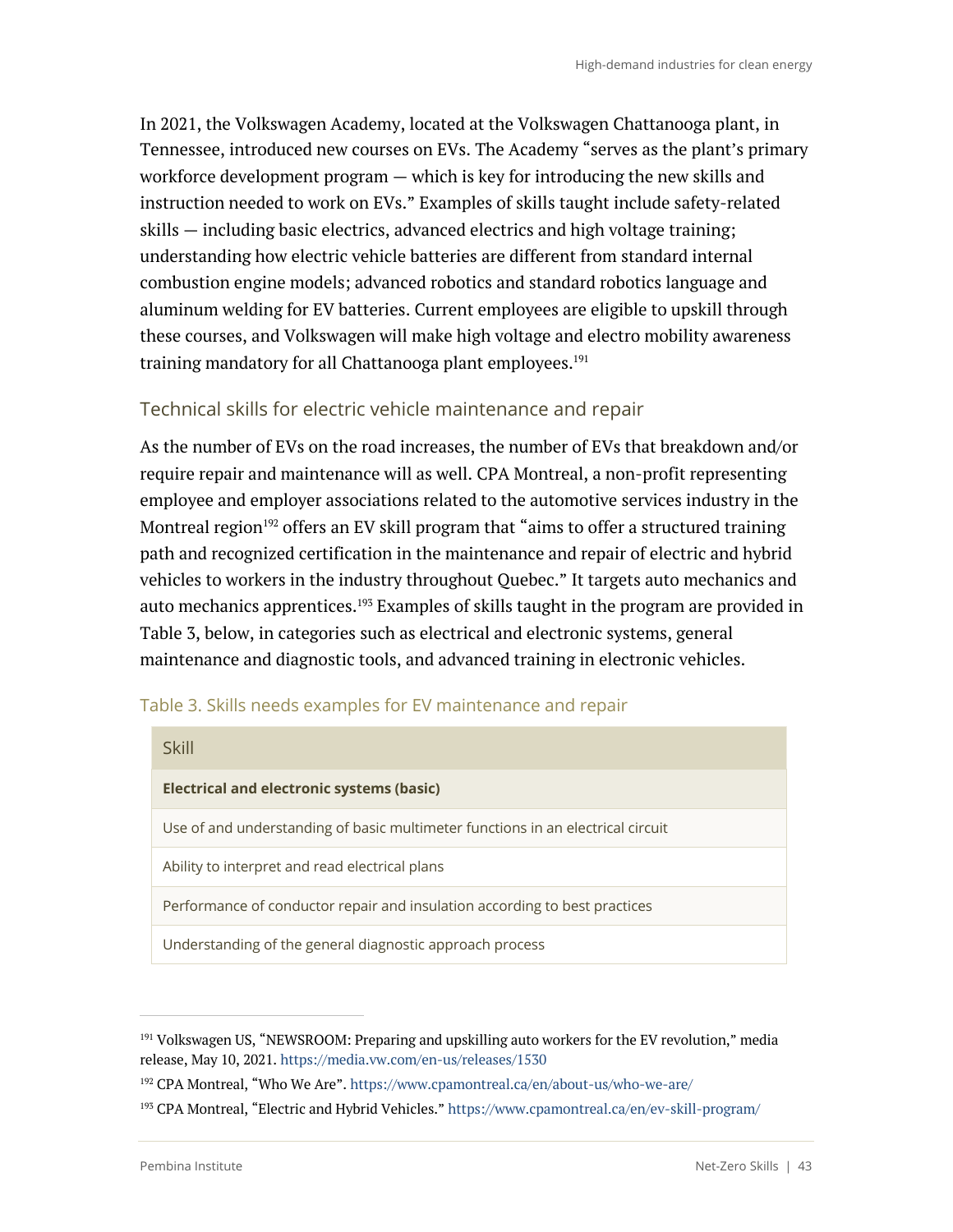| <b>Electrical and electronic systems (intermediate)</b>                                                      |
|--------------------------------------------------------------------------------------------------------------|
| Assessment of car battery condition                                                                          |
| Performance of electrical measurements for the validation of the state of a starting and<br>charging circuit |
| Performance of diagnostic approaches and tests                                                               |
| <b>General maintenance and diagnostic tools</b>                                                              |
| Safe interventions in hybrid vehicle maintenance                                                             |
| Diagnostic tools for hybrid vehicles                                                                         |
| <b>Advanced training in electronic vehicles</b>                                                              |
| Electric vehicle operation                                                                                   |
| Network communication and computer systems                                                                   |
| High voltage battery charge management systems                                                               |
| Regenerative braking systems                                                                                 |
| Thermal management systems                                                                                   |

Source: CPA Montreal<sup>194</sup>

## Skills and Occupations in the EST sector

In July 2020, Propulsion Quebec (PQ) published a study titled Horizon 2050 and Labour and Training Needs in the Electric and Smart Transportation [EST<sup>195</sup>] Sector in Quebec. The study identified the jobs and skills that will be needed in the sector as it grows and develops over the next 30 years. The scope of the study included essential skills and jobs across Quebec's EST industry value chain, which included component, vehicle and infrastructure manufacturing, and mobility services and vehicle use. Also included in the

<sup>194</sup> CPA Montreal, "Courses in the Skills EV Program." https://www.cpamontreal.ca/en/training-ev/

<sup>&</sup>lt;sup>195</sup> Smart vehicles include connected vehicles with an on-board communication system that can access the internet, and autonomous vehicles are self-driving. We can assume that connected, autonomous vehicles will be electric, but not necessarily vice versa. Source: Council of Canadian Academies, *Choosing Canada's Automotive Future: The Expert Panel on Connected and Autonomous Vehicles and Shared Mobility* (2021), xv. https://cca-reports.ca/wp-content/uploads/2021/07/Report-Choosing-Canadas-Automotive-Future-UpdatedJuly2021.pdf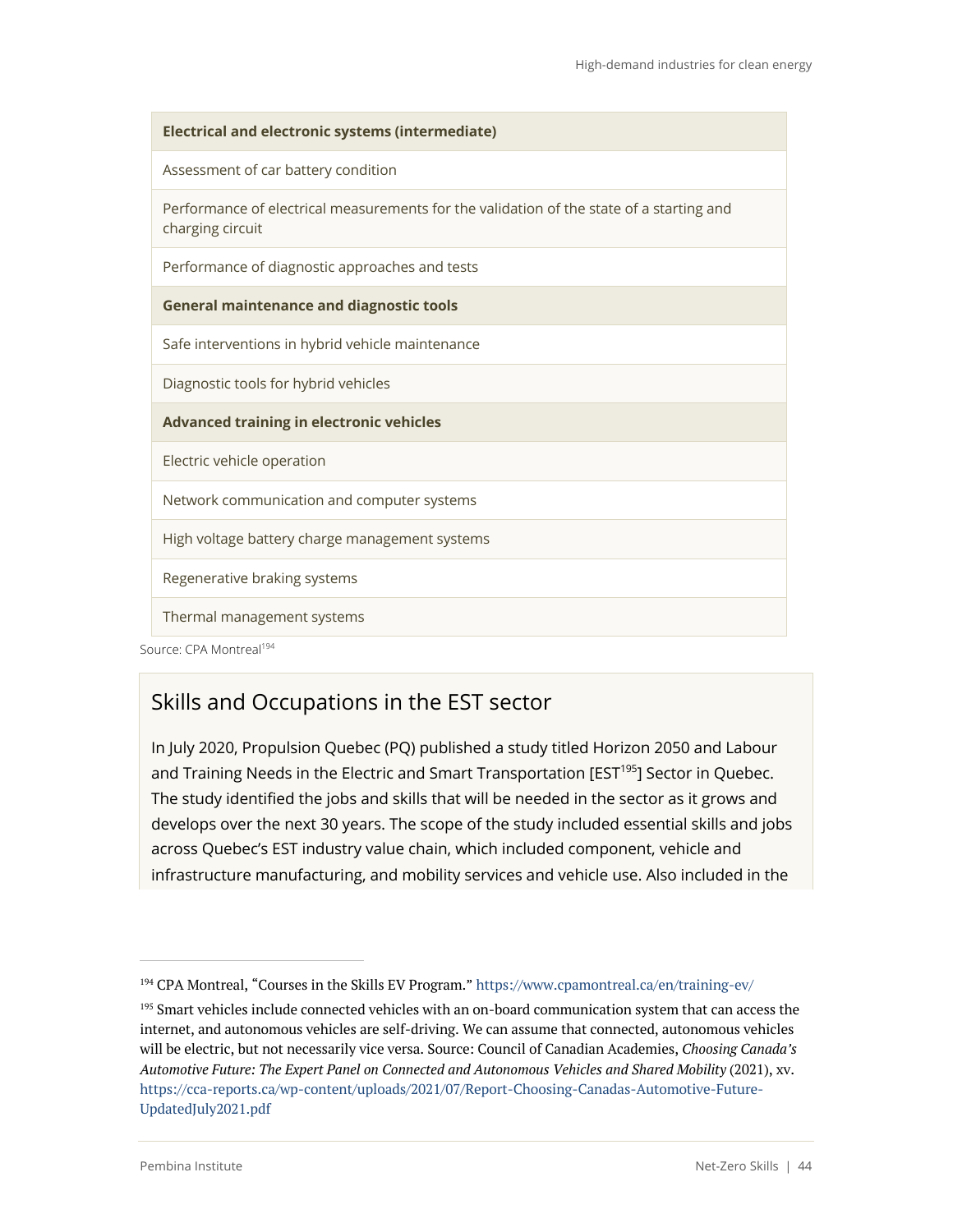scope are vehicle technology, including electrification and smart technology, as well as light, medium and heavy-duty vehicle categories. 196

Within these industries that make up the EST sector, eight key required skills were identified:<sup>197</sup>

*Skill #1:* "Robotics – leveraging optical data collected from sensors in autonomous vehicles to optimize their operation."

*Skill #2:* "Software – understanding and developing applications and embedded software."

*Skill #3:* "Advanced concepts in mathematics and physics – transforming technical challenges into mathematic equations."

*Skill #4:* "Basic training in engineering – developing systems that meet auto industry standards."

*Skill #5:* "Artificial Intelligence – using real-time data to improve vehicle performance."

*Skill #6:* "Big data – processing and analyzing large quantities of data from autonomous vehicle fleets."

*Skill #7:* "Practical approaches – being able to identify practical ways to solve problems."

*Skill #8:* "Holistic vision of the system – understanding the interaction between the different parties involved in building the vehicle."

PQ identified the following occupations to be key in the development and growth of  $FST:198$ 

*Occupation #1:* Electrical and electronics engineers

*Occupation #2:* Database analysts and administrators

*Occupation #3:* Software engineers and designers

*Occupation #4:* Interactive media programmers and developers

*Occupation #5:* Electrical and electronics engineering technologists and technicians

*Occupation #6:* Technical sales specialists

*Occupation #7:* Automotive service technicians, truck and bus mechanics and mechanical repairers

*Occupation #8:* Electrical mechanics

<sup>196</sup> Propulsion Quebec, *Horizon 2050 and Labour and Training Needs in the Electric and Smart Transportation Sector in Quebec* – *Executive Summary (*2020), 5. https://propulsionquebec.com/wpcontent/uploads/2020/12/Sommaire\_Maindoeuvre\_formation\_EN.pdf?download=1

<sup>197</sup> *Horizon 2050 and Labour and Training Needs,* 21.

<sup>198</sup> *Horizon 2050 and Labour and Training Needs,* 23.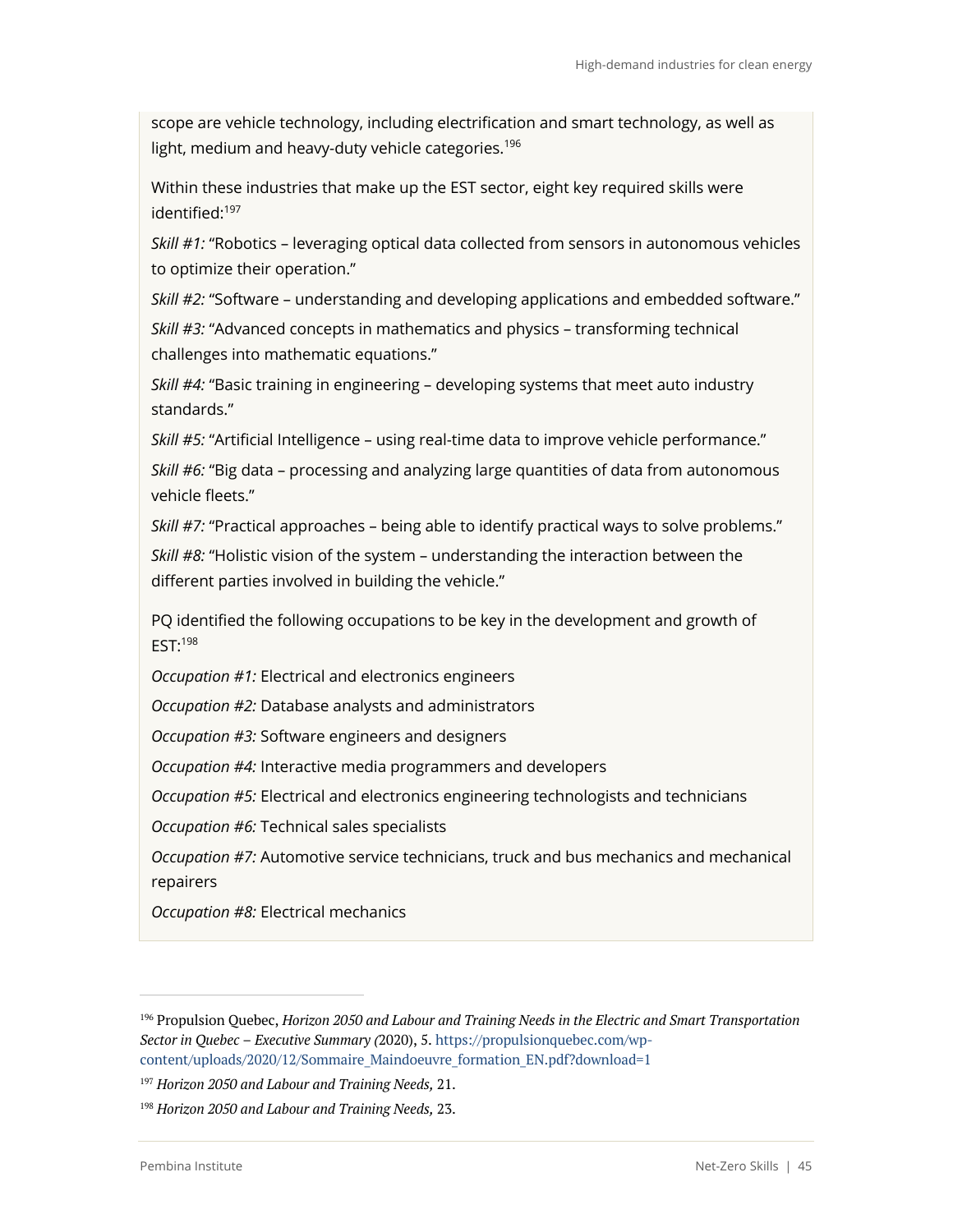### Technical skills for electric vehicle charging

As Canada transitions to net-zero emissions by 2050 and its sales and stock of EVs increases, its need for electric vehicle charging equipment will grow as well. In the IEA's NZE, EV public charging units increase from 1.3 million in 2020 to 200 million in 2050.199 The Royal Bank of Canada (RBC), meanwhile, in its 2021 report *The \$2 Trillion Transition: Canada's Road To Net Zero,* labelled an EV charging network as a "key need" for the transition of Canadian transportation.<sup>200</sup>

One program seeking to teach electric-vehicle related skills is the Electric Vehicle Infrastructure Training Program. The program provides training for EV charging infrastructure installation to recipients in Canada and the United States. Examples of key skills taught by the program are listed in Table 4, below.

#### Table 4. Skills needs examples for EV charger installation

| <b>Skill</b>                                                                                               |
|------------------------------------------------------------------------------------------------------------|
| Understanding of auto manufacturer charging performance integrity specifications.                          |
| Understanding of EV battery specifications, types and charging characteristics.                            |
| Understanding of utility interconnect requirements and policies.                                           |
| Understanding of technologies for demand response integration and other utility grid stress<br>precautions |
| Understanding how electric storage devices can function as charging intermediaries                         |
| Understanding how to maintain, commission and install electric storage devices                             |
| Understanding of the integration of EV charging infrastructure with distributed generation                 |
| Understanding of charging infrastructure Internet Protocol (IP) networking                                 |

Source: Electric Vehicle Infrastructure Training Program<sup>201</sup>

In summary, the manufacturing of electric vehicles will require safety-related skills including basic electrics, advanced electrics, and high voltage training; an understanding of how electric vehicle batteries are different from standard internal combustion engine models; skills in advanced robotics and standard robotics language

<sup>199</sup> IEA, *Net Zero by 2050,* 138.

<sup>200</sup> RBC Thought Leadership, *The \$2 Trillion Transition: Canada's Road to Net Zero* (2021), 19. https://royalbank-of-canada-2124.docs.contently.com/v/the-2-trillion-transition-canadas-road-to-net-zero-pdf <sup>201</sup> Electric Vehicle Infrastructure Training Program, "Training." https://evitp.org/training/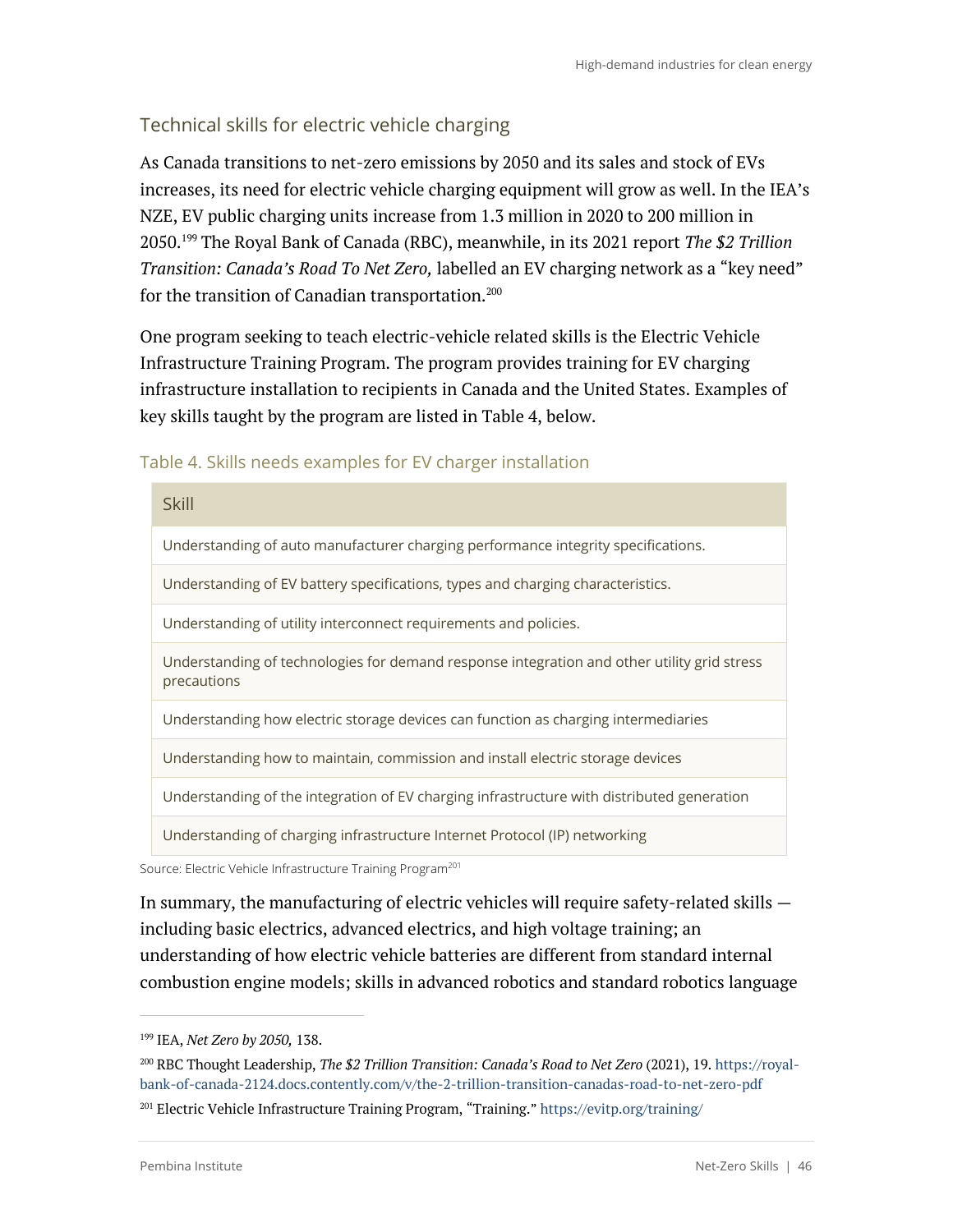and aluminum welding for EV batteries.The maintenance and repair of electric vehicles will require skills in areas including electrical and electronic systems, general maintenance and diagnostic tools and electric vehicle operation. Finally, examples of skills needs for the installation of EV chargers include understanding of auto manufacturer charging performance integrity specifications and understanding of utility interconnect requirements and policies.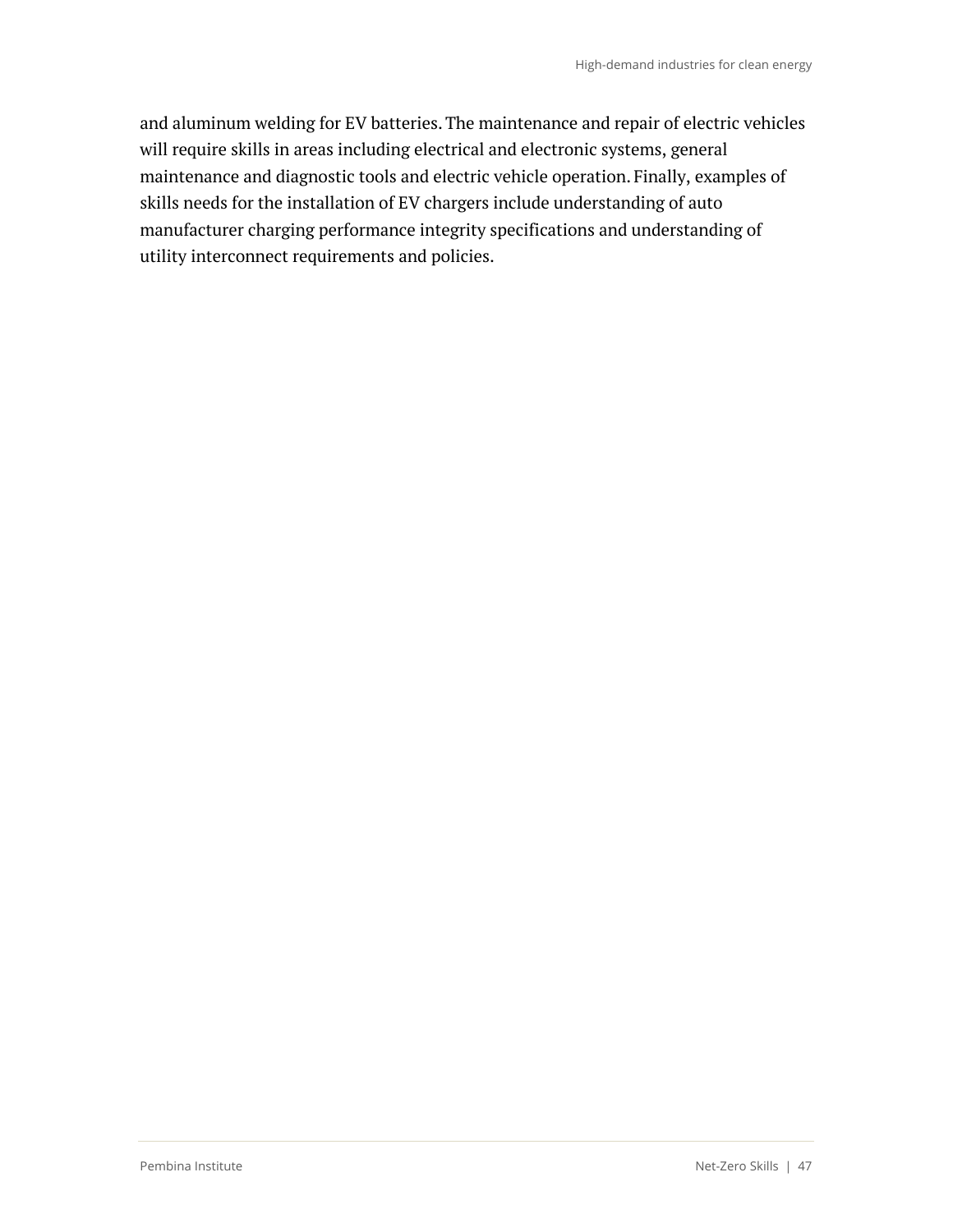# 6.! Moving towards a more equitable and inclusive future

As the skillsets needed in the transition to net-zero are explored, there is also a collective responsibility to examine and address the imbalance regarding who has traditionally benefitted from Canada's energy sector, and the groups and nations that have been historically excluded. Access to skills development and training is a fundamental step on the pathway towards diverse groups being able participate and lead in the net-zero transition. Ensuring that equitable access to capacity-building opportunities is in place as the transition unfolds will be key to expanding the benefits of the new energy economy.

# 6.1 Indigenous rights and reconciliation

The energy transition must support the self-determination, sovereignty, and economic security of Indigenous groups. Indigenous leaders have highlighted the United Nations Declaration on the Rights of Indigenous Peoples (UNDRIP) as a framework for developing renewable energy projects.<sup>202</sup> Article 21 in UNDRIP, which the Canadian government enshrined into law in 2021, states that "Indigenous peoples have the right, without discrimination, to the improvement of their economic and social conditions, including, inter alia, in the areas of education, employment, vocational training and retraining, housing, sanitation, health and social security."203 Moreover, Article 32 of UNDRIP states that "Indigenous peoples have the right to determine and develop priorities and strategies for the development or use of their lands or territories and other resources."204

To that end, this section discusses how the federal government can uphold its commitments stated in Article 21 and 32 of UNDRIP through capacity-building efforts, training and access to economic and employment opportunities led by Indigenous

<sup>202</sup> Rochelle Baker, "Indigenous-led clean energy projects can fuel reconciliation," *Canada's National Observer,* November 4, 2021. https://www.nationalobserver.com/2021/11/04/news/indigenous-led-cleanenergy-projects-can-fuel-reconciliation

<sup>203</sup> United Nations. *United Nations Declaration on the Rights of Indigenous Peoples,* (2008), 9. https://www.un.org/esa/socdev/unpfii/documents/DRIPS\_en.pdf

<sup>204</sup> *United Nations Declaration on the Rights of Indigenous Peoples,* 12.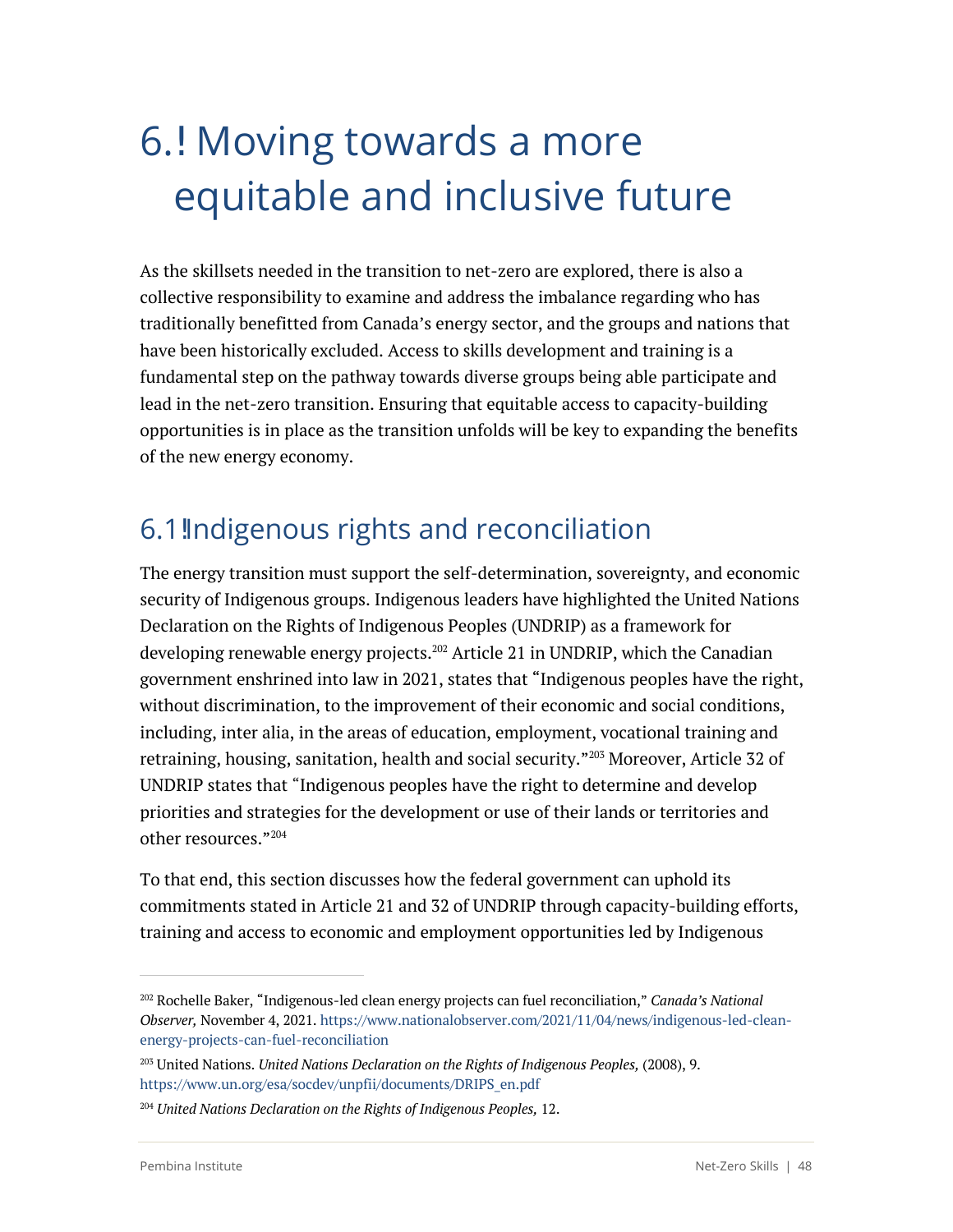peoples and communities, using their own approaches to transferring and developing skills for their own energy futures.

To support capacity-building opportunities, the Government of Canada currently supports several Indigenous-led clean energy programs. The Clean Energy for Rural and Remote Communities program supports communities to reduce their reliance on diesel and other fossil fuels with a focus on bioheat, as well as the demonstration and deployment of sustainable, innovative solutions.<sup>205</sup> The Indigenous Off-Diesel Initiative supports Indigenous remote communities to access "clean energy training, access to expertise and financial resources to develop and start implementing an ambitious diesel reduction plan."206 The Indigenous Skills and Employment Training Program (ISET) funds Indigenous service-delivery organizations to design and deliver job-training based on their regional knowledge.<sup>207</sup> Other notable federal programs that involve netzero skill building opportunities include the Northern Responsible Energy Approach for Community Heat and Electricity (REACHE) program<sup>208</sup> and the Indigenous Forestry Initiative.209

### Barriers to accessing skills training

Many of the barriers for Indigenous peoples and communities to access skills training in the renewable energy sector are compounded with issues related to access to basic and essential resources. For example, the ability for people to build their technical skills through hands-on work on energy efficiency projects in their own communities is difficult when there aren't enough houses to meet the needs of the residents. $210$ 

<sup>205</sup> Natural Resources Canada, "Clean Energy for Rural and Remote Communities (CERRC) Program." (2018). https://www.nrcan.gc.ca/sites/www.nrcan.gc.ca/files/energy/pdf/CERRC%20EN%20Webinar%20Mar72018.p df

<sup>206</sup> Natural Resources Canada, "Generating New Opportunities: Indigenous Off-Diesel Initiative." https://impact.canada.ca/en/challenges/off-diesel

<sup>&</sup>lt;sup>207</sup> Employment and Social Development Canada, "About the Indigenous Skills and Employment Training Program." https://www.canada.ca/en/employment-social-development/programs/indigenous-skillsemployment-training.html

<sup>208</sup> Northern Affairs (Canada) "Northern REACHE Program." https://www.rcaanccirnac.gc.ca/eng/1481305379258/1594737453888

<sup>209</sup> Natural Resources Canada. "Indigenous Forestry Initiative." https://www.nrcan.gc.ca/science-anddata/funding-partnerships/funding-opportunities/forest-sector-funding-programs/indigenous-forestryinitiative/13125

<sup>210</sup> Indigenous Clean Energy, *Energy Foundations: The Value Proposition for Financing Energy Efficient Homes in Indigenous Communities Canada-Wide* (2021), 11.

https://icenet.work/attachment?file=qrecQf4HdFgB4OHm6gR5yQ%3D%3D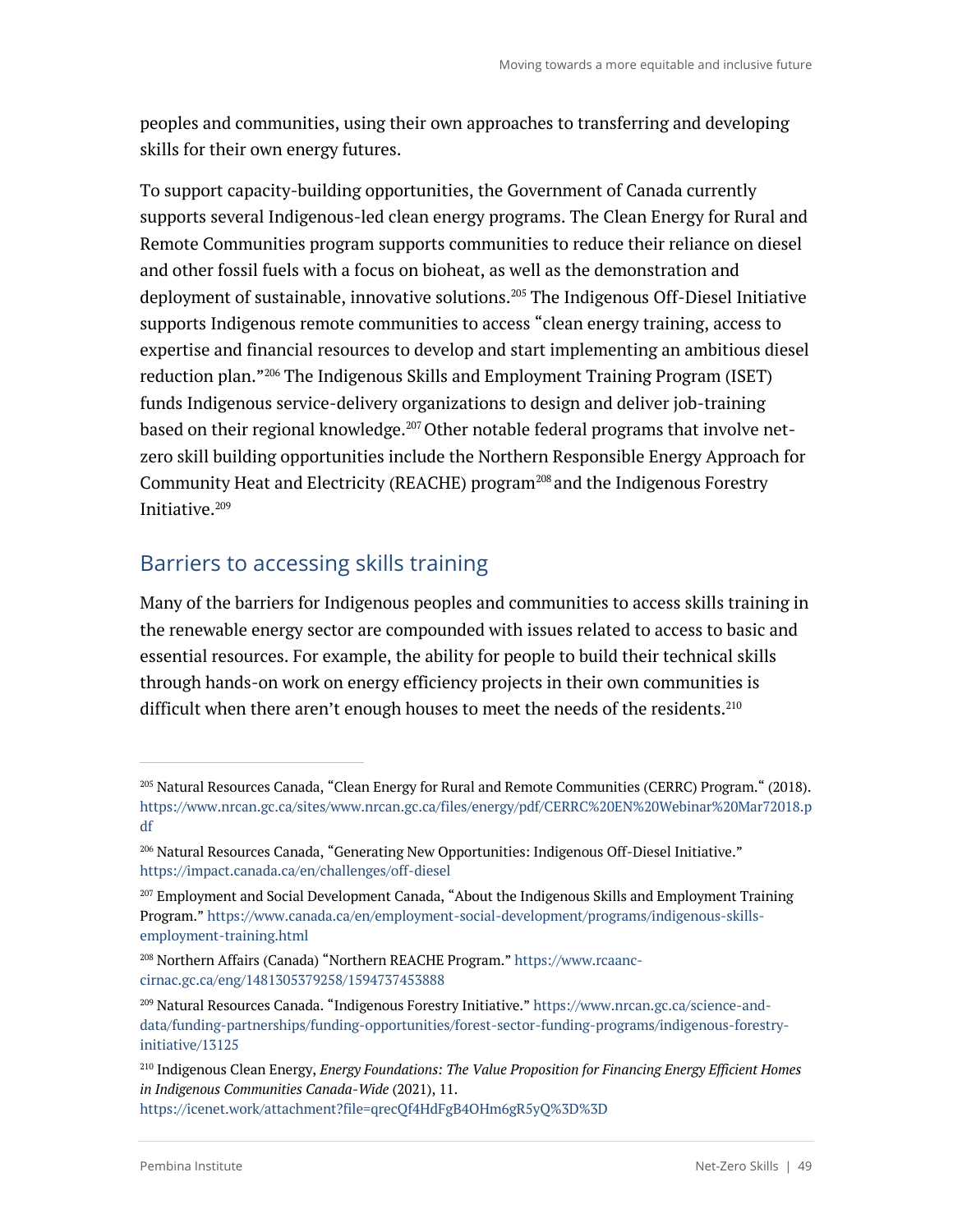Indigenous Clean Energy's recent research on financing energy-efficient homes for First Nations, Métis, and Inuit communities across Canada has found a multitude of beneficial impacts that could come from investment, including skills development and employment.<sup>211</sup>

Beyond housing issues, Indigenous communities often have minority ownership over the energy projects on their lands, likely limiting the ability to control the type of skillbuilding opportunities community members can access on those projects. In one recent study, researchers found that only 41 of 194 energy projects in Canada were controlled by the Indigenous community they were in, meaning that they had 51% ownership or more.212 Barriers to project ownership include a lack of internal capacity, lack of financial capital, lack of progressive policies, and mistrust of government and developers.<sup>213</sup>

While barriers exist for rural and remote Indigenous communities, individuals that live in urban centres also face unique obstacles. Even though urban Indigenous people are more likely to have a university degree, be employed, and experience higher income levels than Indigenous people who do not live in urban centres, the gap between urban Indigenous and non-Indigenous people on these outcomes remains significant. There is evidence that shows that the employment gap between Indigenous and non-Indigenous peoples disappear in urban settings where Indigenous people have a university degree.<sup>214</sup> Yet Indigenous students are underrepresented in STEM fields of study<sup>215</sup>, the fields that often set graduates up for higher levels of pay and career advancement in the energy sector.<sup>216</sup>

https://www150.statcan.gc.ca/n1/en/pub/75-006-x/2021001/article/00009-eng.pdf?st=PWZsXn7P

<sup>216</sup> *Women in Alberta's Energy Transition*, 9.

<sup>211</sup> *Energy Foundations*, 17-19.

<sup>212</sup> Christina E. Hoicka, Katarina Savic, Alicia Campney,"Reconciliation through renewable energy? A survey of Indigenous communities, involvement, and peoples in Canada," *Energy Research & Social Science*  (2021), 12. https://doi.org/10.1016/j.erss.2020.101897

<sup>213</sup> Christina E. Hoicka, Katarina Savic, Alicia Campney,"Reconciliation through renewable energy? A survey of Indigenous communities, involvement, and peoples in Canada," *Energy Research & Social Science,* (2021), 12-13. https://doi.org/10.1016/j.erss.2020.101897.

<sup>214</sup> Indigenous and Northern Affairs Canada, *Evaluation of the Urban Aboriginal Affairs Strategy* (2017), 9. https://www.rcaanc-cirnac.gc.ca/DAM/DAM-CIRNAC-RCAANC/DAM-AEV/STAGING/textetext/ev\_uas17\_1520437292422\_eng.pdf

<sup>215</sup> Paul Arriagata, *The achievements, experiences and labour market outcomes of First Nations, Métis and Inuit women with bachelor's degrees or higher* (Statistics Canada, 2021), 6.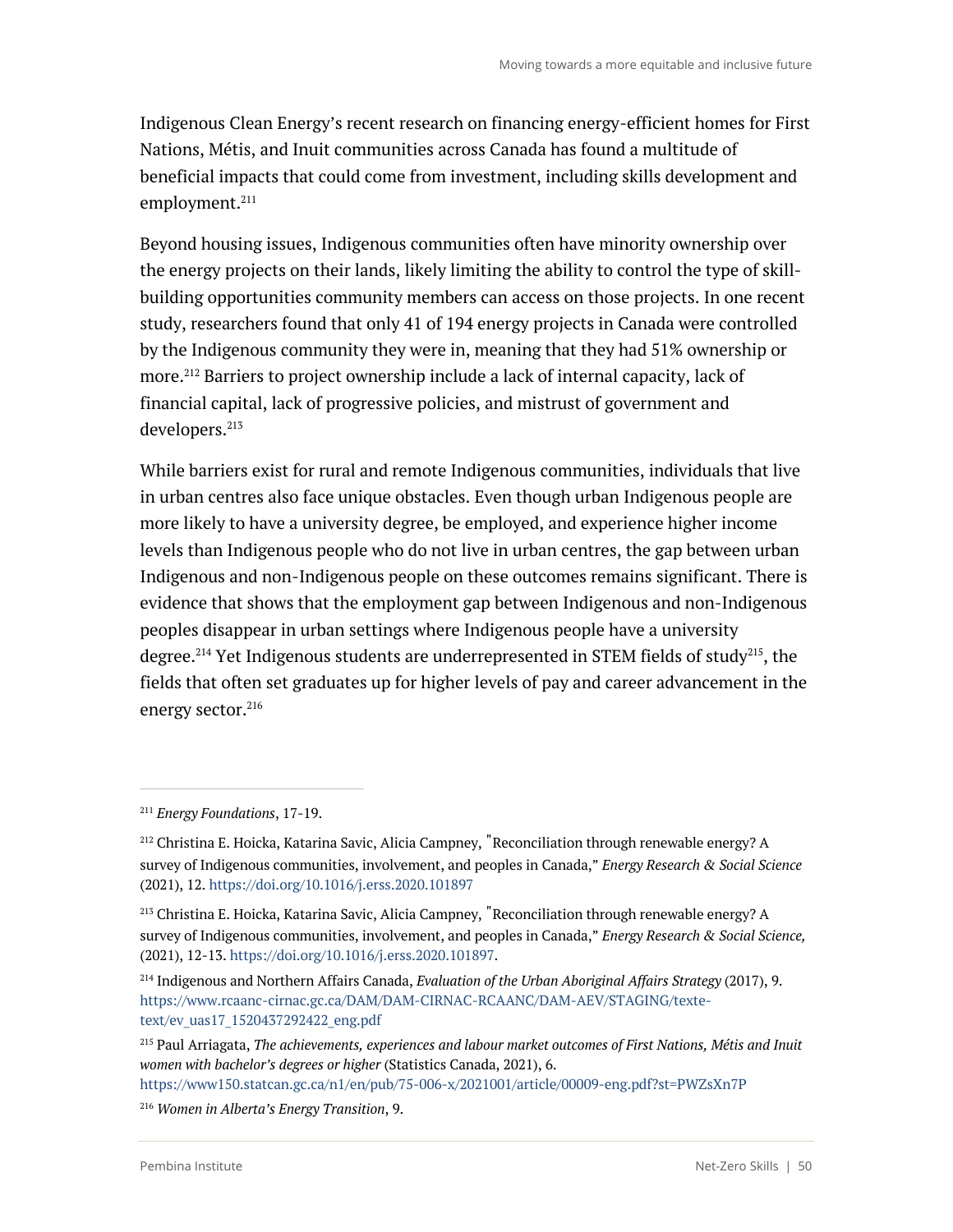## **Opportunities**

As the renewable electricity sector creates jobs in a net-zero economy, it is important that policymakers and educators take a closer look at the lower representation of Indigenous workers in the electric power generation activities (3.3%) compared to other primarily fossil fuel focused industries, of which jobs held by Indigenous workers sit between 6-7% depending on the activity. <sup>217</sup> One potential reason for the high representation in oil and gas extraction and transportation activities, for example, is that these jobs are near or in Indigenous communities, making them somewhat accessible as workplaces.<sup>218</sup> This speaks to the importance of developing sustainable job training and employment opportunities that do not require people to regularly leave their communities to access.

Indigenous leaders and their collaborators are delivering skills development and training to respond to these opportunities and overcome some barriers. Examples include:

- •! Tradewinds to Success, an Indigenous-led pre-apprenticeship training and shop experience program to develop skills in home building for First Nations, Métis and Inuit people.<sup>219</sup> A Residential Construction program teaches skills to build energy-efficient tiny homes to tackle the housing infrastructure and skillbuilding barriers at the same time and providing skills for students to access future career training. $220$
- •! Generation Power, a program of ICE, works with Indigenous youth and provides a step for young people to get into the renewables sector to increase representation of Indigenous workers in renewable energy through "cohortbased instruction, peer-to-peer mentoring and on-the-land education."<sup>221</sup> The program also engages energy providers at the territorial, industrial or provincial level to help them build their capacity to employ and support Indigenous workers.222

<sup>217</sup> Canadian Centre for Energy Information. "Industry," *Energy and Employment* (2019). https://energyinformation.canada.ca/en/subjects/energy-and-employment.

<sup>218</sup> Geoff Dembicki, "Indigenous workers are escaping 'toxic' fossil fuel jobs," *Vice,* April 20, 2021. https://www.vice.com/en/article/jg8xj3/indigenous-workers-are-escaping-toxic-fossil-fuel-jobs-for-solar

<sup>219</sup> Trade Winds to Success, "Discover Trade Winds." https://www.tradewindstosuccess.ca/

<sup>220</sup> Trade Winds to Success, "Residential Construction Program." https://www.tradewindstosuccess.ca/rcp

<sup>&</sup>lt;sup>221</sup> Generation Power, "About Generation Power." https://www.generationpower.ca/about

<sup>&</sup>lt;sup>222</sup> Generation Power, "About Generation Power." https://www.generationpower.ca/about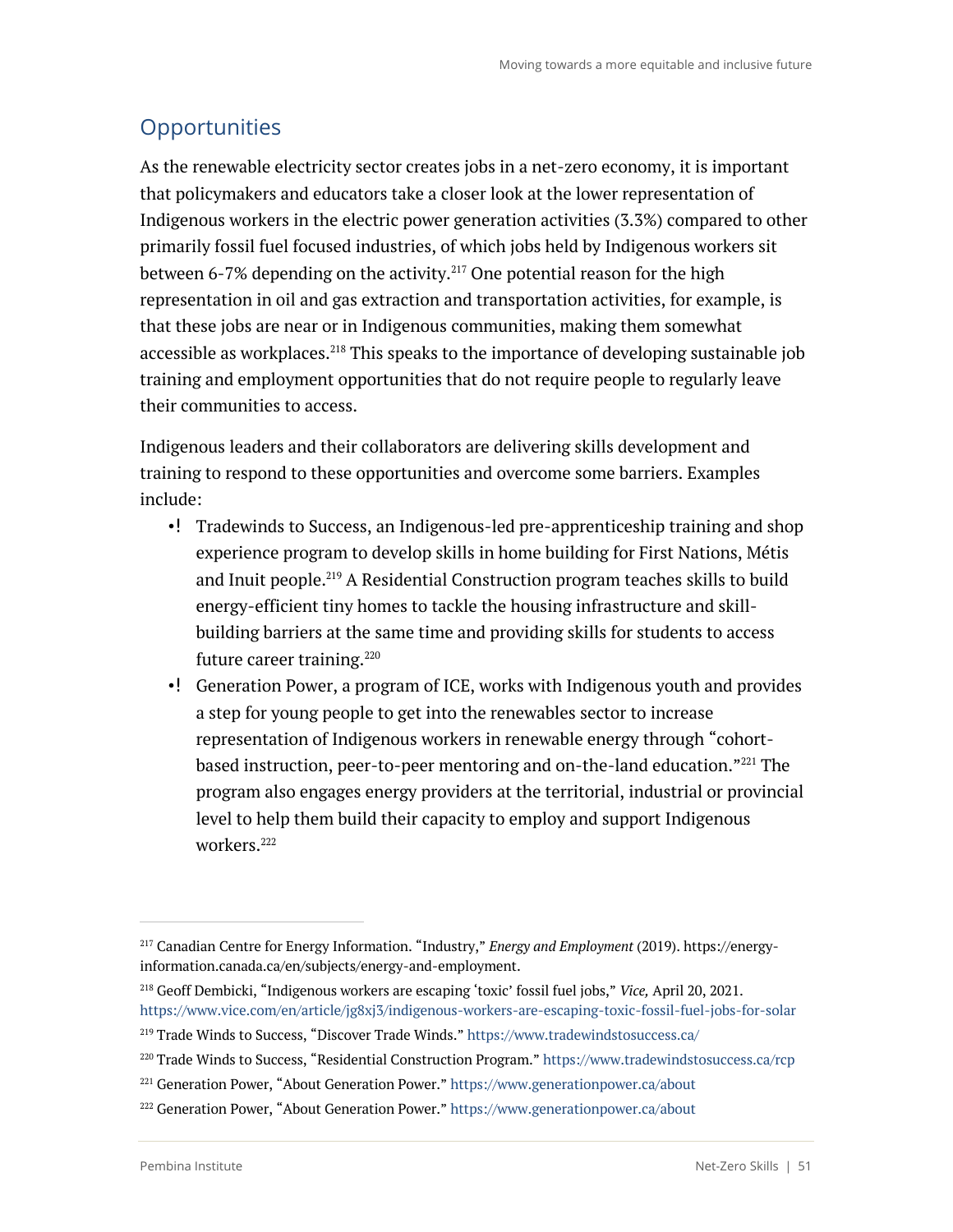• Ontario Power Generation (OPG) launched a Reconciliation Action Plan to address the lack of long-term careers for Indigenous workers in electricity, with specific targets to partner with Indigenous communities, businesses, and organizations to advance reconciliation. They have committed to growing economic impact for Indigenous communities to \$1 billion over the next ten years by "maximizing opportunities for Indigenous business participation in OPG operations, projects and initiatives."223

A 2018 report from the Organization for Economic Co-operation and Development (OECD) offers recommendations for supporting Indigenous people in accessing employment and skills training including: $224$ 

- •! "Leverage the role of cities in addressing the needs of urban Indigenous People."
- •! "Look for opportunities to enhance skills training for Indigenous People through targeted work experience programs."
- •! "Expand access to higher education opportunities to support Indigenous students."
- •! "Consider increasing the use of mentorship as a key tool for supporting Indigenous employment."
- •! "Use social enterprises as a pathway to economic prosperity for Indigenous People."

Beyond technical, energy-specific skillsets, Indigenous communities and peoples already have invaluable skills, intergenerational knowledge, and expertise related to their lands and ecosystems. Indigenous Climate Action indicates that Indigenous "rights, our knowledges, and our approaches to climate change are systematically excluded from the creation and implementation of climate policies and plans."<sup>225</sup> For generations, Indigenous communities and peoples have been experts in creating reciprocal relationships with the land<sup>226</sup> and systems thinking<sup>227</sup>, both of which are

<sup>223</sup> Ontario Power Generation, *Reconciliation action plan* (2021), 17. https://www.opg.com/building-strongand-safe-communities/indigenous-relations/reconciliation-action-plan/

<sup>224</sup> OECD, *Indigenous Employment and Skills Strategies in Canada,* OECD Reviews on Local Job Creation, (OECD Publishing, Paris, 2018), 99-106. http://dx.doi.org/10.1787/9789264300477-en

<sup>225</sup> Indigenous Climate Action, *Decolonizing Climate Policy in Canada* (2021), 8.https://static1.squarespace.com/static/5e8e4b5ae8628564ab4bc44c/t/6061cb5926611066ba64a953/161702 1791071/pcf\_critique\_FINAL.pdf

<sup>&</sup>lt;sup>226</sup> Kaniela Ing, "The Only Moral Path," in Required Reading: Climate Justice, Adaptation and Investing in Indigenous Power (NDN Collective Climate Justice Campaign 2021), 12.

<sup>227</sup> Jade Begay, "An Indigenous Systems Approach to the Climate Crisis," in *Required Reading: Climate Justice, Adaptation and Investing in Indigenous Power* (NDN Collective Climate Justice Campaign 2021), 94.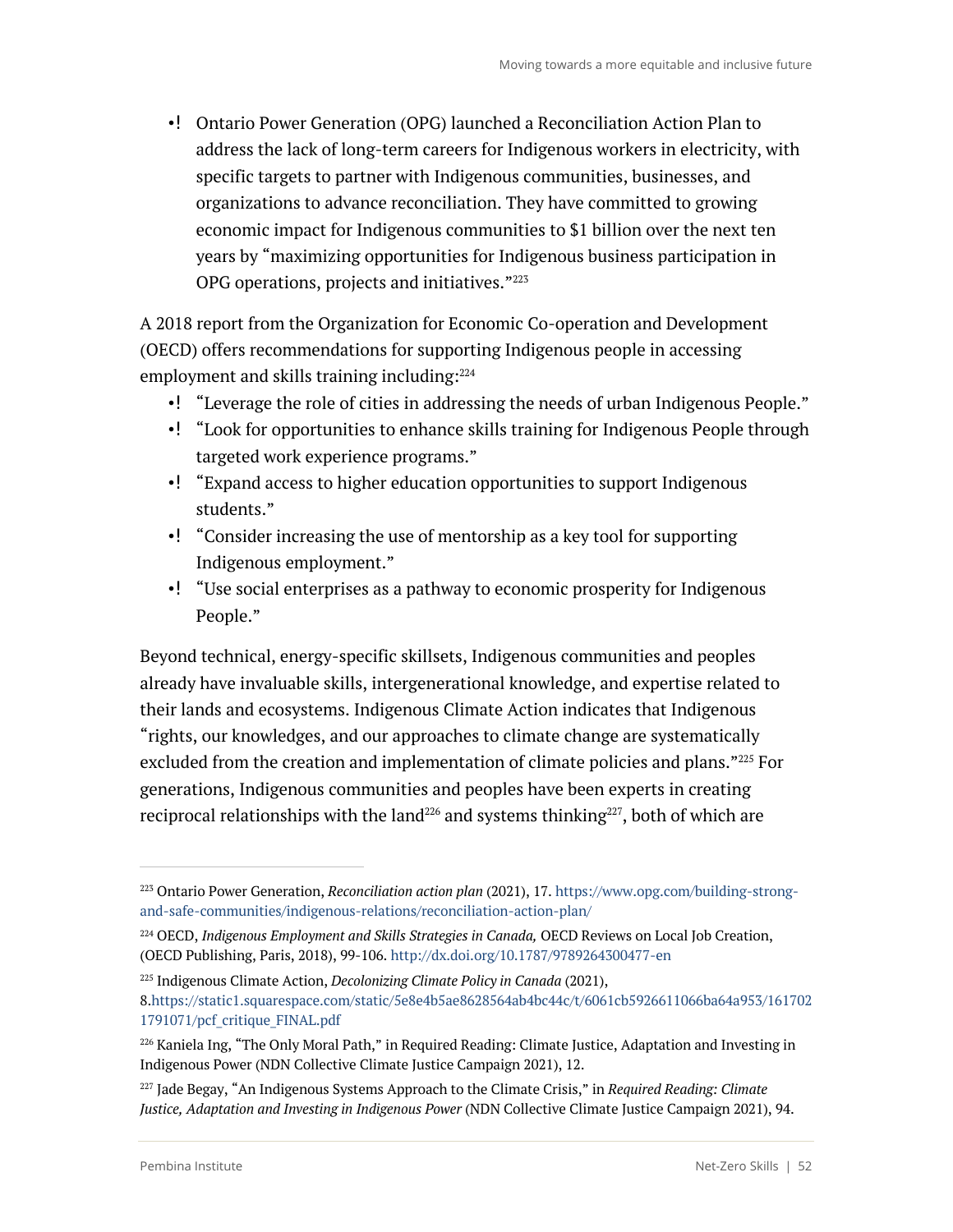central to the energy transition. Honouring and listening to this expertise will be important as net-zero skills educators are identified.

## 6.2 Gender equity

Over and above the issue of supporting upskilling and training to ready the labour force for a net-zero economy, there is an opportunity for policymakers and decisionmakers to address broader equity concerns, particularly for diverse demographic and population groups that have been historically excluded from the energy industry and improve equity in a net-zero economy. Innovation, Science and Economic Development Canada, in their 50-30 Challenge, highlight the benefits of diversity to workplaces, including broadening the talent pool to overcome skill gaps, tapping into more diverse markets, improving employee satisfaction, engagement and overall performance, promoting innovation, and reducing reputational risk. $228$ 

In 2019, only 31.3% of all energy jobs in Canada were held by women.<sup>229</sup> In a report on the barriers for women in the energy transition in Alberta, the Pembina Institute found that the renewable energy sector has carried forward many inequities from the traditional energy sector and has only marginally better representation of women, particularly in leadership positions.<sup>230</sup>

Contributing to this low representation are five key barriers: lack of opportunity to access training and jobs, lack of good jobs and supports (in particular, affordable childcare) that accommodate the responsibilities of many women, an income gap in similar jobs and across professions, inability to advance into leadership and into roles with better compensation, and traditionally male-dominated industry cultures. These barriers entwine to disempower women in their roles, make it challenging for them to advance, and can discourage women from joining the energy industry altogether.<sup>231</sup>

The barriers for women in participating in and leading Canada's net-zero transition are not unique to the energy sector — they are the result of a long history of systemic inequities and cultural norms, compounding on other experiences related to race, class,

<sup>228</sup> Innovation, Science and Economic Development Canada. "The 50-30 Challenge: Your Diversity Advantage." https://www.ic.gc.ca/eic/site/icgc.nsf/eng/07706.html

<sup>229</sup> Canadian Centre for Energy Information (Canada). "Energy and employment." https://energyinformation.canada.ca/en/subjects/energy-and-employment

<sup>230</sup> *Women in Alberta's Energy Transition*, 2.

<sup>231</sup> *Women in Alberta's Energy Transition.*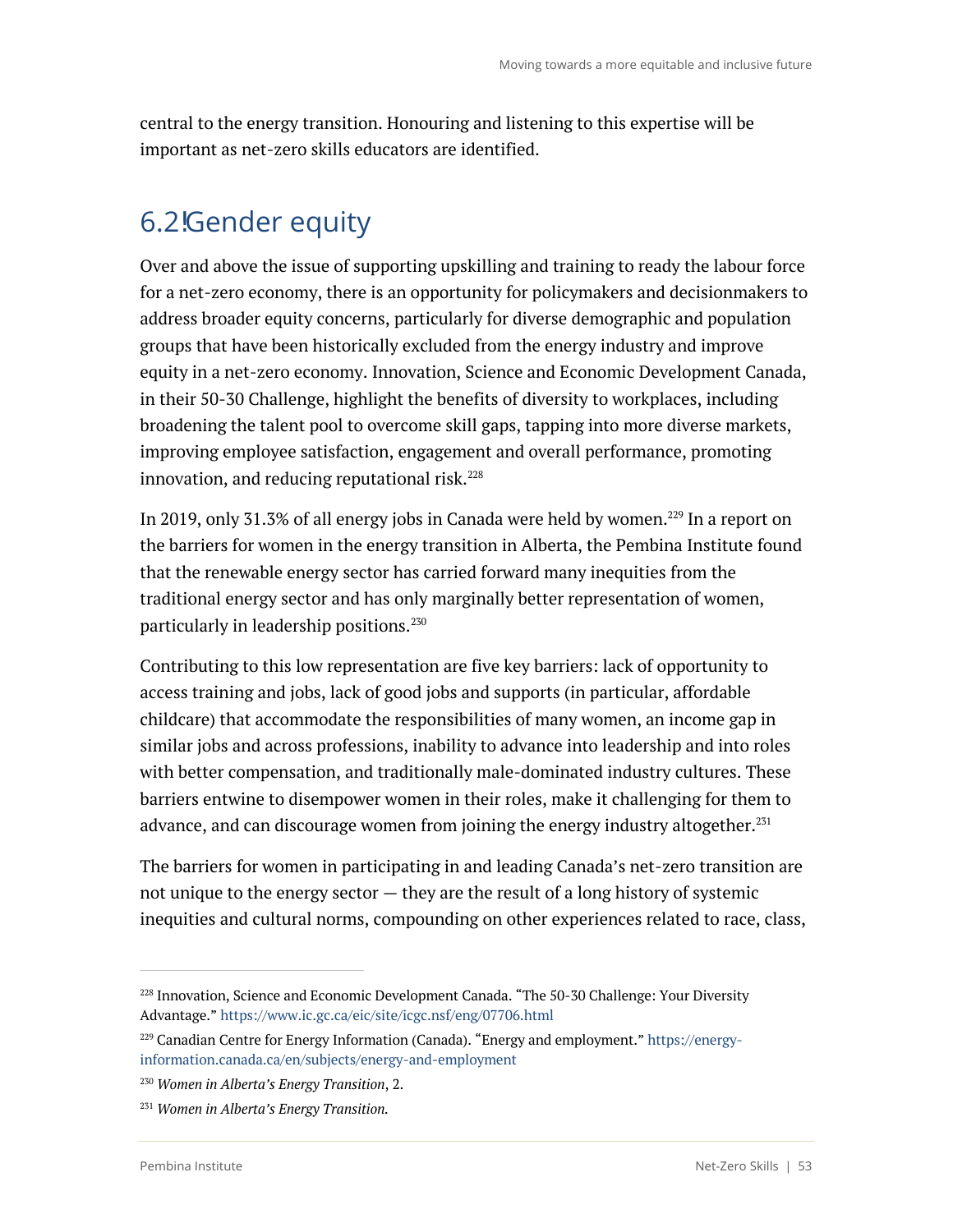ability, gender identity, Indigeneity, language and citizenship to exacerbate the negative experiences of women who live at these intersections. Even if significant steps are taken to address workplace inequities, social and gender norms, while slowly shifting, still impact the way women are perceived, included and supported in the energy sector.<sup>232</sup>

To address these barriers, gender equity must be deliberately included in net-zero transition plans and policies by governments, post-secondary institutions, and industry. Creating safer, gender-specific spaces where women can connect and learn in an environment with fewer gendered power differentials is critical.<sup>233</sup> Several networks and training programs have emerged which aim to create such a space, including Women in Renewable Energy nationally,<sup>234</sup> Young Women in Energy in Alberta,<sup>235</sup> Women in Science and Engineering at the University of Calgary,<sup>236</sup> and Women Building Futures in Edmonton. <sup>237</sup> Early intervention programs that focus on increasing girls' interest in STEM at an early age are also proving to be successful, with programs like Power Girls STEM Program<sup>238</sup> in Vancouver and the Girls Can...<sup>239</sup> program at Brandon University as promising examples.

### GBA Plus

"Gender-based Analysis Plus (GBA Plus) is an analytical process used to assess how diverse groups of women, men and non-binary people may experience policies, programs, and initiatives. The "plus" in GBA Plus acknowledges that GBA goes beyond biological (sex) and socio-cultural (gender) differences to consider other identity factors such as ethnicity, age, income level, and mental or physical ability."

<sup>232</sup> *Women in Alberta's Energy Transition*, 5.

<sup>233</sup> Ruth Lewis, Elizabeth Sharp, Jenni Remnant and Rhiannon Redpath, "Safe Spaces: Experiences of Feminist Women-Only Space," *Sociological Research Online,* volume 20, issue 4 (2015). DOI: 10.5153/sro.3781

<sup>234</sup> Women in Renewable Energy (Canada), "The WiRE Mission." https://www.womeninrenewableenergy.ca/

<sup>235</sup> Young Women in Energy (Alberta), "About YWE." https://www.youngwomeninenergy.com/about-us-2/

<sup>236</sup> Women in Science and Engineering, "About Us." https://www.uofcwise.com/about-us

<sup>&</sup>lt;sup>237</sup> Women Building Futures (Canada), "Transform Your Life. We've Got the Tools to Help." https://womenbuildingfutures.ca/

<sup>&</sup>lt;sup>238</sup> DIVERSEcity Community Resources Society (British Columbia, Canada), "Power Girls STEM Program." https://www.dcrs.ca/our-services/programs-for-children-and-families/power-girls-stem-program/

<sup>239</sup> Brandon University (Ontario, Canada). "Girls Can…program teaches scientific literacy," February 19, 2021. https://www.brandonu.ca/news/2021/02/19/girls-can-program-teaches-scientific-literacy/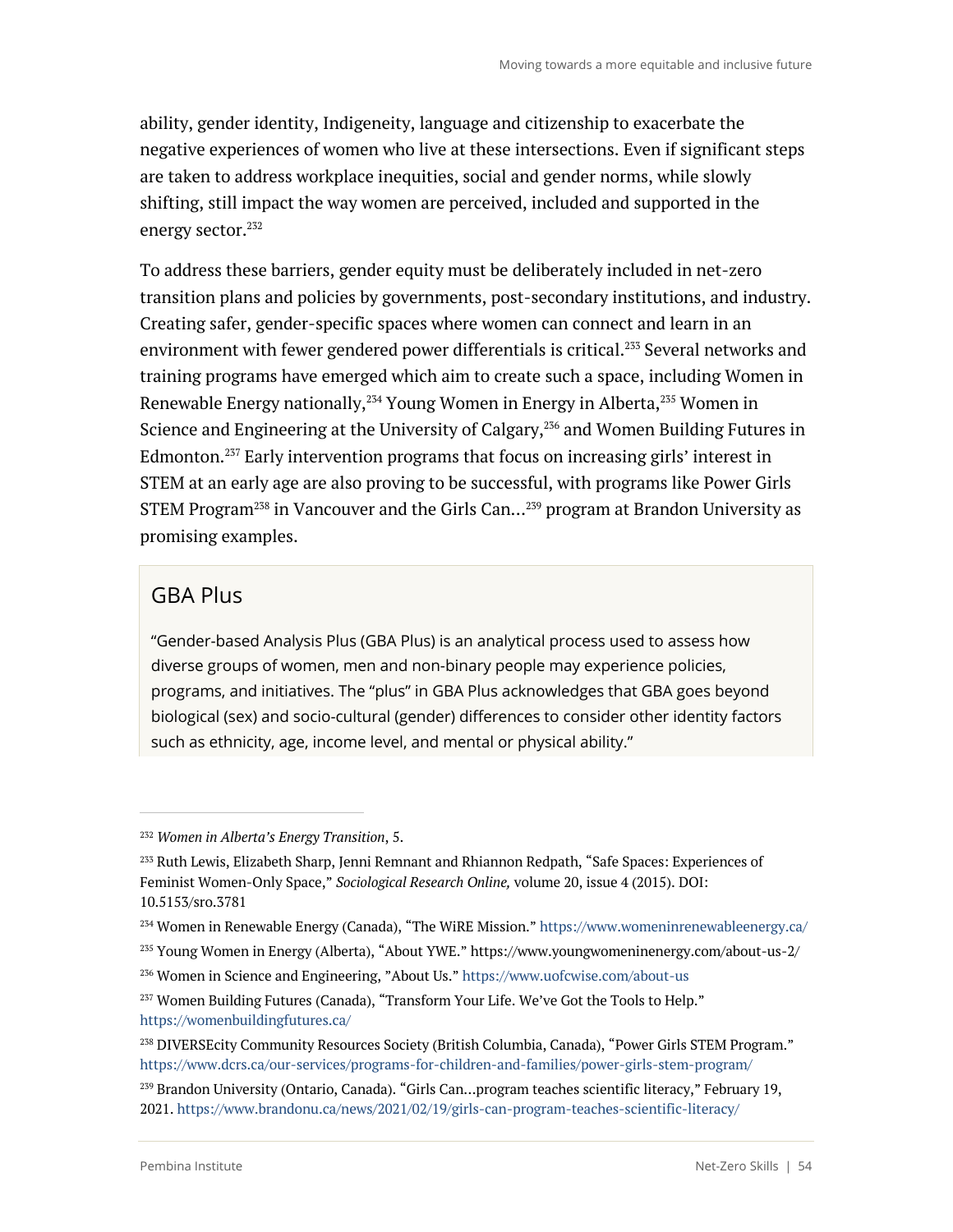The Government of Canada has committed to applying GBA Plus to the development of all policies, programs, and legislation. Using the tool allows policymakers and programmers to explore the specific needs of a diverse range of Canadians, to design policies and programs that are responsive and accessible.<sup>240</sup>

Applying a GBA Plus lens would involve collecting, analyzing, and disseminating disaggregated data. In the context of this paper, GBA Plus could be used to analyze the demographics of those who currently have transferable skills, and those who are accessing net-zero initiatives. This will enable evidence-based decisions to ensure that programs are benefiting historically excluded groups. Useful data for this research includes, but is not limited to, experiences where race, gender identity and expression, class, ability, Indigeneity, age, language, sexual orientation, location, and other identities intersect. For example, much of the data on women's experiences of harassment and violence are anecdotal, and prevention and response interventions are not well-documented.<sup>241</sup> Regional and industry-specific data will help to develop relevant solutions for workplaces and training institutes. Furthermore, while there are reports that powerfully detail the violence many Indigenous women and 2SLGBTQQIA+ people experience in connection to the energy sector in Canada, more "accurate, culturally specific, and comprehensive" research is needed to better understand this relationship and best practices in prevention and response and meaningfully implement the learnings. 242

When applying a gender-based analysis and intersectional lens to creating a more inclusive and equitable labour force, it is important to also consider how families can gain access to affordable social services, care and domestic work, as needed, including childcare, teaching, social work, cleaning and so on. As governments and educators think about preparing the workforce for a net-zero transition, considerations should

<sup>240</sup> Environment and Climate Change Canada. *Annex: Gender-based Analysis Plus from A Healthy Environment and a Healthy Economy (2021).*

https://www.canada.ca/en/services/environment/weather/climatechange/climate-plan/climate-planoverview/healthy-environment-healthy-economy/annex-gender-based-analysis-plus.html

<sup>241</sup> Kate McInturff, *The Gap in the Gender Gap* (Canadian Centre for Policy Alternatives 2013), 29-30. https://www.policyalternatives.ca/sites/default/files/uploads/publications/National%20Office/2013/07/Gap\_ in Gender Gap VAW.pdf

<sup>242</sup> *Reclaiming Power and Place,* 86.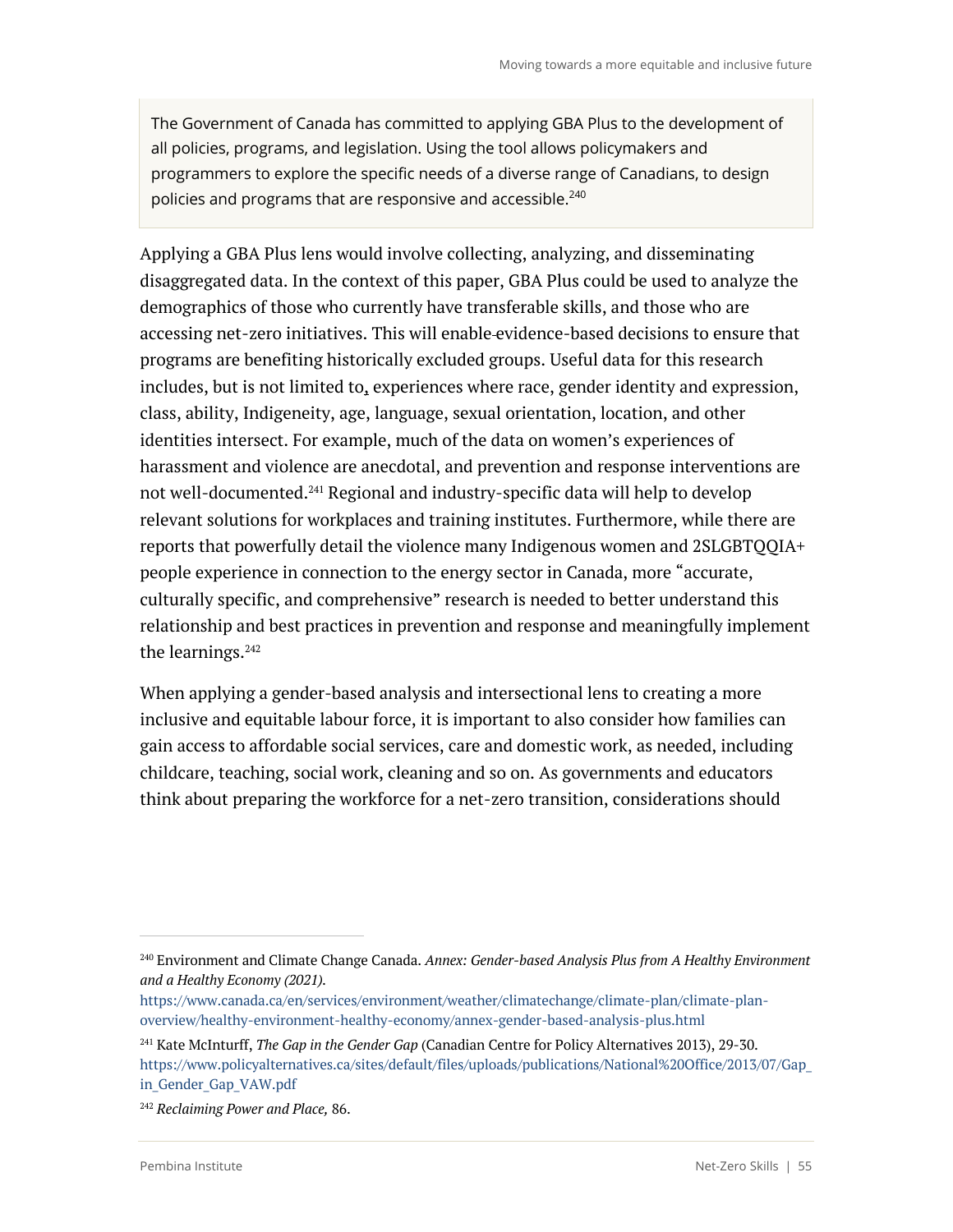also be given to the kinds of social supports to enable training, upskilling, or new employment opportunities.<sup>243</sup>

Proactively addressing these barriers would foster a more equitable workforce, one that supports a diverse range of women and 2SLGBTQQIA+ individuals.

## 6.3 Creating equitable access to training

There are benefits of broadening the talent pool to overcome skill gaps, tapping into more diverse markets, improving employee satisfaction, engagement, and overall performance, promoting innovation, and reducing reputational risk.<sup>244</sup> To get to these benefits, access to the necessary skills training is key. Consideration should be given to offer equitable, inclusive, and supportive training and skill-building opportunities for current and potential workers to fully participate in Canada's net-zero economy.

Economic injustice disproportionately impacts people who are also facing other types of marginalization<sup>245</sup>, making the cost of applying to and attending training programs and other skill-building opportunities a major barrier. Some of the ways that training can be made more accessible include providing low-barrier grants, bursaries and scholarships and offering sliding-fee payment scales based on current income levels. Governments and institutions could also consider providing free training and education to those historically excluded from certain roles in the energy sector, such as Indigenous peoples and women as indicated above. These income supports could be clearly communicated on government and educational institute websites. <sup>246</sup> In addition, utilizing equitable recruitment processes for internships and experiential learning opportunities can help to prioritize students who are underrepresented in the energy industry.

In many cases, newcomers to Canada may already have the necessary training for indemand jobs but are not able to work in their field for a variety of reasons. One of these barriers is a lack of Canadian work experience. This can result in newcomers working in

<sup>243</sup> Greer Gosnell and Sarah Hastings-Simon, "Biden's climate plan will not address gender and racial inequality," *The Hill,* December 28, 2020. https://thehill.com/opinion/civil-rights/531756-bidens-climateplan-will-not-address-gender-and-racial-inequality

<sup>&</sup>lt;sup>244</sup> "The 50-30 Challenge – Your Diversity Advantage."

<sup>245</sup> Citizens for Public Justice, *Poverty Trends 2020: Rights & Realities in Canada (2020). https://cpj.ca/wpcontent/uploads/2021/01/Poverty-Trends-2020.pdf*

<sup>246</sup> For example, Women Building Futures includes a section on Financial Aid under the "Services" section of their website: https://womenbuildingfutures.ca/services/financial-aid/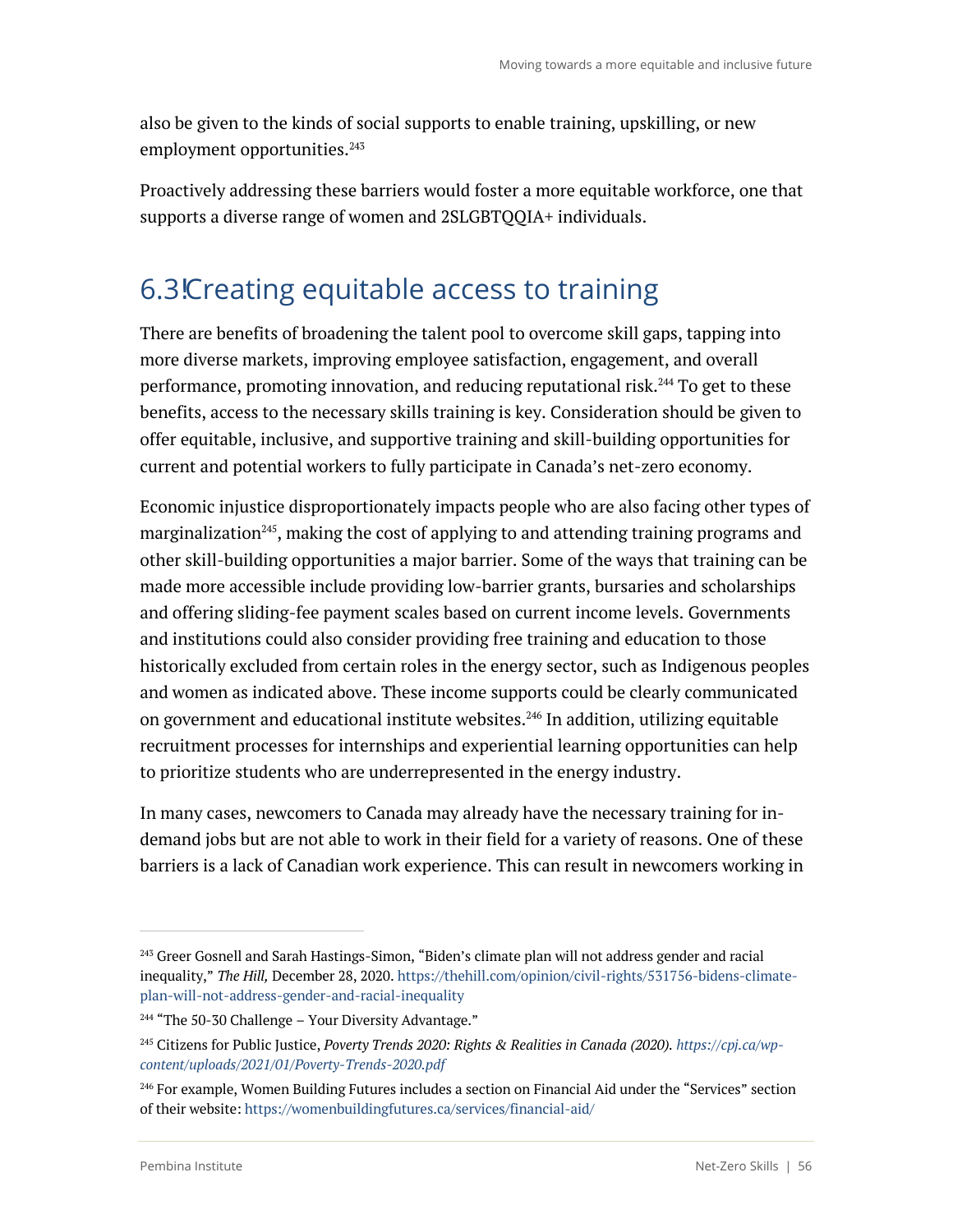lower-paying jobs or roles that do not fully recognize their experience and skills. $^{247}$  A research study indicated that this may be addressed by providing "learning in the context of the Canadian labour market, [and offering] one-to-one job coaching, job customization, and individualized supports."<sup>248</sup> These approaches are useful to consider in addressing the unique needs of newcomers and helping them unlock their fullest employment and economic potential and contributions to Canada's net-zero energy economy.

## 6.4 Mental health support

Cultivating greater diversity in Canada's energy sector requires a "people-first" approach and meeting individuals where they are at. Programs and workplaces that take a "whole person" approach are able to create more inclusive environments that "allow for different needs or life events to be recognized and supported, $\frac{1}{249}$  in turn making space for workers with a diversity of identities and experiences.

As well, workers in potentially declining sectors may be coping with a sense of loss or shift in identity as they leave jobs that they have been familiar with for many years and contemplating new jobs and skillsets in new emerging clean energy industries. A recent report from the International Institute for Sustainable Development states that "transitions that conflict with one's identity can cause emotional distress or mental health impacts beyond the material consequences of the disruption." The lack of supports for workers to cope with these shifts may also result in resistance to transitioning. <sup>250</sup> In response, it will become increasingly important for employee assistance or training programs to offer flexible, holistic, trauma-informed support for students and employees. <sup>251</sup> This could include offering free, on-site counselling,

<sup>247</sup>Social Research and Demonstration Corporation, *Barriers to employment and training for equity-seeking groups: Final report.* (2010). 19. https://www.srdc.org/media/553157/training-barriers-for-equity-seekinggroups-final-report.pdf

<sup>248</sup> *Barriers to employment and training for equity-seeking groups,* 25.

<sup>249</sup> *Barriers to employment and training for equity-seeking groups,* 29.

<sup>250</sup> International Institute for Sustainable Development, *Building momentum for a just transition in Canada: Perspectives from civil society* (2021), 13, 24*.* https://www.iisd.org/system/files/2021-04/building-justtransition-canada-civil-society.pdf.

<sup>251</sup> *Barriers to employment and training for equity-seeking groups,* 29.

National Fund for Workforce Solutions, *A trauma-informed approach to workforce: An introductory guide for employers and workforce development organizations.* (2021). https://nationalfund.org/wpcontent/uploads/2021/04/A-Trauma-Informed-Approach-to-Workforce.pdf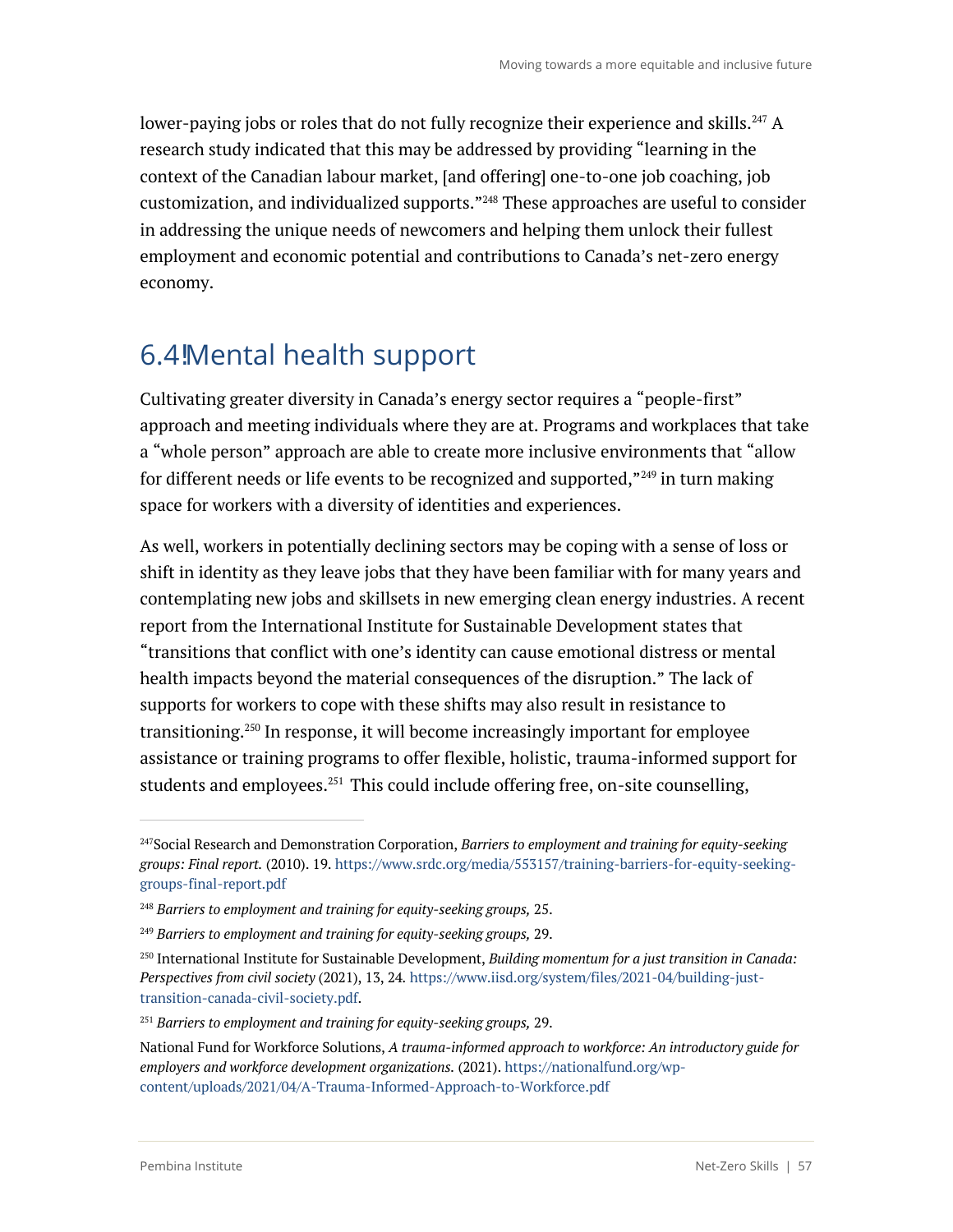partnering with a local mental health organization to provide support, and ensuring programs incorporate flexible attendance and program completion policies.<sup>252</sup>

As Canada transitions to a net-zero economy and aims to support all Canadians, this also means understanding and addressing gender-based harassment and violence that creates barriers for women in the energy sector.<sup>253</sup> Indigenous women and 2SLGBTQQIA people in particular face a specific type of colonial, gender-based violence in a range of settings, including in the workplace. In *Reclaiming Power and Place: The Final Report of the National Inquiry into Missing and Murdered Indigenous Women and Girls*, prioritizing the health and wellness of Indigenous women and 2SLGBTQQIA individuals is a clear call to justice. Policymakers and educators should continue to provide "sustainable, permanent, no-barrier, preventative, accessible, holistic, wraparound services."254

Dan Cantiller, "Trauma, healing and learning in the Canadian post-secondary institution*,*" *Medium,* April 29, 2021. https://dancanthinks.medium.com/trauma-healing-and-learning-in-the-canadianpostsecondary-institution-2c5a717032a9

<sup>252</sup> *Barriers to employment and training for equity-seeking groups: Final report,* 29.

<sup>253</sup> *Women in Alberta's Energy Transition,* 22-25.

<sup>254</sup> *Reclaiming Power and Place,* 180.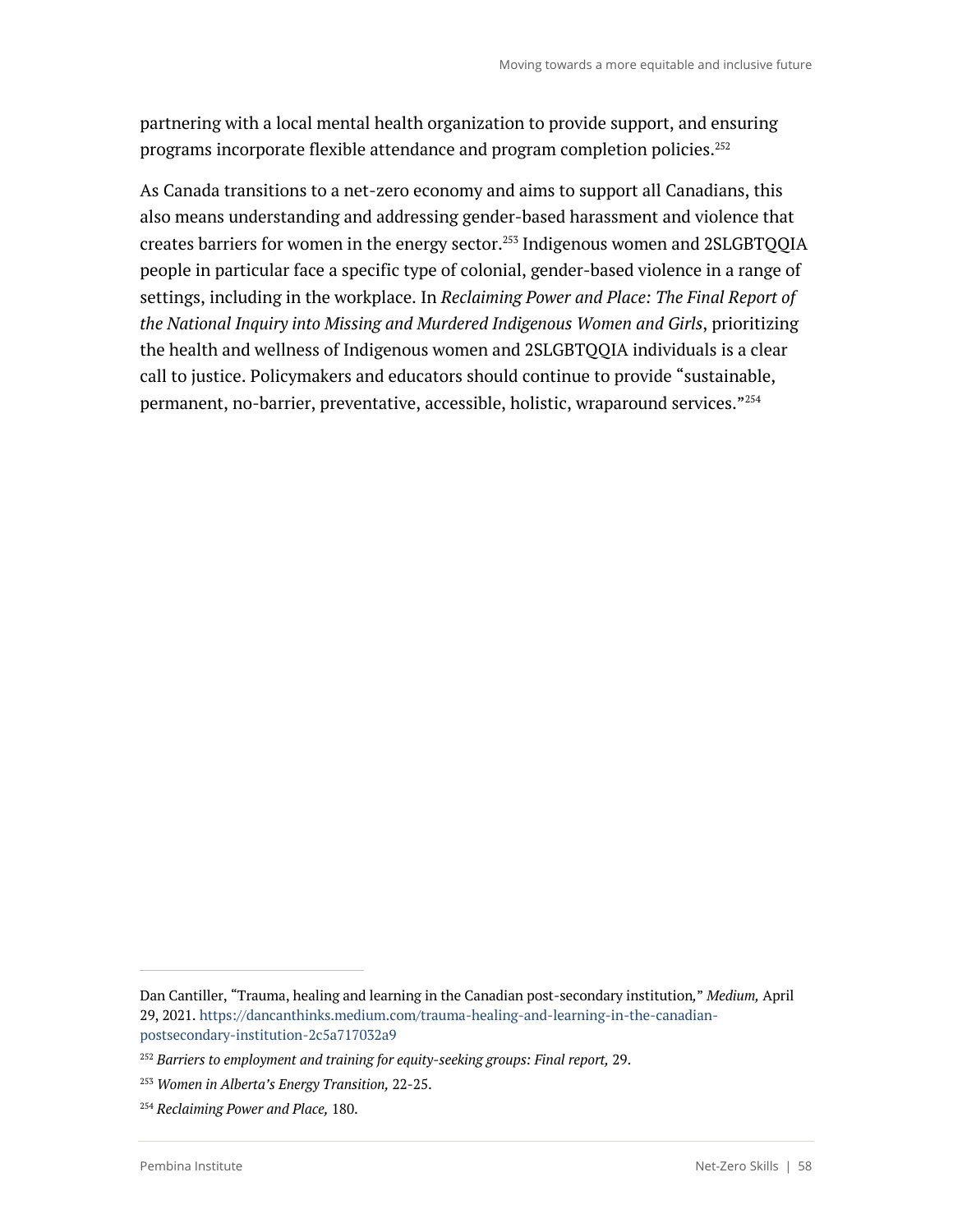# 7.! Conclusion and recommendations

As Canada moves towards a net-zero transition there are several labour force considerations that must be addressed by policymakers. It is increasingly important that the Government of Canada work with educators, other governments, both international and within Canada, businesses, labour unions and more to actively plan the transition to clean energy in Canada. It is vital that fossil fuel workers find their place in the globally decarbonizing economy, so that Canadian communities continue to thrive. In addition, sectors need support to evolve and reskill the energy end-use workforce, especially in transportation and buildings.

This research paper has been limited in scope due to information and data gaps. The following is not covered in this study:

- •! Estimates of the number of workers that could be impacted by the transition due to the decline of certain industries or the growth in others. This study does not estimate the magnitude of displaced workers that may choose to take new jobs in the energy sector or in non-climate or energy sectors, or to retire early.
- •! Comprehensive discussion and detailed mapping of fossil fuels skills onto skills required in emerging sectors.
- •! Granular and comprehensive estimates of the timing of when fossil labourers will be displaced, emerging sectors will grow their labour force, and labourers in industries such as construction and EV manufacturing will be faced with necessary upskilling.

This paper has also been limited in terms of the areas it has analyzed. It has focused on the Pembina Institute's traditional areas of expertise, including clean electricity, oil and natural gas, buildings, transportation, nature-based solutions, carbon capture, utilisation and storage, and hydrogen. It has not examined the important roles played by and changes that can be expected in areas such as nuclear, cross-cutting clean technology, biofuels, agriculture, and industry (including steel and cement). It has also not explored the potential for transition of fossil fuel workers into sectors not directly related to climate, which represents another potential avenue of future work. Finally, this paper has been limited by uncertainty as to the nature of, and technologies to be employed in, Canada's transition to net-zero emissions by 2050.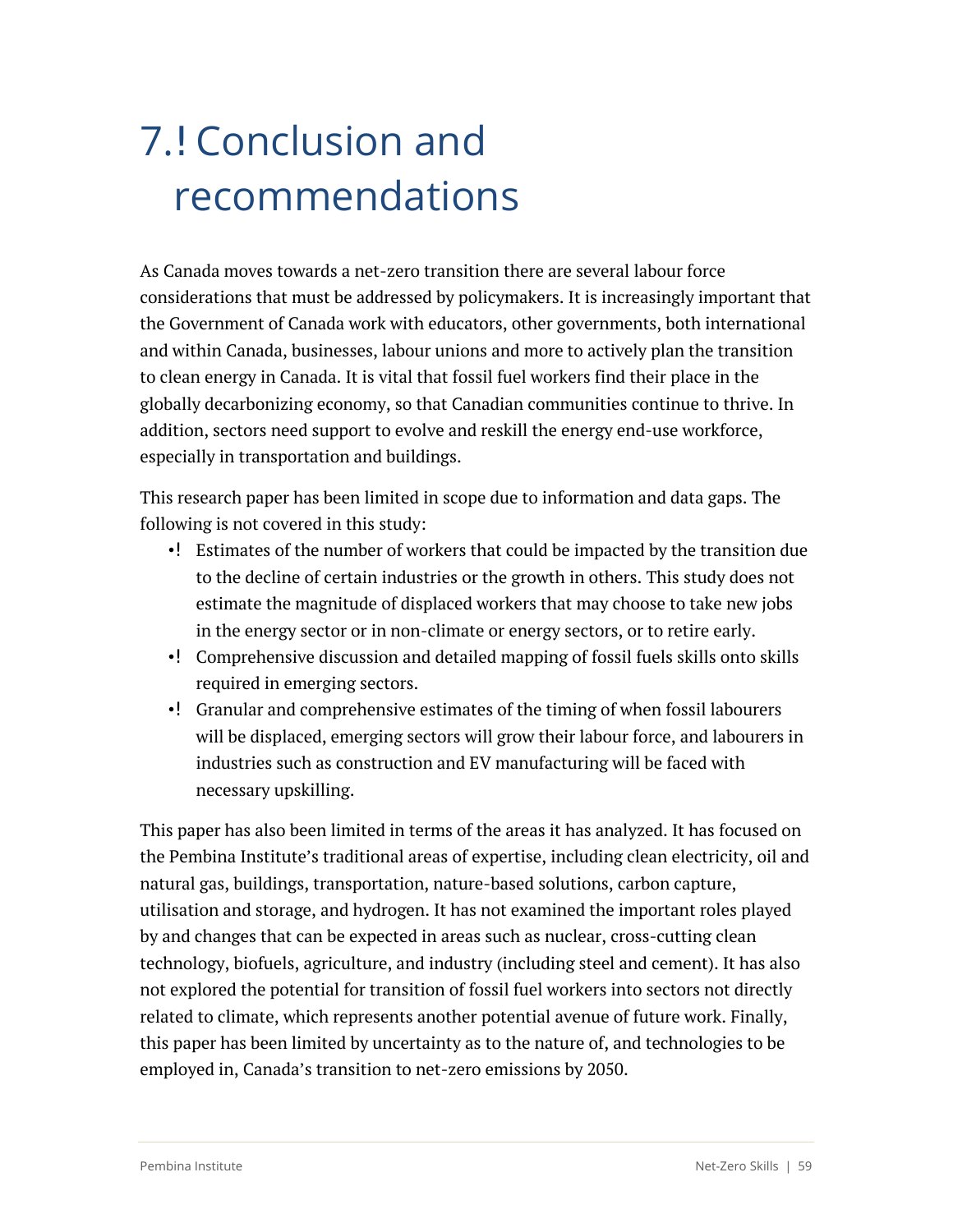The following five recommendations relate to opportunities for the federal government to provide greater clarity on the net-zero transition, to support research that will help prepare for anticipated changes and overcome information gaps, to support fair outcomes for labourers and historically excluded groups, and to support Indigenous rights and reconciliation.

### 1. Chart a clear course to net-zero for Canada

Uncertainty surrounding Canada's net-zero transition makes planning for its impacts on the labour force by the public and private sectors  $-$  including skills planning  $-$  more difficult. While the 2030 Emissions Reduction Plan sets the stage to chart a clear course to net-zero, the federal government should:

- **Continue to advance consultation and work to set Canada's pathway to 2050:** The pathway to 2050 is about making choices. The Net-Zero Advisory Body, established by the federal government, has been tasked with consulting with Canadians to advise the government on most likely pathways to net-zero and reduction milestones leading up to 2050. A successful consultation means Canadians understand and align around the social, economic, and technological choices to be made in this transformation toward a shared vision of the future. This process will be key to making decisions about industrial and economic development in Canada. For example, in this paper, we identify geothermal as having high potential for skills transfer from fossil fuels, but geothermal remains underdeveloped in Canada, due to factors including competition from other forms of power generation and a lack of a policy and regulatory framework.255
- **Set sectoral milestone targets for Canada's transition to net-zero:** To provide certainty and transparency in how every sector of the economy will contribute to meeting Canada's national targets, the government should set five-year targets for every sector of the economy. This work should deliver additional milestone targets to shape the journey to 2050. Such milestones provide clear and needed guidance to appropriately plan for skills transition.
- **Support promising technologies, and technological research, that will support a net-zero transition:** Canada's ultimate path to net-zero will be heavily impacted by which "wild card" technologies, as defined by CICC, prove to be scalable and cost-effective. This result will not be fully within Canada's control. Nevertheless, Canada should make decisions on which wild cards are

<sup>255</sup> Clean Energy Canada, "Media Brief: Geothermal energy and its potential in Canada," July 26, 2020. https://cleanenergycanada.org/media-brief-geothermal-energy-and-its-potential-in-canada/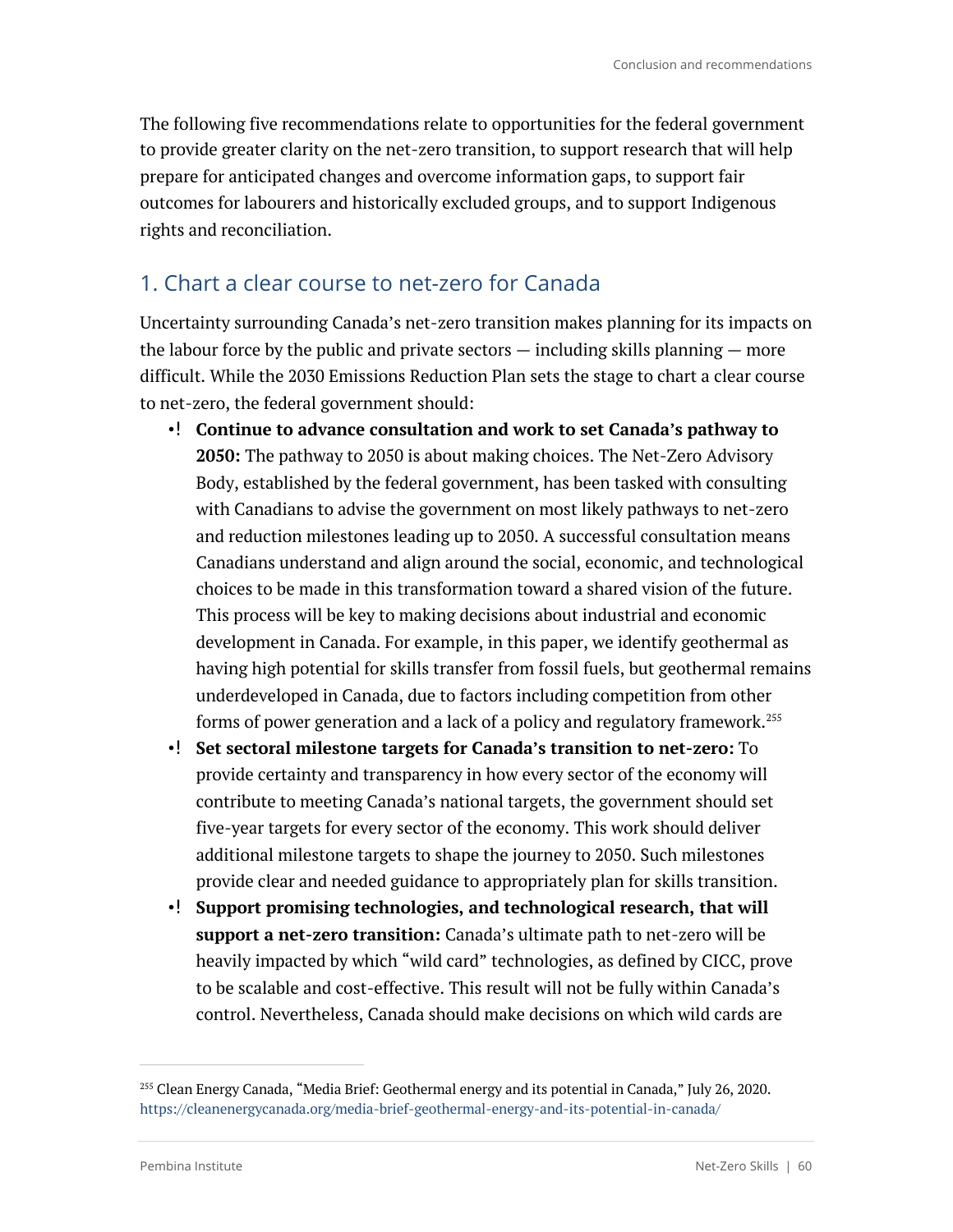most promising within the Canadian context and provide support thereto, while also scaling up currently available market-ready solutions. Doing so will represent a first step towards addressing a significant source of uncertainty as to Canada's path to net-zero and thereby towards increasing the capacity for relevant actors to engage in net-zero related skills planning.

• **Signal Canada's commitment to a net-zero transition:** One significant barrier to clarity on Canada's path to net-zero is uncertainty whether Canada will go down that path at all. Interviewees noted fossil fuel workers may feel the industry is immutable; they are receiving mixed signals from the federal government on the need to transition. Key to reinforcing the government's commitment to net-zero and encouraging Canada's energy labour force to consider a future in industries aligned with net-zero, will be to 1) develop a 1.5 degree aligned energy demand and supply scenario, 2) implement Canada's oil and gas cap, and 3) meet the new requirements set out under the Canadian Net-Zero Emissions Accountability Act.

### 2. Fund research to understand labour and skills impacts

There are opportunities to fill knowledge gaps and develop evidence-based net-zero policies and programs. It is clear from this research that more information is needed to plan for the net-zero transition and manage shifts in the labour force. The federal government should support granular net-zero skills modelling that provides in-depth information on the demand for and supply of skills in Canada in any given net-zero pathway, estimates of the magnitude in shifts in demand and the degree to which there is matching supply, and helps to identify requirements to smoothly bridge any gaps, between 2025 to 2050.

## 3. Support fair outcomes for labourers impacted by the net-zero transition

The federal government should support labourers impacted by the net-zero transition by paving the way towards upskilling for jobs in the energy sector, and also ensure that those workers choosing early retirement are able to do so:

• **Provide financial support for worker upskilling:** Support workers to overcome barriers to upskill such as the cost of training and/or the cost of taking time off work.<sup>256</sup> According to polling of oil, gas, and coal workers conducted by

<sup>256</sup> *Trading Up,* 24.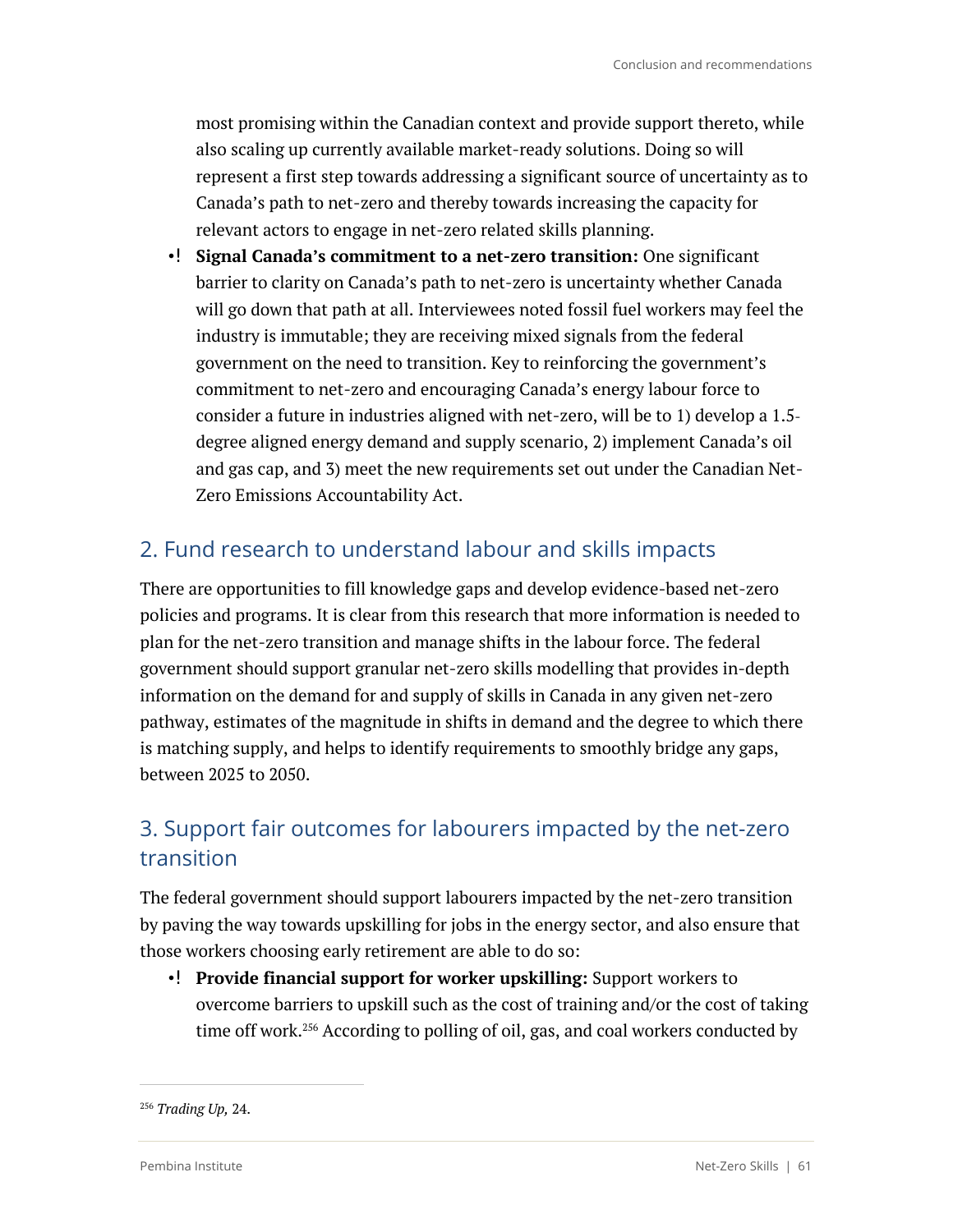Abacus Data, 60% would engage in training of up to two years if provided with a full scholarship, as opposed to 37% if payment came out-of-pocket.<sup>257</sup> Canada has a number of programs that provide financial support for training, including the \$960 million Sectoral Workforce Solutions Program, the \$55 million Community Workforce Development Program, the \$298 million Skills for Success Program and the \$225 million Future Skills initiative. The Canada Training Credit, a refundable tax credit, can also help cover training costs.<sup>258</sup> These must continue and expand.<sup>259</sup>

- **Support workers as they navigate upskilling and training options:** Canada's upskilling and training landscape has been criticized as being fragmented, lacking standardization and lacking certainty for participants on the degree to which participation can successfully lead to employment opportunities. Granular information on the skillsets required to succeed in the clean economy has been identified as potentially useful to workers and for the standardization of programming, with Singapore's SkillsFuture program identified as an international best practice example.<sup>260</sup> Within Canada, efforts to provide such granular information are already underway, including PetroLMI's Careers in Energy website261 and Iron & Earth's Climate Career Portal. <sup>262</sup> As Canada transitions to net-zero, the federal government should provide additional and ongoing funding to these and similar resources, prioritize a focus on emerging net-zero aligned industries, encourage exploration of a broader number of netzero aligned sectors and encourage the information provided thereby be informed, on an ongoing basis, by net-zero skills modelling.
- **Align ongoing federal skills programming with climate change efforts:** Federal skills programming has been criticized for being insufficiently aligned

<sup>257</sup> Abacus Data, *Detailed Results: Climate Emergency Polling & Transition to Renewable Sources with Oil & Gas Sector Workers* (2021), 2, 27. https://www.harriscentreforum.ca/forecast-nl/news\_feed/climate-emergencypolling-what-do-the-numbers-tell-us

<sup>258</sup> Government of Canada, *People-Centred Just Transition: Discussion Paper* (2021), 3-4. https://www.rncanengagenrcan.ca/en/collections/just-transition

<sup>&</sup>lt;sup>259</sup> Additionally, Canada's 2030 ERP outlined commitments for a new Futures Fund for the provinces of Alberta, Newfoundland and Labrador and Saskatchewan, which will assist with economic diversification; as well as a Clean Jobs Training Centre, which will "help workers across sectors upgrade or gain new skills to be on the leading edge of the zero carbon industry". *Source: 2030 Emissions Reduction Plan,* 86.

<sup>260</sup> Beata Caranci and Francis Fong, *Don't Let History Repeat: Canada's Energy Sector Transition and the Potential Impact on Workers* (TD Economics, 2021), 8-9.

<sup>&</sup>lt;sup>261</sup> Careers in Energy, "About PetroLMI." https://careersinenergy.ca/about-petrolmi/

<sup>262</sup> Iron & Earth, "Climate Career Portal." https://www.climatecareerportal.com/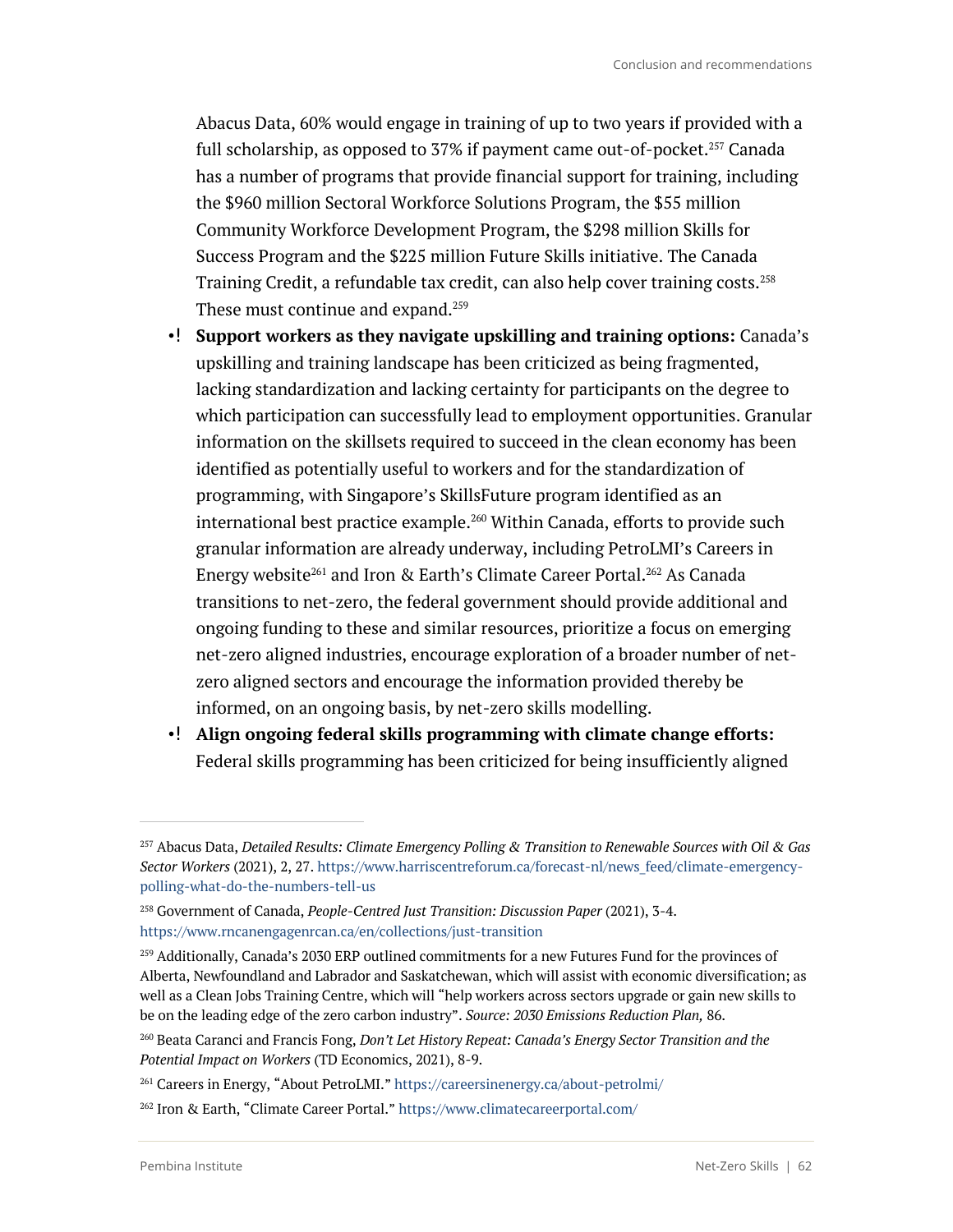with Canada's net-zero transition. <sup>263</sup> As Canada charts a clear course to net-zero and funds granular net-zero skills modelling, it will gain an increased understanding of the costs of training and upskilling associated with the transition. The federal government should ensure it is providing sufficient and commensurate financial support, continuing, adjusting, and topping up the aforementioned initiatives as necessary. It should consult closely with relevant labour groups including Blue Green Canada, Unifor and the Canadian Labour Congress, as well as relevant educational bodies and associations, when designing its support programs.

• **Support workers choosing early retirement:** Twenty percent of energy sector workers are currently at or within five years of Canada Pension Plan eligibility. Over 40% are at or within fifteen years of eligibility.<sup>264,265</sup> The federal government should support those looking to retire early. Interviewees have noted the importance of honouring pensions, the potential of early retirement incentives and the importance of unions in negotiating such incentives.

### 4. Improve outcomes for historically excluded groups

The next 30 years will see growth in jobs in many sectors, as Canada goes through an energy transition. When developing policies, procedures, and investments to ensure the net-zero transition, the Canadian government should prioritize ensuring an equitable workforce and leadership. Taxpayer-funded investments for the just transition should be structured to meet Canada's joint international commitments to climate change action, gender equity, and UNDRIP as well as offer the co-benefits of pay equity and equitable leadership.

To expand access to the benefits of energy, equity should be a key consideration as Canada explores pathways to the skills development a net-zero energy economy will require. The following are recommendations that may help to address barriers for marginalized groups in accessing the opportunities of the energy transition:

• **Continue to apply a GBA Plus lens to all federal transition policies and programs, and publicly report on the impact:** In order to ensure that women and other marginalized groups can benefit from and participate in the energy

<sup>263</sup> *The Prosperous Transition Plan,* 36

<sup>&</sup>lt;sup>264</sup> Statistics Canada, "Employment Characteristics for Selected Energy Industries," https://www150.statcan.gc.ca/n1/pub/25-26-0003/252600032021001-eng.htm

<sup>&</sup>lt;sup>265</sup> Government of Canada, "CPP retirement pension: Do you qualify," https://www.canada.ca/en/services/benefits/publicpensions/cpp/cpp-benefit/eligibility.html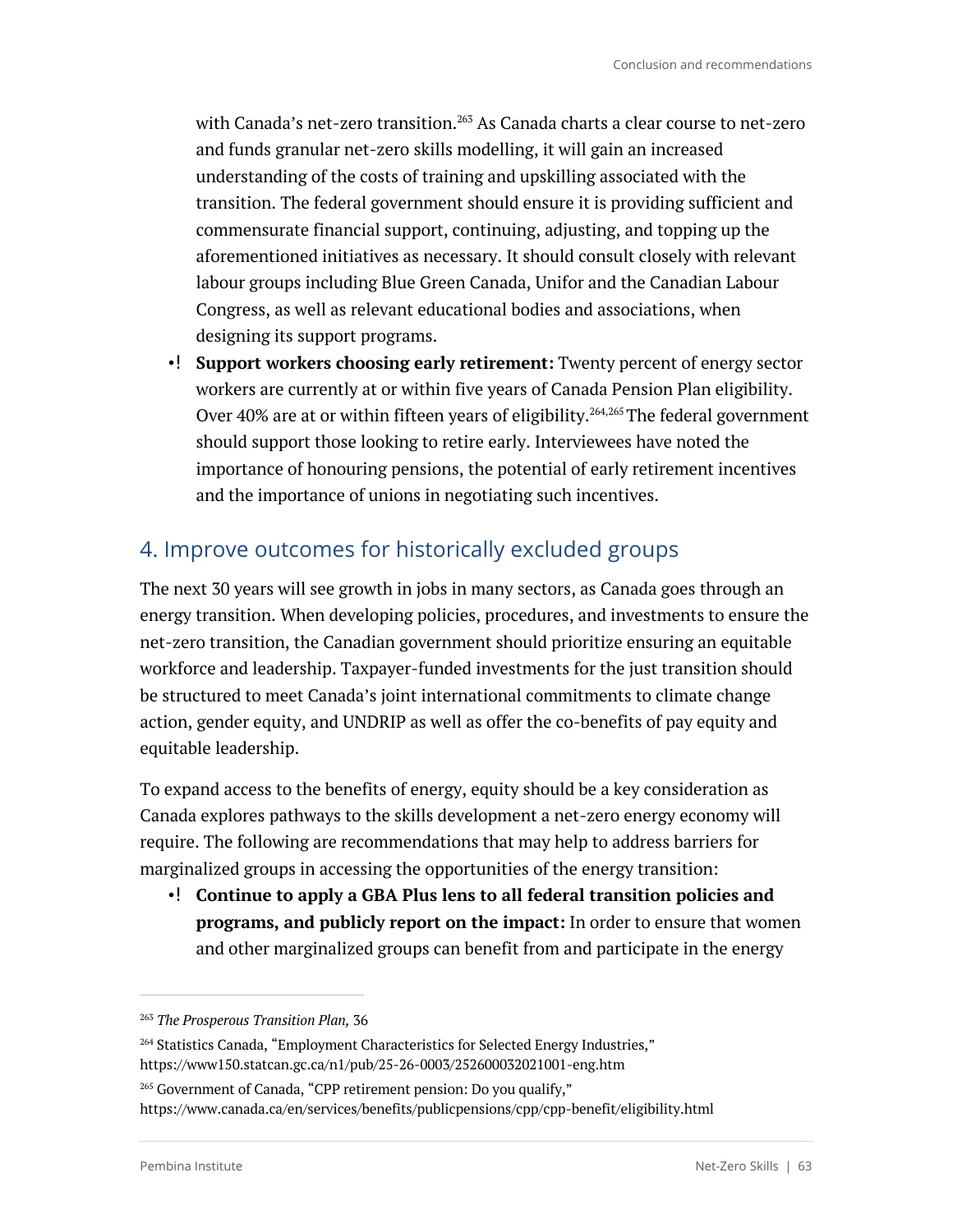transition equally, GBA Plus should be used to assess the potential impact of transition policies on different groups. <sup>266</sup> The impact of using this assessment on decision-making should be publicly available, both as an example for other decision-making bodies and for accountability purposes.

- •! Prioritize the collection and transparent, ethical use of disaggregated **data:** A diversity, equity and inclusion lens should be applied to data collection, research, and policymaking, that considers intersectionality and different lived experiences of Canadians. Research on the impact of Canada's energy transition should include a deeper exploration of the connections between violence against Indigenous women and the energy sector. 267
- **Address mental health as part of skills training:** Programs should be encouraged and resourced to create trauma-informed environments that recognize and respond to emotional distress and mental health issues that may arise as the work force changes over time. Policymakers and educators should strive to create environments that prevent and address the impacts of violence and harassment.268

### 5. Support Indigenous rights and reconciliation

The energy transition offers an opportunity to support the self-determination, sovereignty, and economic security of Indigenous groups. Indigenous leaders have highlighted the United Nations Declaration on the Rights of Indigenous Peoples as a framework for developing renewable energy projects.<sup>269</sup>

• **Invest in and scale up Indigenous-led training, employment, and mentorship programs:** Remote and rural settings should be prioritized, and programs should be led by Indigenous organizations and experts, with flexibility to recognize and incorporate regional knowledge and practices.<sup>270</sup> There are good examples where public, private and post-secondary institutions co-create Indigenous-specific programs to support reconciliation and UNDRIP commitments.

<sup>266</sup> Women and Gender Equality Canada, "Take the Gender-based Analysis Plus course," April 14, 2021. https://women-gender-equality.canada.ca/en/gender-based-analysis-plus/take-course.html

<sup>267</sup> *Women in Alberta's Energy Transition,* 26.

<sup>268</sup> *Reclaiming Power and Place,* 180.

<sup>269</sup> Rochelle Baker, "Indigenous-led clean energy projects can fuel reconciliation," *Canada's National Observer,* November 4, 2021. https://www.nationalobserver.com/2021/11/04/news/indigenous-led-cleanenergy-projects-can-fuel-reconciliation

<sup>270</sup> *Indigenous Employment and Skills Strategies in Canada,* 99-106.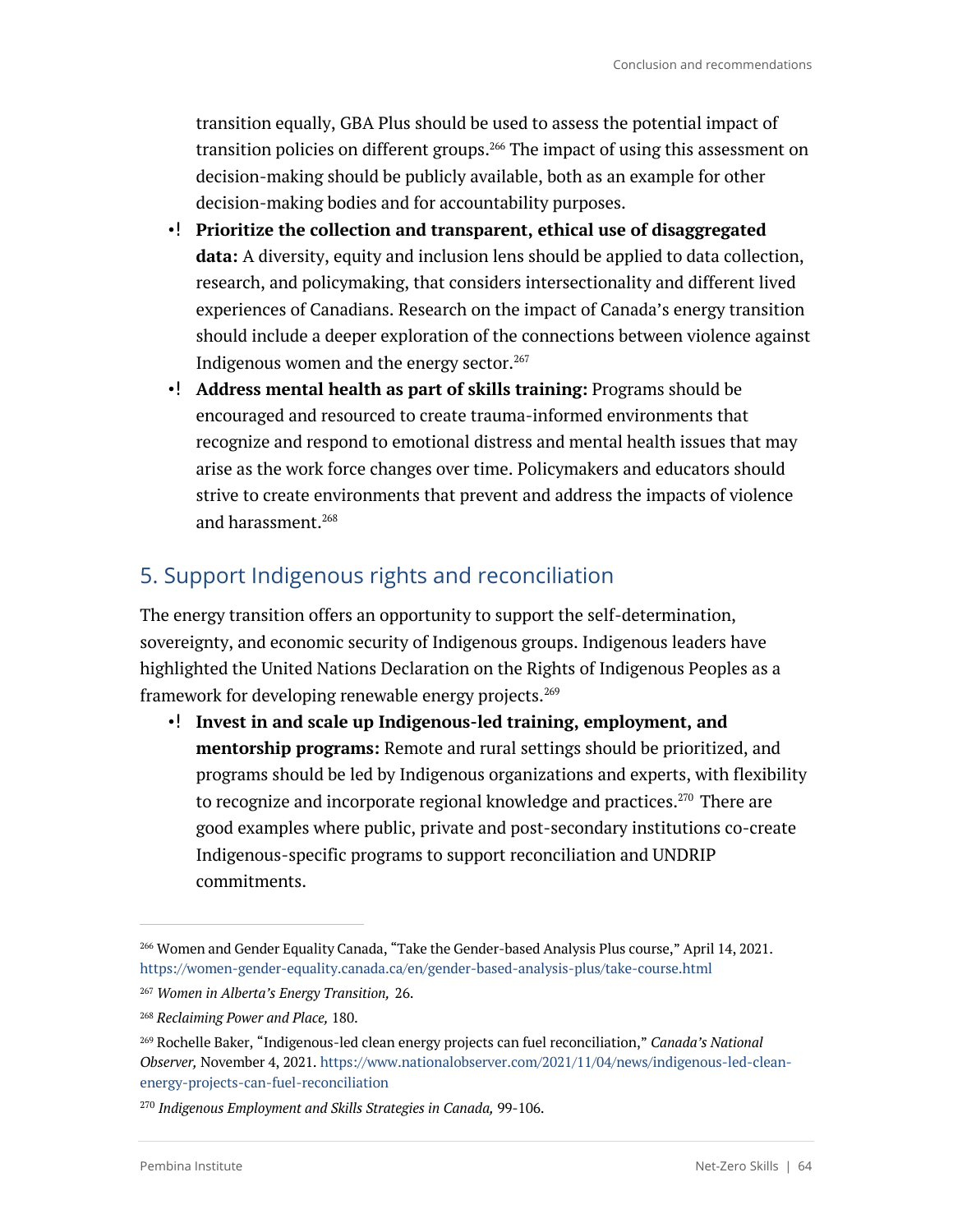• **Invest in Indigenous-led renewable energy and energy efficiency projects** in rural and remote communities $^{271}$  to support economic development and skillbuilding opportunities. This would respect Articles 21 and 32 of UNDRIP, and allow for Indigenous peoples and communities to create culturally appropriate and hands-on skill-building opportunities directly in remote communities where training might be otherwise inaccessible.<sup>272,273</sup>

<sup>&</sup>lt;sup>271</sup> Christina E. Hoicka, Katarina Savic, Alicia Campney, "Reconciliation through renewable energy? A survey of Indigenous communities, involvement, and peoples in Canada," *Energy Research & Social Science,*  74 (2021)*.* https://doi.org/10.1016/j.erss.2020.101897

<sup>272</sup> *Energy Foundations*, 17-19.

<sup>273</sup> It should be noted that the 2030 ERP dedicated \$180 million to an Indigenous Leadership fund. *2030 Emissions Reduction Plan; Clean Air, Strong Economy,* 101.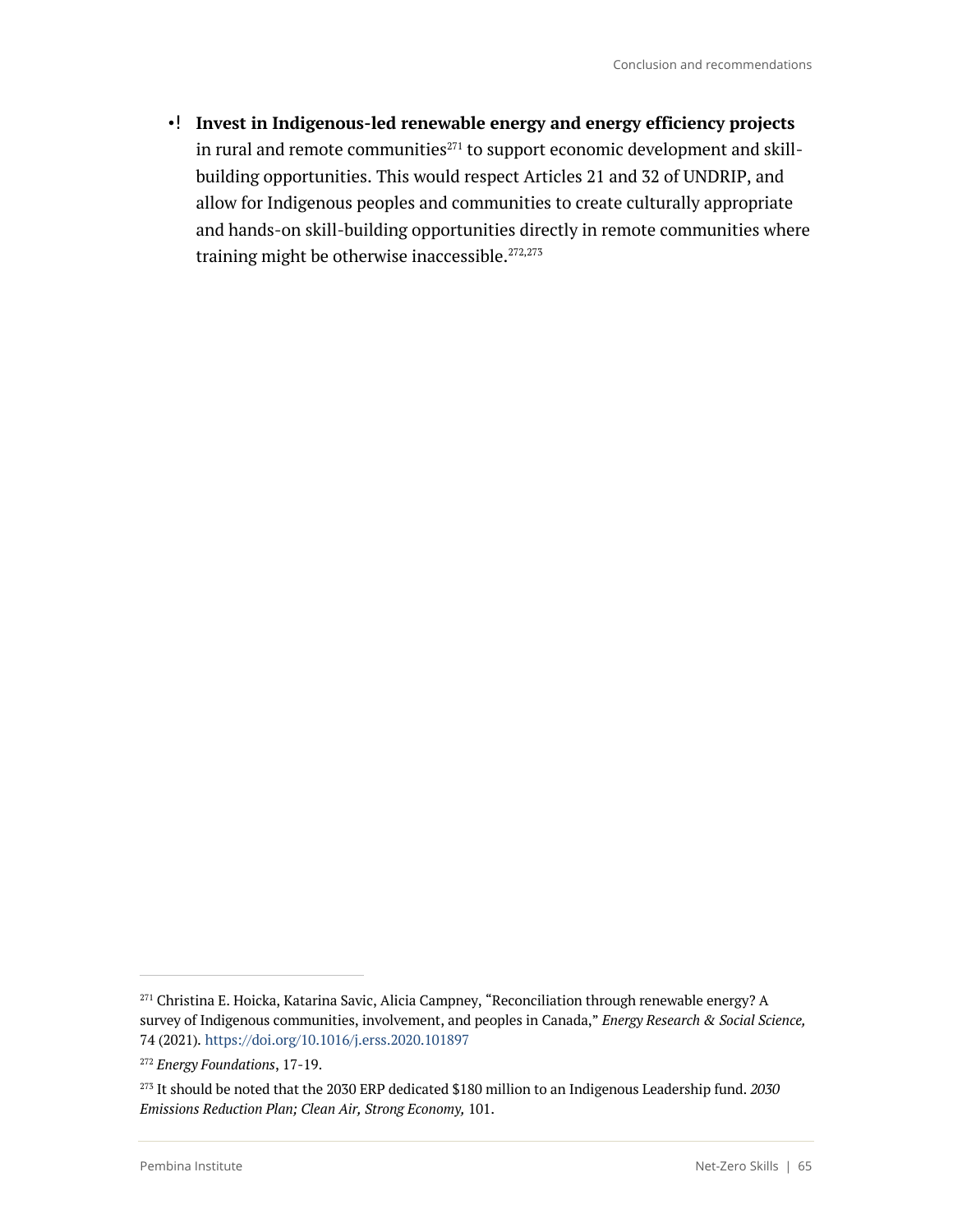# Appendix A.! Transferability pathways for renewables

| Occupation                                                     | <b>Skills</b><br>Upgrading | Transferability<br>Pathway | Geothermal<br>Subsector | Solar<br>Subsector | Wind<br>Subsector |  |  |  |
|----------------------------------------------------------------|----------------------------|----------------------------|-------------------------|--------------------|-------------------|--|--|--|
| <b>Business and Operations Support!</b>                        |                            |                            |                         |                    |                   |  |  |  |
| Administrative Assistant                                       | None                       | <b>Direct</b>              | Yes                     | Yes                | Yes               |  |  |  |
| Asset Integrity Officer                                        | None                       | <b>Direct</b>              | Yes                     |                    |                   |  |  |  |
| <b>Business and Operations</b><br>Analyst                      | Minor                      | Refocus                    | Yes                     | Yes                | Yes               |  |  |  |
| <b>Business Development</b><br>Manager                         | Minor                      | Refocus                    | Yes                     | Yes                | Yes               |  |  |  |
| Contract Manager and<br><b>Negotiation Specialist</b>          | Minor                      | Refocus                    | Yes                     | Yes                | Yes               |  |  |  |
| <b>Energy Trading</b><br>Scheduler                             | Minor                      | Refocus                    | Yes                     | Yes                | Yes               |  |  |  |
| <b>Government Relations</b><br>Analyst                         | Minor                      | Refocus                    | Yes                     | Yes                | Yes               |  |  |  |
| <b>Human Resources</b><br>Advisor                              | None                       | <b>Direct</b>              | Yes                     | Yes                | Yes               |  |  |  |
| Human Resources<br>Analyst                                     | None                       | <b>Direct</b>              | Yes                     | Yes                | Yes               |  |  |  |
| Logistics Coordinator                                          | Minor                      | Refocus                    | Yes                     | Yes                | Yes               |  |  |  |
| Logistics Manager                                              | Minor                      | Refocus                    | Yes                     | Yes                | Yes               |  |  |  |
| Market Analyst                                                 | Minor                      | Refocus                    | Yes                     | Yes                | Yes               |  |  |  |
| Operations and<br><b>Production Accounting</b><br>Professional | Minor                      | Refocus                    | Yes                     |                    |                   |  |  |  |
| Project Manager                                                | Minor                      | Refocus                    | Yes                     | Yes                | Yes               |  |  |  |
| <b>Purchasing Agent</b>                                        | Minor                      | Refocus                    | Yes                     | Yes                | Yes               |  |  |  |
| Purchasing Manager                                             | Minor                      | Refocus                    | Yes                     | Yes                | Yes               |  |  |  |
| <b>Supply Chain Analyst</b>                                    | Minor                      | Refocus                    | Yes                     | Yes                | Yes               |  |  |  |
| Warehouse Technician                                           | None                       | Direct                     | Yes                     | Yes                | Yes               |  |  |  |
| Engineers!                                                     |                            |                            |                         |                    |                   |  |  |  |
| <b>Automation Engineer</b>                                     | None                       | Direct                     | Yes                     |                    | Yes               |  |  |  |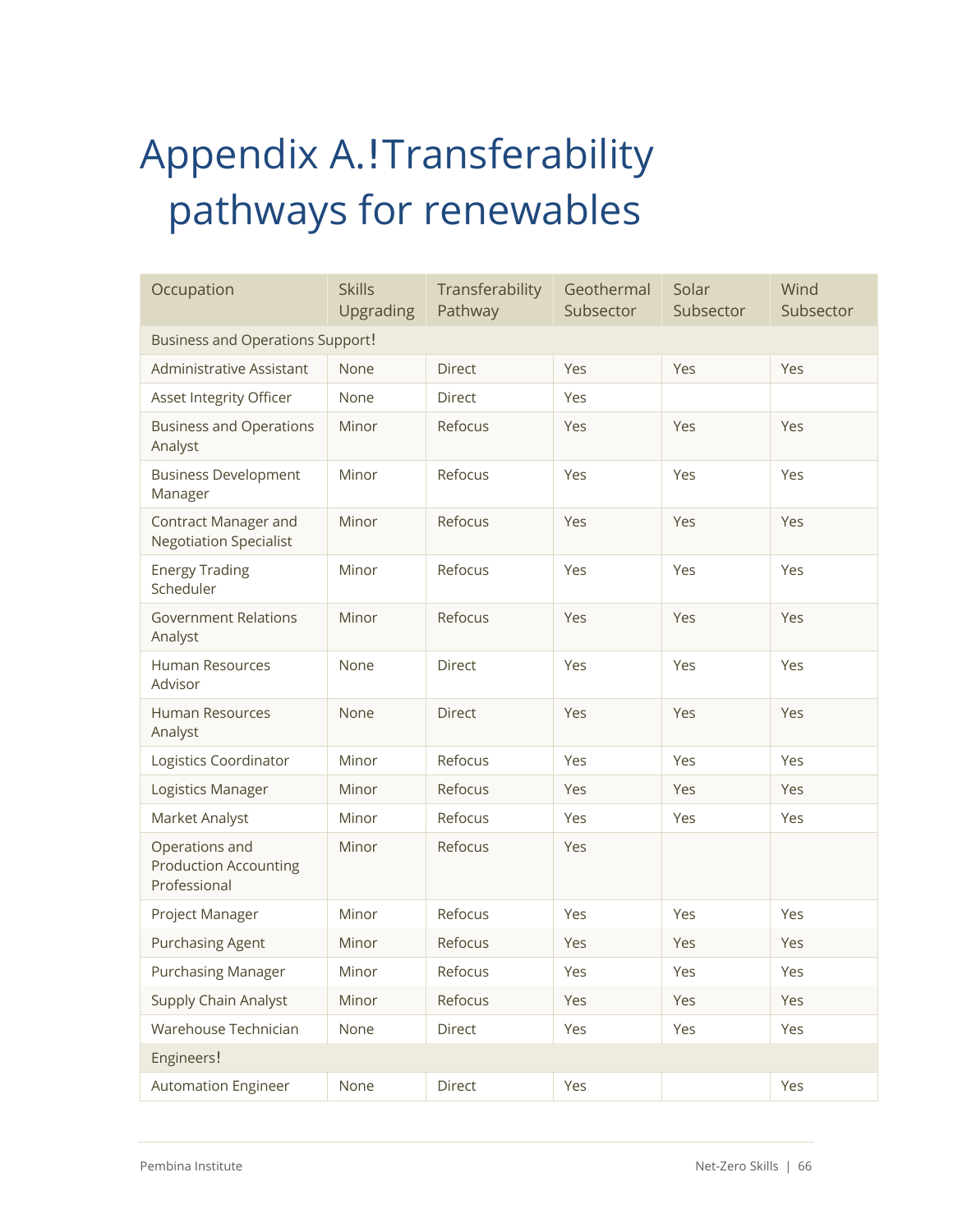| Occupation                                            | <b>Skills</b><br>Upgrading | Transferability<br>Pathway | Geothermal<br>Subsector | Solar<br>Subsector | Wind<br>Subsector |  |  |
|-------------------------------------------------------|----------------------------|----------------------------|-------------------------|--------------------|-------------------|--|--|
| <b>Chemical Engineer</b>                              | Minor                      | Refocus                    | Yes                     |                    |                   |  |  |
| <b>Chemical Process</b><br>Engineer                   | Minor                      | Refocus                    | Yes                     |                    |                   |  |  |
| Civil Engineer                                        | Minor                      | Refocus                    |                         | Yes                | Yes               |  |  |
| Cost Engineer                                         | Minor                      | Refocus                    | Yes                     | Yes                | Yes               |  |  |
| <b>Electrical Engineer</b>                            | None                       | <b>Direct</b>              | Yes                     | Yes                | Yes               |  |  |
| <b>Engineering Manager</b>                            | None                       | <b>Direct</b>              | Yes                     | Yes                | Yes               |  |  |
| <b>Environmental Engineer</b>                         | None                       | Refocus                    | Yes                     |                    | Yes               |  |  |
| Instrumentation<br>Engineer                           | None                       | <b>Direct</b>              | Yes                     | Yes                | Yes               |  |  |
| Maintenance/Reliability<br>Engineer                   | None                       | <b>Direct</b>              | Yes                     |                    | Yes               |  |  |
| <b>Mechanical Engineer</b>                            | None                       | <b>Direct</b>              | Yes                     |                    | Yes               |  |  |
| Petroleum Engineer                                    | Minor                      | Refocus                    | Yes                     |                    |                   |  |  |
| Environmental, Regulatory and Stakeholder Engagement! |                            |                            |                         |                    |                   |  |  |
| Communications<br>Professional                        | None                       | <b>Direct</b>              | Yes                     | Yes                | Yes               |  |  |
| <b>Environmental Advisor</b>                          | None                       | <b>Direct</b>              | Yes                     | Yes                | Yes               |  |  |
| <b>Environmental Manager</b>                          | None                       | <b>Direct</b>              | Yes                     | Yes                | Yes               |  |  |
| Environmental<br>Technician                           | None                       | <b>Direct</b>              | Yes                     |                    |                   |  |  |
| Health and Safety<br>Professional                     | None                       | <b>Direct</b>              | Yes                     | Yes                | Yes               |  |  |
| Hydrologist                                           | Minor                      | Refocus                    | Yes                     |                    |                   |  |  |
| Indigenous Relations<br>Specialist                    | None                       | Direct                     | Yes                     | Yes                | Yes               |  |  |
| <b>Investor Relations</b><br>Professional             | Minor                      | Refocus                    | Yes                     | Yes                | Yes               |  |  |
| Joint Venture<br>Representative                       | Minor                      | Refocus                    | Yes                     | Yes                | Yes               |  |  |
| Mineral Land<br>Professional                          | None                       | <b>Direct</b>              | Yes                     |                    |                   |  |  |
| <b>Permitting Coordinator</b>                         | None                       | <b>Direct</b>              | Yes                     | Yes                | Yes               |  |  |
| <b>Policy Analyst</b>                                 | Minor                      | Refocus                    | Yes                     | Yes                | Yes               |  |  |
| Quality Control and<br>Inspection Professional        | Minor                      | Refocus                    | Yes                     | Yes                | Yes               |  |  |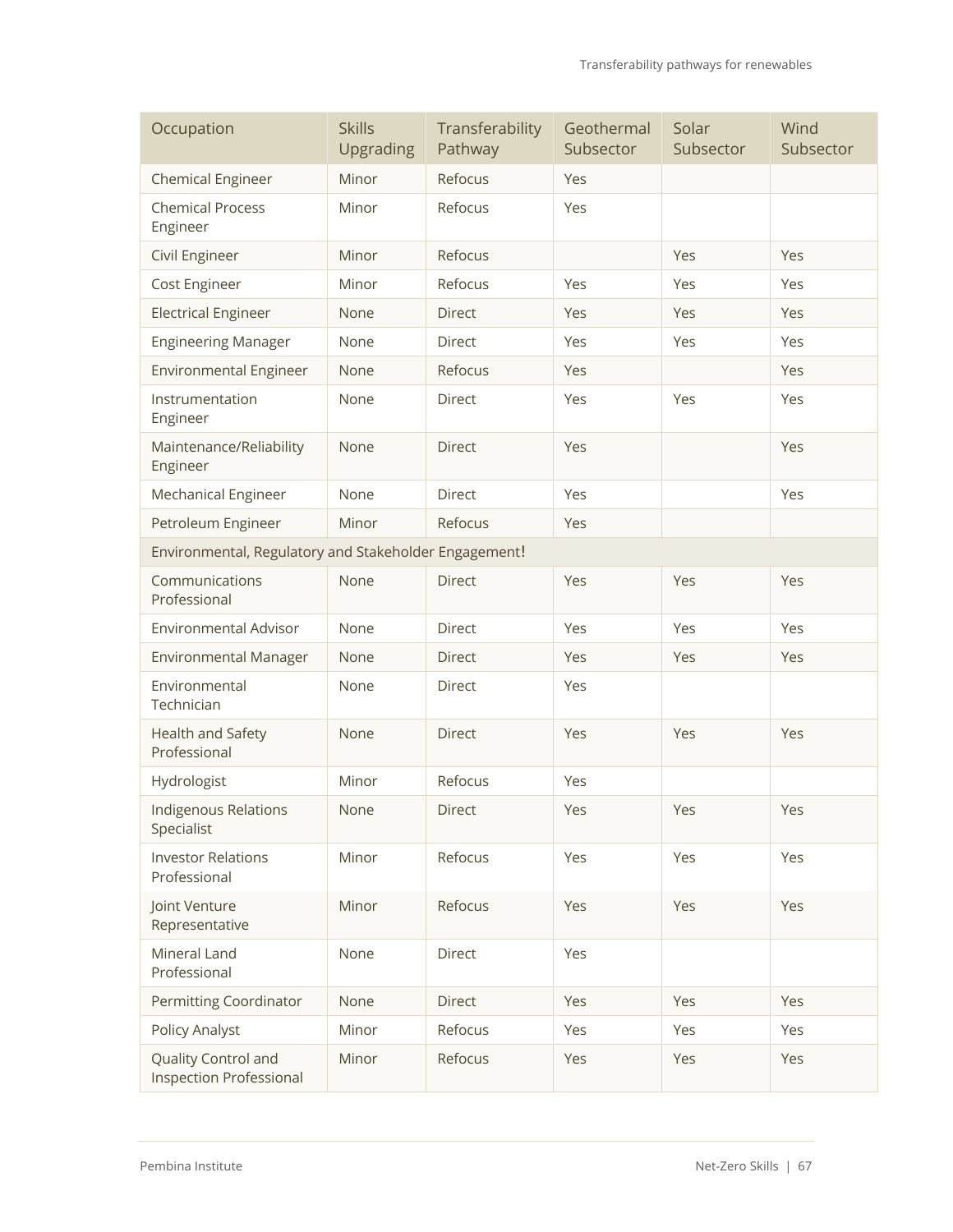| Occupation                                          | <b>Skills</b><br>Upgrading | Transferability<br>Pathway | Geothermal<br>Subsector | Solar<br>Subsector | Wind<br>Subsector |  |  |  |
|-----------------------------------------------------|----------------------------|----------------------------|-------------------------|--------------------|-------------------|--|--|--|
| <b>Regulatory Affairs</b><br>Professional           | Minor                      | Refocus                    | Yes                     | Yes                | Yes               |  |  |  |
| <b>Stakeholder Relations</b><br>Professional        | None                       | <b>Direct</b>              | Yes                     | Yes                | Yes               |  |  |  |
| Surface Land<br>Professional                        | None                       | <b>Direct</b>              | Yes                     | Yes                | Yes               |  |  |  |
| <b>Geoscience Professionals!</b>                    |                            |                            |                         |                    |                   |  |  |  |
| Geologist                                           | Minor                      | Refocus                    | Yes                     |                    |                   |  |  |  |
| Geophysicist                                        | Minor                      | Refocus                    | Yes                     |                    |                   |  |  |  |
| <b>Wellsite Geologist</b>                           | Minor                      | Refocus                    | Yes                     |                    |                   |  |  |  |
| Information Technology Roles!                       |                            |                            |                         |                    |                   |  |  |  |
| Automated Systems<br>Technician and<br>Technologist | None                       | <b>Direct</b>              | Yes                     | Yes                | Yes               |  |  |  |
| Operators!                                          |                            |                            |                         |                    |                   |  |  |  |
| Completions<br>Superintendent                       | Minor                      | Refocus                    | Yes                     |                    |                   |  |  |  |
| Control Room Operator                               | None                       | <b>Direct</b>              | Yes                     |                    |                   |  |  |  |
| Field Operator                                      | None                       | <b>Direct</b>              | Yes                     |                    |                   |  |  |  |
| Heavy Equipment<br>Operator                         | None                       | <b>Direct</b>              | Yes                     | Yes                | Yes               |  |  |  |
| <b>Production Coordinator</b>                       | None                       | <b>Direct</b>              | Yes                     |                    |                   |  |  |  |
| <b>Rig Manager</b>                                  | Minor                      | Refocus                    | Yes                     |                    |                   |  |  |  |
| <b>Technicians and Technologists!</b>               |                            |                            |                         |                    |                   |  |  |  |
| <b>Drafting Technologist</b>                        | None                       | <b>Direct</b>              | Yes                     | Yes                | Yes               |  |  |  |
| Electrical Technician and<br>Technologist           | Minor                      | Refocus                    |                         | Yes                | Yes               |  |  |  |
| Instrumentation<br><b>Engineering Technologist</b>  | None                       | <b>Direct</b>              | Yes                     | Yes                | Yes               |  |  |  |
| Mechanical Technician                               | Minor                      | Refocus                    |                         | Yes                | Yes               |  |  |  |
| Petroleum Engineering<br>Technologist               | Minor                      | Refocus                    | Yes                     |                    |                   |  |  |  |
| Surveying and<br><b>Geomatics Technologist</b>      | None                       | Direct                     |                         | Yes                | Yes               |  |  |  |
| Trades!                                             |                            |                            |                         |                    |                   |  |  |  |
| <b>Construction Manager</b>                         | Minor                      | Refocus                    | Yes                     | Yes                | Yes               |  |  |  |